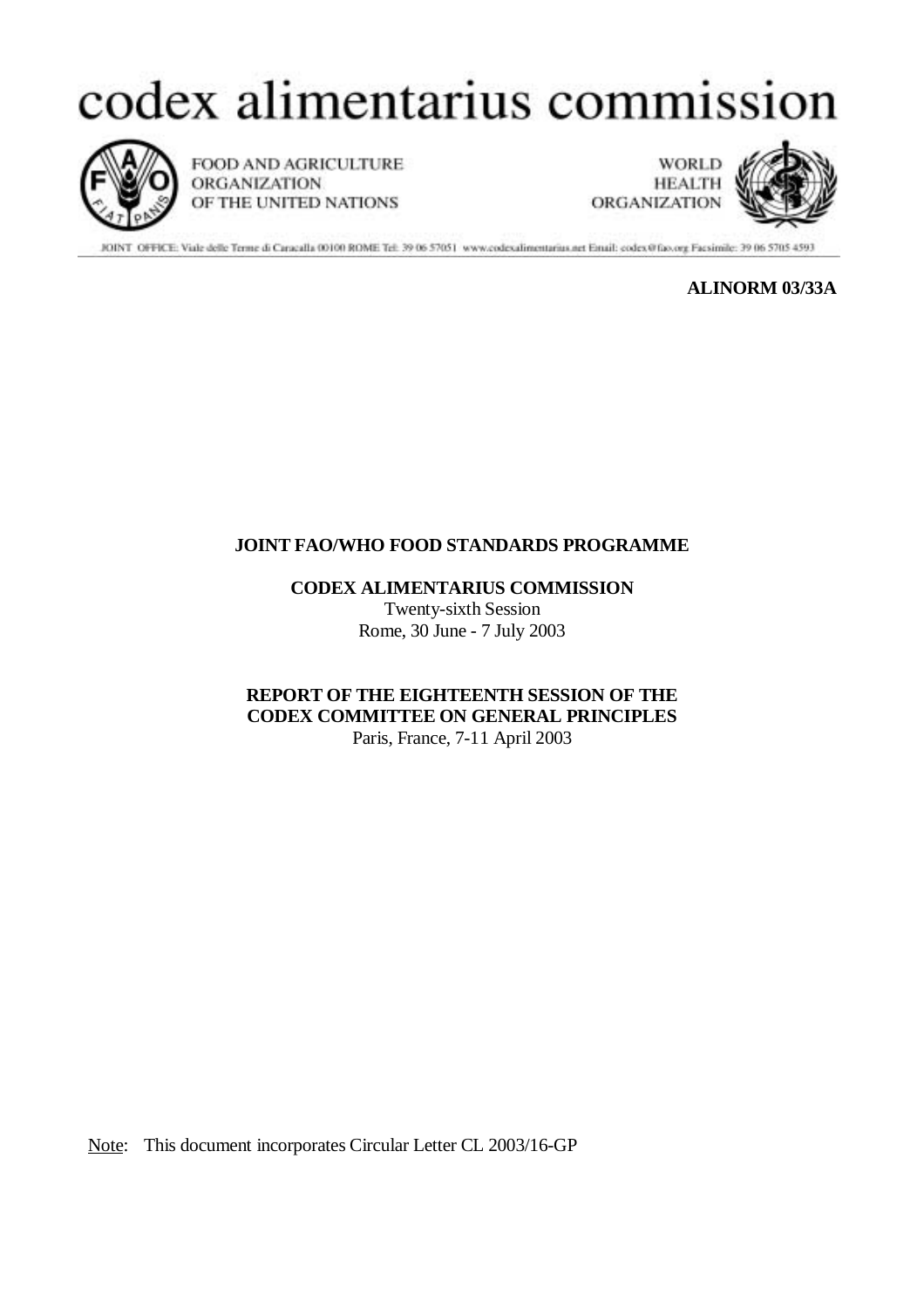# codex alimentarius commission

FOOD AND AGRICULTURE **WORLD HEALTH** ORGANIZATION ORGANIZATION OF THE UNITED NATIONS

JOINT OFFICE: Viale delle Terme di Caracalla 00100 ROME Tel.:57051 www.codexalimentarius.net Email:codex@fao.org Facsimile: 3906.5705.4593

**CX 4/10 CL 2003/16-GP April 2003**

- **TO:** Codex Contact Points - Interested International Organizations
- **FROM:** Secretary, Codex Alimentarius Commission, Joint FAO/WHO Food Standards Programme, c/-FAO, 00100 Rome, Italy

## **SUBJECT: Distribution of the Report of the 18th Session of the Codex Committee on General Principles (ALINORM 03/33A)**

## **MATTERS FOR ADOPTION BY THE 26TH SESSION OF THE CODEX ALIMENTARIUS COMMISSION**

## **Proposed Amendments to the Procedural Manual**

- 1. Proposed Amendment to the *General Criteria for the Selection of Methods of Analysis Using the Criteria Approach.* and to the *Principles for the Establishment of Codex Methods of Analysis* (inclusion of a new section on *Working Instructions for the Implementation of the Criteria Approach in Codex*) (para. 6, Appendix II)
- 2. Proposed Amendments to the Rules of Procedure concerning the *Membership of Regional Economic Integration Organizations* (para. 84, Appendix III)

Governments and international organizations wishing to submit comments on the above amendment should do so in writing to the Secretary, Codex Alimentarius Commission, Joint FAO/WHO Food Standards Programme, c/-FAO, Viale delle Terme di Caracalla, 00100 Rome, Italy **before 30 May 2003**.

## **Draft Principles at Step 8 of the Procedure**

3. Draft Working Principles for Risk Analysis in the Framework of the Codex Alimentarius at Step 8 of the Procedure, for inclusion in the Procedural Manual (para. 31, Appendix IV).

Governments wishing to propose amendments or comments on the Draft Working Principles should do so in writing in conformity with the Guide to the Consideration of Standards at Step 8 (see Procedural Manual of the Codex Alimentarius Commission) to the Secretary, Codex Alimentarius Commission, Joint FAO/WHO Food Standards Programme, c/-FAO, Viale delle Terme di Caracalla, 00100 Rome, Italy **before 30 May 2003**.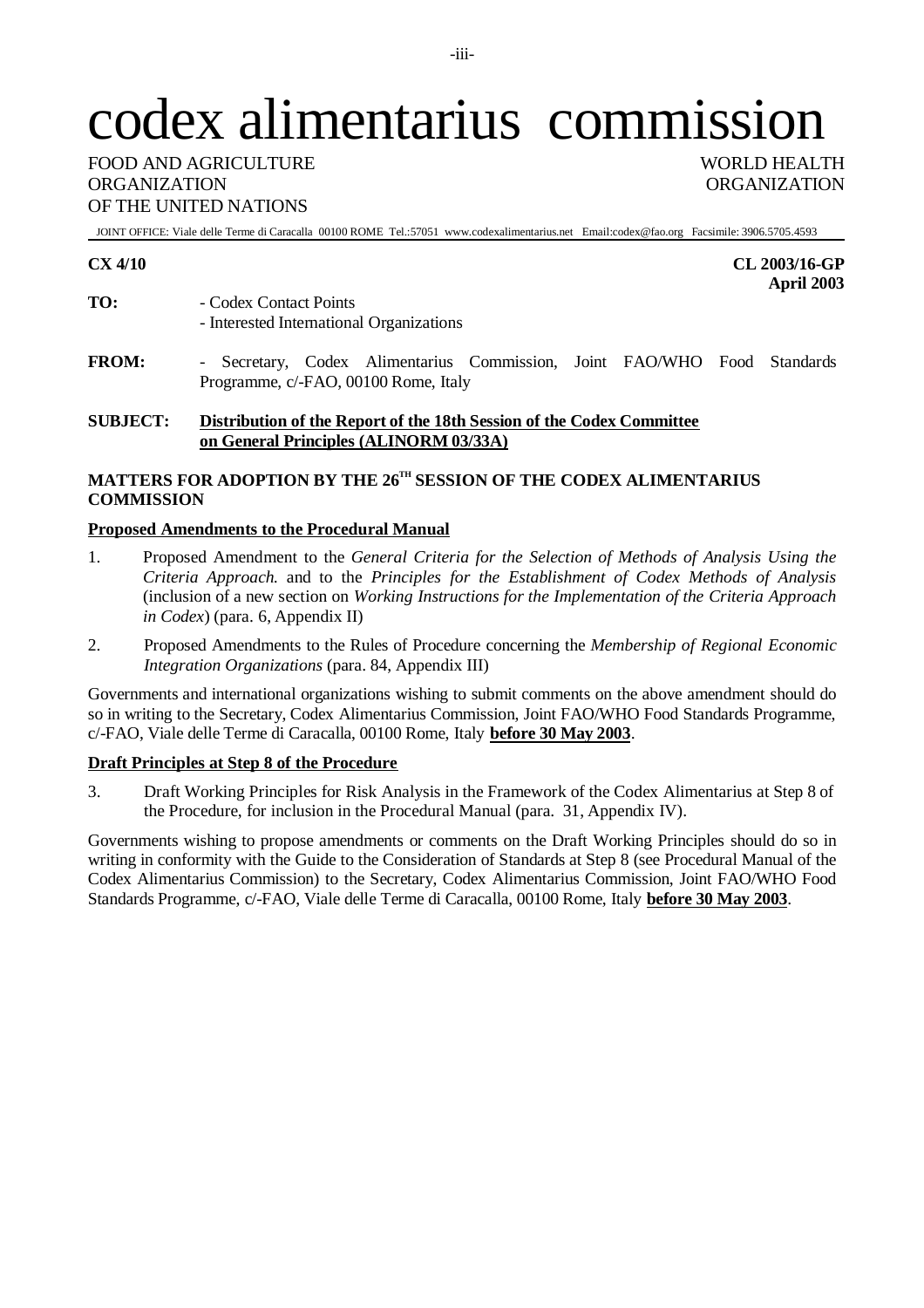## **SUMMARY AND CONCLUSIONS**

The summary and conclusions of the  $18<sup>th</sup>$  Session of the Codex Committee on General Principles are as follows:

## **Matters for adoption by the Commission**:

The Committee

- Endorsed the amendments to the *General Criteria for the Selection of Methods of Analysis Using the Criteria Approach.* and to the *Principles for the Establishment of Codex Methods of Analysis* proposed by the Committee on Methods of Analysis and Sampling (para. 6, Appendix II);
- Agreed to forward to the Commission the Proposed Amendments to the Rules of Procedure concerning the *Membership of Regional Economic Integration Organizations* (para. 84, Appendix III)
- Agreed to advance to Step 8 the Proposed Draft Working Principles for Risk Analysis in the Framework of the Codex Alimentarius (para. 31, Appendix IV);

## **Other matters of interest to the Commission**:

The Committee

- agreed to return the Proposed Draft Working Principles for Risk Analysis for Food Safety to Step 2/3 for redrafting and further comments (para. 42);
- agreed to return the Proposed Draft Revised Code of Ethics for International Trade in Foods (including consideration of the definition of "Food") to Step 2/3 for redrafting and further comments (para. 73);
- agreed to consider the definition of traceability or product tracing at its next session (para. 97).
- agreed to consider further at its next session the guidelines for cooperation between the Codex Alimentarius Commission and international organizations in the elaboration of Codex standards and related texts (para. 107).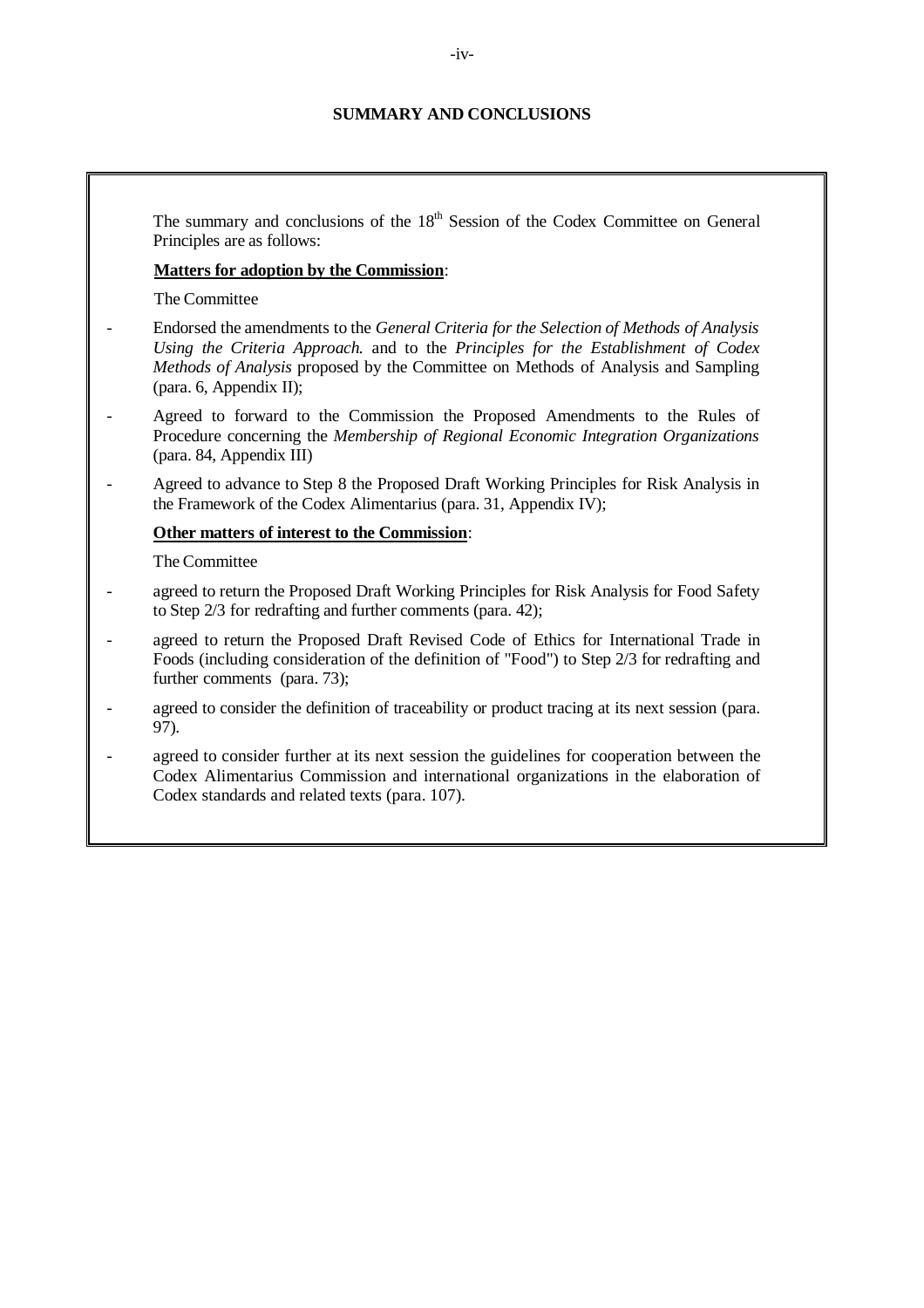## **TABLE OF CONTENTS**

| Matters referred by the Codex Alimentarius Commission                                                                   |
|-------------------------------------------------------------------------------------------------------------------------|
| <b>Risk Analysis</b><br>a) Draft Working Principles for Risk Analysis in the Framework of the Codex Alimentarius  10-31 |
|                                                                                                                         |
|                                                                                                                         |
|                                                                                                                         |
|                                                                                                                         |
|                                                                                                                         |
|                                                                                                                         |

## **LIST OF APPENDICES**

**Pages**

## **Appendix I** List of Participants 16 **Appendix II** Proposed Amendments to the Procedural Manual 33 **Appendix III** Proposed Amendments to the Rules of Procedure: Membership of Regional Economic Integration Organizations 36 **Appendix IV** Draft Working Principles for Risk Analysis in the Framework of the Codex Alimentarius 38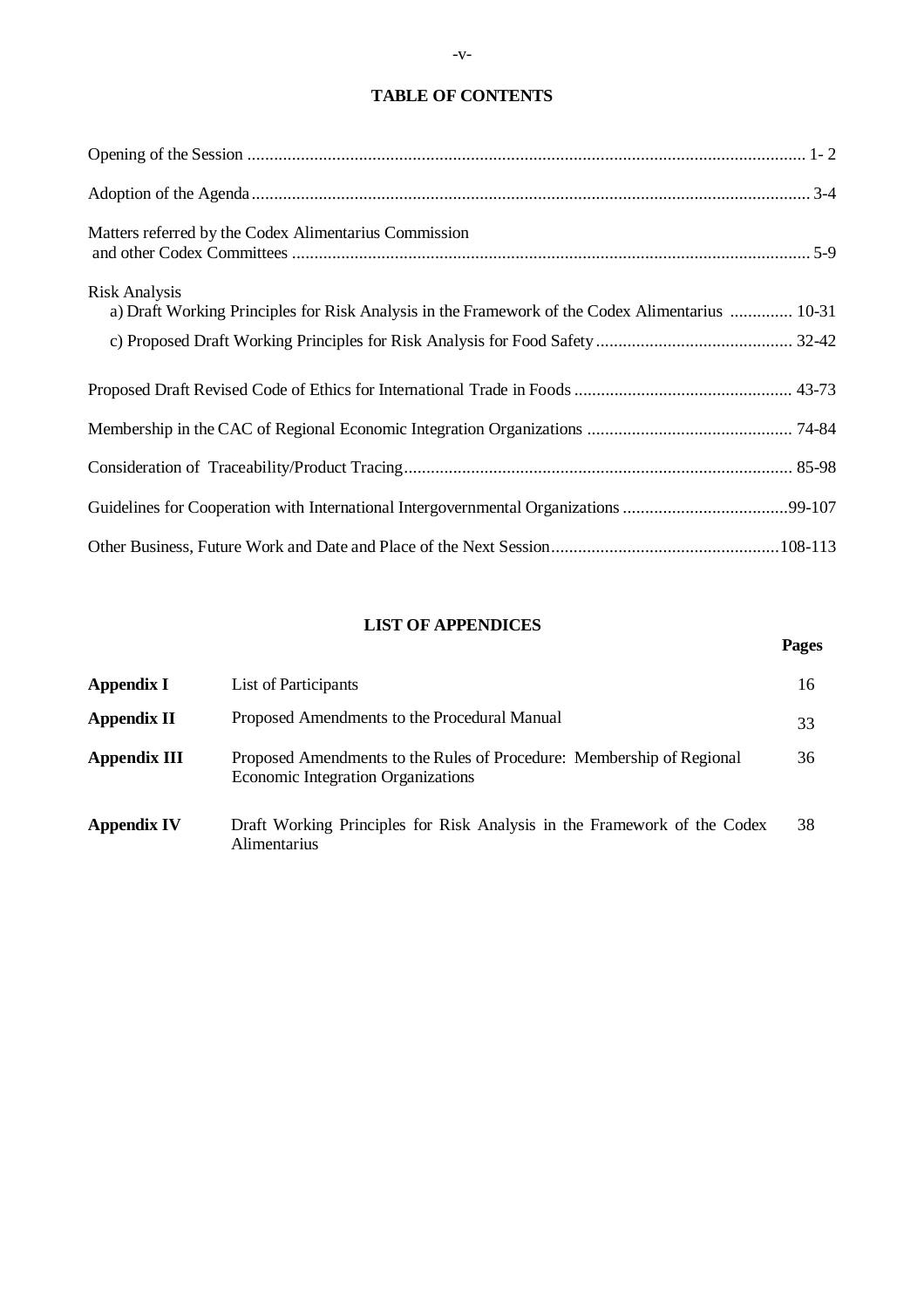## **ALINORM 03/33A**

## **INTRODUCTION**

1. The Codex Committee on General Principles held its Eighteenth Session in Paris, France, from 7 to 11 April 2003 at the kind invitation of the Government of the French Republic. The Session was chaired by Docteur Michel Thibier, Director-General of Education and Research, Ministry of Agriculture, Food, Fisheries and Rural Affairs. The Session was attended by 157 delegates and advisors from 47 Member countries and 47 representatives of 28 international intergovernmental and non-governmental organizations. A full list of participants, including the Secretariat is given in Appendix I.

2. The session was opened by Mr. Renaud Dutreil, Secretary of State for Small and Medium Industries, Trade, Crafts, Professions and Consumer Affairs. Mr. Dutreil welcomed the participants and emphasized the enduring relevance of the original Codex mandate to deal with the new demands, coming from consumers' expectations, on trade, and specifically international trade, which is the focus of Codex work. He stated that the work of this committee would contribute significantly to build up consumers' confidence, by establishing a basic science-based framework, in which the protection of the consumers' health and the promotion of fair practices in the food trade could be implemented at the international level. Several issues on the agenda of this session, such as risk analysis, the code of ethics in international trade, and traceability, were directly relevant from this perspective. Mr Dutreil stated that the legitimacy of Codex standards required that the two objectives in its mandate received equal attention and be pursued in a consensus-based manner. He also noted that the work of Codex had been evaluated by its two parent organizations and the follow-up of this evaluation may require additional work from this Committee. The French government would help moving forward in this reform of Codex, by offering to organize extra plenary sessions (or working groups), as the need arose.

## **ADOPTION OF THE AGENDA (Agenda Item 1)<sup>1</sup>**

3. On the suggestion of the Delegation of Belgium, the Committee agreed to discuss the role of the Committee in the follow-up to the *Joint FAO/WHO Evaluation of the Codex Alimentarius Commission and Other FAO and WHO Work on Food Standards* under Agenda Item 8 - Other Business and Future Work.

4. The Committee adopted the Provisional Agenda as presented in CX/GP 03/1 as the Agenda for the Session.

## **MATTERS REFERRED BY THE CODEX ALIMENTARIUS AND OTHER CODEX COMMITTEES (Agenda Item 2)<sup>2</sup>**

## **COMMITTEE ON METHODS OF ANALYSIS AND SAMPLING**

5. The Committee recalled that the Committee on Methods of Analysis and Sampling had proposed two amendments to the Procedural Manual in order to reflect the use of the criteria approach in the selection of methods of analysis in the framework of Codex.

6. The Committee endorsed the amendment to the current *General Criteria for the Selection of Methods of Analysis Using the Criteria Approach* (adopted in 2001) to extend the application of the criteria approach to Type II methods, in addition to Type III methods. The Committee also endorsed the proposal to add a new section *Working Instructions for the Implementation of the Criteria Approach in Codex*, for inclusion at the end of the *Principles for the Establishment of Codex Methods of Analysis*. These Proposed Amendments are presented in Appendix II.

## **COMMITTEE ON FOOD ADDITIVES AND CONTAMINANTS**

7. The Committee noted that the Committee on Additives and Contaminants had requested clarification as to whether its terms of reference allowed the consideration of analytical methods for both additives and contaminants.

 $\overline{a}$ 1 CX/GP 03/1

 $\overline{2}$ CX/GP 03/2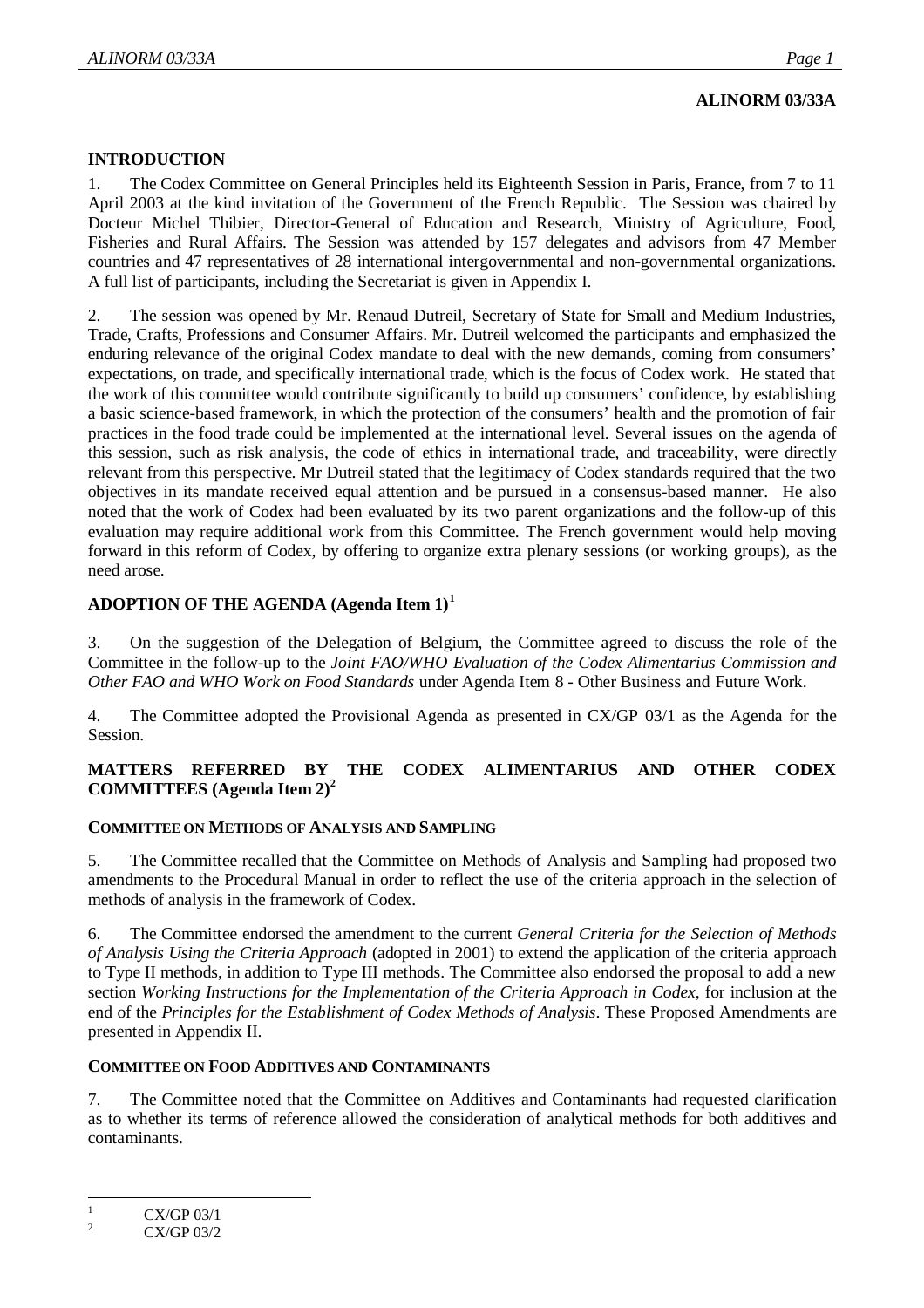8. The Committee noted that the 26th Session of the Commission would consider the review of the mandates of Codex Committees and Task Forces, as part of the implementation of the Evaluation and therefore agreed that this question should not be discussed at this stage. The Committee also invited the CCFAC and CCMAS to cooperate in any revision that might be required in the future to their terms of reference, as they related to methods of analysis for additives and contaminants.

## **OTHER MATTERS**

9. The Committee noted that updated information on the consideration of traceability/product tracing in other Codex Committees would be considered under Agenda Item 6. Consideration of Traceability/Product Tracing.

## **RISK ANALYSIS (Agenda Item 3)**

## **DRAFT WORKING PRINCIPLES FOR RISK ANALYSIS IN THE FRAMEWORK OF THE CODEX ALIMENTARIUS (AGENDA ITEM 3A) 3**

10. The Committee recalled that the Draft Principles had been adopted at Step 5 by the 50<sup>th</sup> Session of the Executive Committee and circulated at Step 6 for comments. Some delegations noted that the text reflected the consensus achieved by the Committee on the main issues under consideration and stressed the importance of its finalization at the current session.

## *Scope*

11. In paragraph 3, the Committee discussed whether the responsibility for risk assessment lies "normally" or in all cases with FAO and WHO expert bodies and consultations. The Committee noted that other international bodies, particularly IAEA and OIE cooperated with FAO and WHO to provide expert advice on specific issues, and therefore agreed that expert advice was "primarily" provided by FAO and WHO.

## *Risk Analysis – General Aspects*

12. The Committee agreed to refer throughout the text to the "risk analysis" instead of the "risk analysis process" as risk analysis is defined as a process.

13. In paragraph 4, the Committee discussed the proposal of the Delegation of Brazil to reflect that risk analysis was a continuous process and should be evaluated in the light of new data. Some delegations pointed out that this should not be done continuously but when the review or evaluation of new data was necessary. It was agreed that changes in exposure scenarios (proposed by Brazil) would constitute new scientific data for this purpose. The Committee agreed that the risk analysis should be evaluated and reviewed "as appropriate".

14. In paragraph 7 the Delegation of Brazil proposed to add a new paragraph on risk communication as this was a general aspect of risk analysis. Other delegations noted that the new text corresponded to paragraph 38, and that it was preferable to retain this as a detailed text under the section on Risk Communication. After some discussion the Committee decided to retain the current texts of both paragraph 7 and paragraph 38.

15. The delegation of India questioned the inclusion of the reference to precaution in paragraph 11 as it might be subject to various interpretations. However, the Committee retained the current text as it reflected a general approach to risk analysis and had been agreed as a result of detailed discussion in earlier sessions.

## *Risk Assessment Policy*

16. The Committee made an editorial amendment to paragraph 14 for clarification purposes. Following a question of the delegation of Chile on the practical application of the recommendations on risk assessment policy, the Secretariat recalled that following the  $22<sup>nd</sup>$  Session of the Commission (1997) Codex Committees had been asked to document their policies. It was also noted that the next session of the Commission would

<sup>2</sup><br>3

ALINORM 03/33, Appendix II; CL 2002/38-GP; CX/GP 03/3 (comments of Canada, EC), CX/GP 03/4 - Add.1 (comments of Brazil); CRD 2 (comments of Colombia); CRD 6 (comments of India); CRD 12 (comments of Thailand); CRD 14 (comments of ICGMA); CRD 18 (comments of Mexico)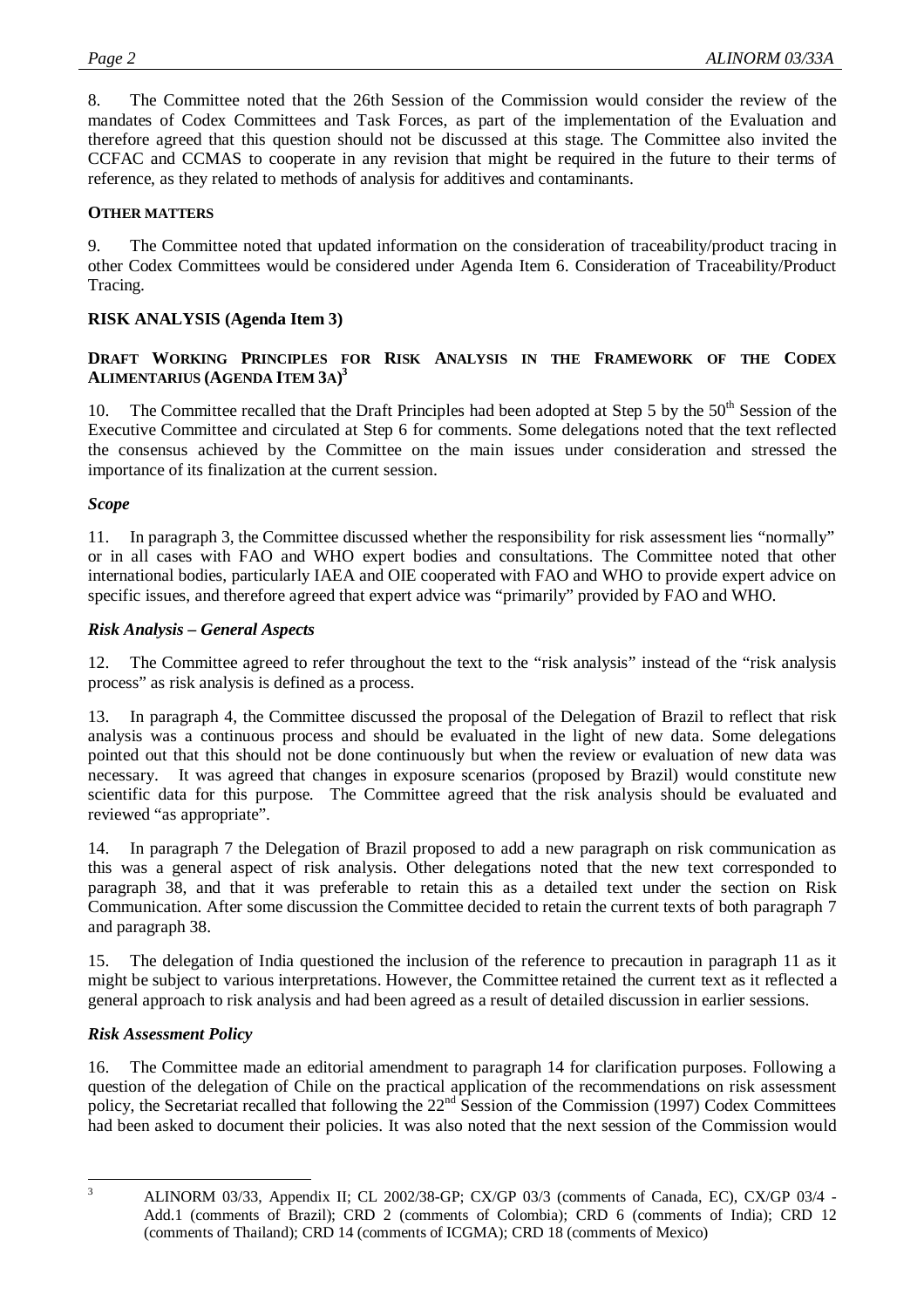consider all matters regarding risk analysis under a specific agenda item, including how to proceed further if the Working Principles were adopted as a final text.

## *Risk Assessment*

17. The Committee agreed to amend paragraph 17 to clarify the relationship between the risk assessment and risk assessment policy, and paragraph 18 to reflect that the declaration should refer to the independence of the experts in addition to their expertise and experience.

18. In paragraph 22, it was agreed that the data should be "relevant" and to add a reference to "analytical data". The Delegation of Brazil proposed to delete the specific reference to data from developing countries in the first sentence, since the specific problems of those countries were clearly addressed in the third sentence of the paragraph. Other delegations however supported the specific reference to developing countries and the current text was retained.

19. In paragraph 25, the Committee discussed the proposal of the Delegation of Brazil to rephrase the reference to minority opinions. The Delegation of Canada proposed that the recording of minority opinions might be included in the first sentence along with the reference to any constraints, uncertainties and assumptions allowing for the impact of each of these on the final risk assessment to be considered. Other delegations pointed out that this would be difficult to achieve in practice. The Committee noted that according to the WHO *Regulations for Expert Advisory Panels and Committees* "any divergent views shall be recorded in or appended to the report" and agreed that consistency should be ensured with these regulations. After some discussions, the Committee confirmed its current approach and agreed that minority opinions should be recorded.

## *Risk Management*

20. In paragraph 28 the Committee noted the proposal of the Delegation of Mexico to add a reference to "a documented risk profile" as an alternative to risk assessment, but retained the current text as risk management decisions should be based on a risk assessment, in application of the first Statement of the *Statements of Principle Relating to the Role of Food Safety Risk Assessment*.

21. The Committee noted that the Joint FAO/WHO Consultation on Principles and Guidelines for Incorporating Microbiological Risk Assessment in the Development of Food Safety Standards<sup>4</sup> had agreed to replace the term "risk evaluation" by "preliminary risk management activities" and to refer to the " evaluation" of risk management options. Although some delegations indicated that the term "risk evaluation" could be retained, the Committee agreed to make the relevant changes throughout the section. The text of the current definition of "risk evaluation" was transferred to a footnote listing the "preliminary risk management activities" for the purpose of clarity.

22. The Delegation of Brazil, supported by several delegations, expressed the view that other legitimate factors could be taken into account "provided they do not create unjustified barriers to trade" and that the third sentence should be amended accordingly. Several other delegations pointed out that this was not necessary since the same paragraph referred to the *Criteria for the Consideration of Other Factors Referred to in the Second Statement on Principles*, that addressed this issue. It was also proposed to consider all questions related to trade barriers in paragraph 34. After an extensive discussion, the Committee agreed to retain the current text of paragraph 28.

23. In paragraph 33, the Committee discussed the proposal of the Delegation of India to refer to "the outcome of the risk assessment". The Delegation of Canada pointed out that "preliminary risk management activities" had a broader scope and included consideration of risk assessment, and that the paragraph did not address risk assessment but the risk management framework. After some discussion, the Committee agreed to refer both to preliminary risk management activities and to risk assessment. It was also agreed to place this paragraph before the current paragraph 32.

24. In paragraph 34 concerning trade barriers, the Committee agreed that the measures selected should not be more trade-restrictive than necessary and amended the text accordingly. On the proposal of the Delegation

 $\frac{1}{4}$ 

Report of a Joint FAO/WHO Consultation on Principles and Guidelines for Incorporating Microbiological Risk Assessment in the Development of Food Safety Standards, Kiel, Germany 18-20 March 2002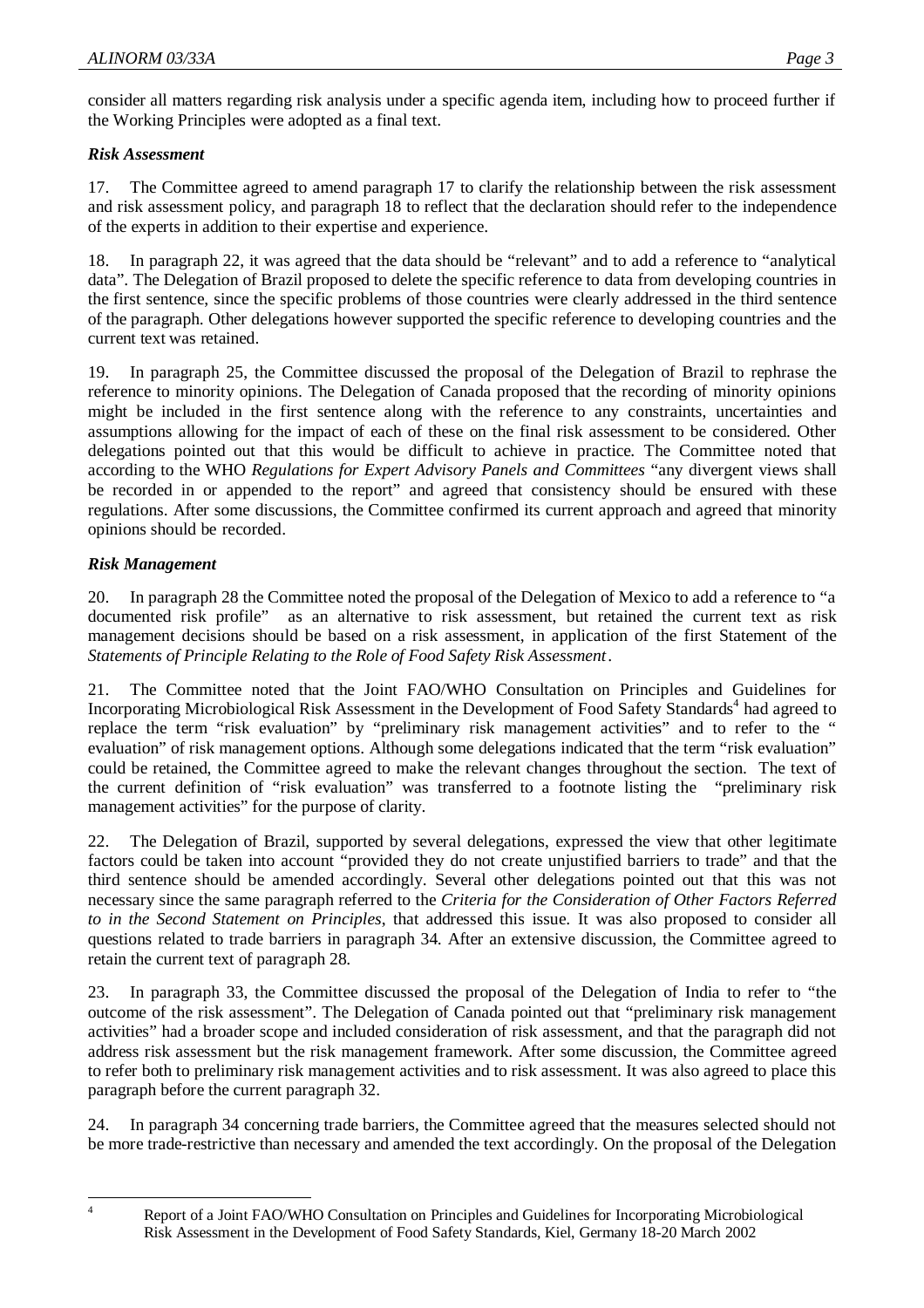of Morocco, the Committee also agreed to refer to "the Commission and its subsidiary bodies" instead of "risk managers" for clarification purposes in paragraphs 34 and 35.

## *Risk Communication*

25. In paragraph 39, the Committee agreed that risk communication considered all information and opinion "required" for effective risk management. The Committee also agreed to delete the end of paragraph 39 and paragraph 40 as reciprocal communication was already covered in paragraph 38.

26. In paragraph 41 (now 40) the Committee discussed the approach to be taken for minority opinions following its earlier discussion under Risk Assessment. After an exchange of views, the Committee agreed that risk communication should indicate minority opinions "that had been expressed in the course of the risk assessment".

27. The Committee agreed to address the issue of confidentiality in paragraph 42 (now 41) and inserted the text already used in paragraph 6.

## *Definitions*

28. The Committee had an exchange of views on the question of "confidentiality" and recalled that an internationally accepted definition of that term existed in Article 39.3 of the WTO TRIPS Agreement. Some delegations proposed to include the TRIPS definition in the list of Codex definitions. Other delegations however noted that the context of the TRIPS Agreement was very different and that the TRIPS definition might not be appropriate in relation to food safety. The Committee also noted that FAO and WHO were in the process of organizing an expert consultation on scientific advice that would consider such questions as confidentiality. The Committee agreed to take note of the TRIPS definition but not to include a separate definition in the Working Principles. The Committee also agreed to delete the footnote on this issue.

29. The Committee deleted the definition of "Risk Evaluation" as decided earlier (see para. 21) and agreed to clarify the definition of Risk Assessment Policy. The other definitions were retained as proposed.

30. The Committee recalled its earlier decision that the Definitions, when finalized, would be included in the List of Definitions for the Purpose of the Codex Alimentarius in the Procedural Manual.

## *Status of the Draft Working Principles for Risk Analysis in the Framework of the Codex Alimentarius*

31. The Committee agreed to advance the Draft Working Principles to Step 8 for adoption by the  $26<sup>th</sup>$ Session of the Codex Alimentarius Commission (see Appendix IV).

## **PROPOSED DRAFT WORKING PRINCIPLES FOR RISK ANALYSIS FOR FOOD SAFETY (AGENDA ITEM 3B) 5**

32. The Secretariat recalled that the 16th Session of the Committee had requested the Commission to clarify the scope of its (the Committee's) work on risk analysis and whether the principles to be developed were intended exclusively for application in the framework of Codex, or by member governments, or both. The Commission at its 24<sup>th</sup> Session (2001) confirmed that the initial mandate of the Committee was to complete the principles of risk analysis within Codex as a high priority and also agreed that the Committee should develop guidance to governments subsequently, or in parallel, as appropriate in view of its programme of work (ALINORM 01/41, para. 75). The  $17<sup>th</sup>$  Session (2002) of the Committee therefore agreed to initiate the elaboration of working principles intended for application by governments. The Executive Committee subsequently approved this as new work (ALINORM 03/3A, para. 64, Appendix III). A text was prepared by the Secretariat, based on the Proposed Draft Working Principles for Risk Analysis for Application in the Framework of the Codex Alimentarius, that had been advanced to Step 5 (see Agenda Item 3a) and drawing upon the recommendations of the FAO/WHO Expert Consultations on Risk Analysis, Risk Management and Risk Communication.

 5

Codex Circular Letter 2002/39-GP; CX/GP 03/4 (Comments of Argentina, Brazil, Canada, Chile, New Zealand, El Salvador, South Africa, Thailand, United States, EC, CI, CRN, ICMSF, IFAH); Conference Room Documents containing comments from United States (CRD 9), Mexico (CRD 18), Europabio (CRD 4) and ICGMA (CRD 15).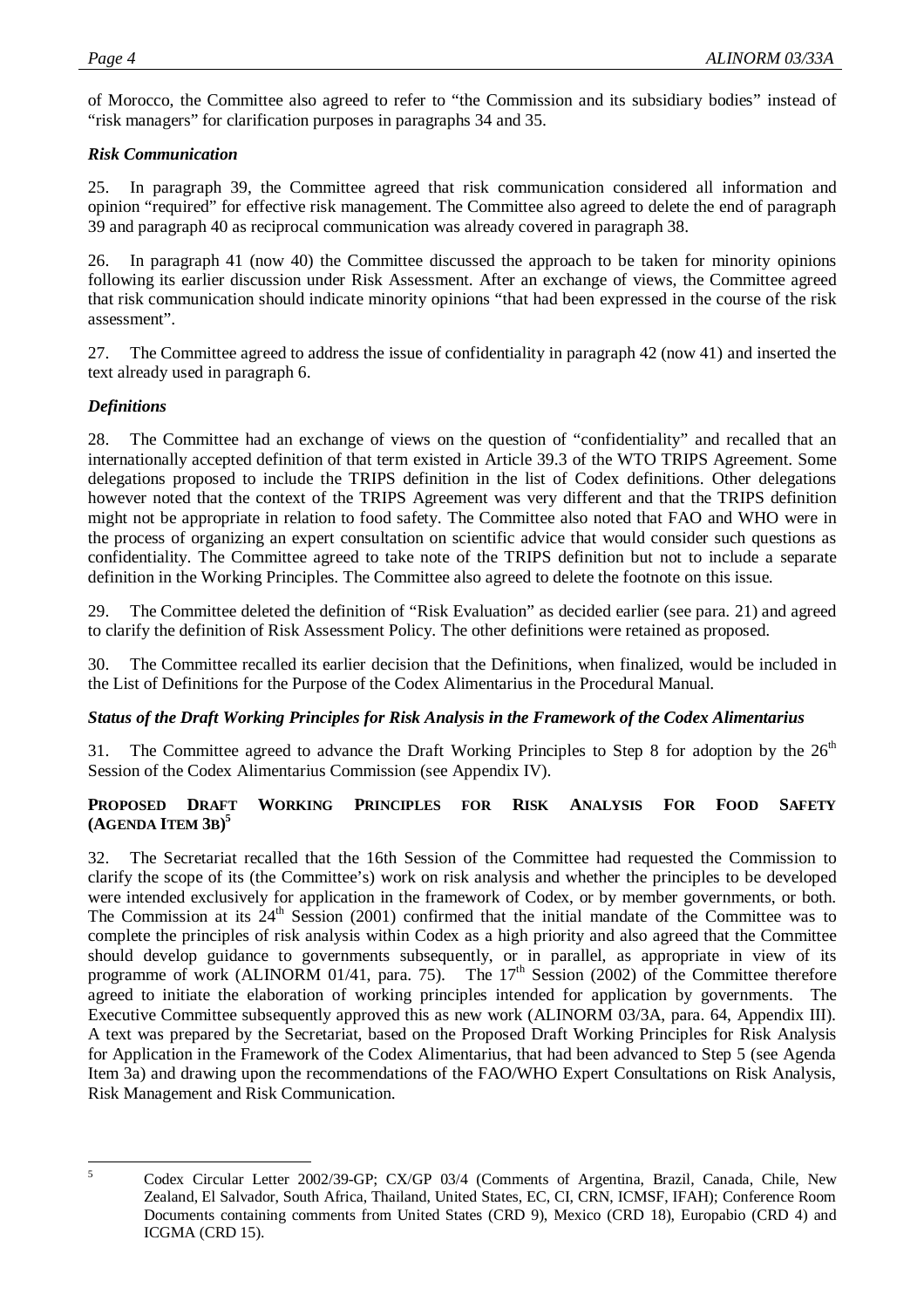33. The Committee discussed the overall structure and concept of the document. Most delegations expressed the view that the document should not contain excessive detail and should not be in the form of a manual on how to undertake risk analysis. Some delegations questioned the need for the document as other Codex committees had already developed (or were in the process of developing) risk analysis guidance that applied to member countries in specific areas of work (foods derived from biotechnology, food hygiene, etc). The Representative of FAO noted that FAO and WHO were also developing practical guidance in the form of a Manual on the application of risk analysis, especially for use by developing countries.

34. Some delegations questioned the need for such additional guidance as contained in the document, stating that it may not be of benefit to Members in view of their rights and obligations that were defined under the WTO Agreements. Other delegations were of the opinion that a relatively brief statement of general principles could be of assistance to Members and assist in the application of the scientific principles referred to in the SPS Agreement. One delegation pointed out that this would be useful in the cases where specific Codex standards or guidelines were not available. The Observer from the EC also stated that such a text could provide guidance to governments on the provisional establishment of measures as described in Article 5.7 of that Agreement, to ensure that these would not be arbitrary.

In this regard, several delegations pointed out that the Commission had no authority to interpret the provisions of the SPS Agreement, and that it was not appropriate for the Committee to do so.

36. The Observer from the EC also stated that since Members of the WTO were obliged to take into account risk assessment techniques developed by the relevant international organizations, Codex was under an obligation to develop such techniques for the use of its Members. The Representative of the WTO confirmed that guidance for governments on how to undertake risk assessments would be welcomed.

37. Delegations raised a number of areas of concern that needed to be addressed in the context of the document. These included: responding to potential consumers' health situations where complete scientific data were not available; traceability/product tracing within a risk management system; ensuring fair practices in the food trade within the risk analysis framework; the protection of producers' interests as well as consumers' health; and the need to ensure that these issues could not be used as a form of disguised protectionism. The Committee did not explore any of these issues in detail.

38. Many delegations were of the view that it was indeed the mandate of the Commission to advise governments on the subject matters contained in the proposed draft working principles and drew attention to the fact that the Commission had explicitly agreed that the Committee should develop guidance to governments (See para.. above). Attention was also drawn to paragraph 10 of the Strategic Framework 2003-2007, adopted by the Commission at its 24th Session that stated, *inter alia*, that "The CAC will also need to accord high priority to ongoing development of concepts and principles and the establishment of sound working principles for the application of risk analysis both at international and national levels".

39. The Committee discussed possible modalities to proceed with the further elaboration of the document including the establishment of an inter-sessional working group that would work by email and internet and that would convene immediately prior to the next session of the Committee. Many members supported this proposal as a means of making the most rapid progress possible. However, many other members were of the opinion that the establishment of a working group would be to the disadvantage of developing countries due to their limited access to the Internet, problem of language, and the additional costs of attending meetings of such a working group even if held in close association with meetings of the Committee.

40. The Committee decided that, although the idea of a working group could be retained in principle, it would be premature to establish such a group on the basis of the present debate and in view of the fact that the current text was not sufficiently advanced for consideration by a working group. It requested the Codex Secretariat to redraft the present document on the basis of the following considerations:

- The points raised during the current debate, including the written comments submitted;
- Additional comments to be submitted by governments and interested international organizations within a reasonable timeframe;
- An analysis of existing work developed by Codex Committees and Task Forces that provided advice to governments on specific risk analysis issues, with a view to avoiding duplication of work and to identifying gaps; and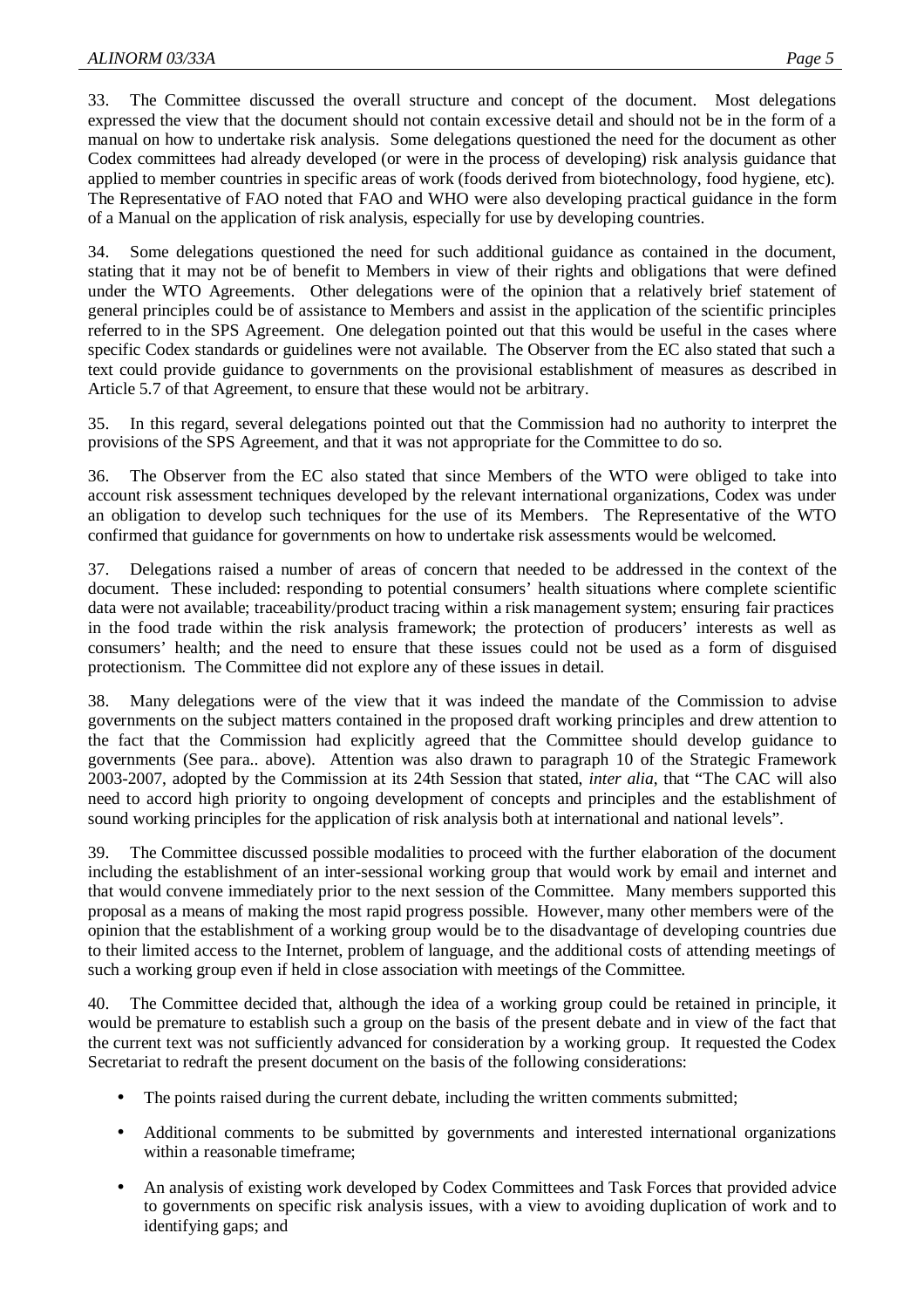• An analysis of related work undertaken by FAO and WHO, including on the practical application of risk analysis.

41. Some delegations proposed that the document could be developed on a modular basis, with a relatively small set of core principles, to be supplemented over a period of time with additional annexes as consensus was reached on specific issues where more precise guidance was needed.

## *Status of the Proposed Draft Working Principles for Risk Analysis for Food Safety*

42. On the basis of the above discussion, the Committee returned the text to Step 2 for re-drafting by the Codex Secretariat and subsequent circulation for further comments at Step 3.

## **PROPOSED DRAFT REVISED CODE OF ETHICS FOR INTERNATIONAL TRADE IN FOODS (Agenda Item 4)<sup>6</sup>**

43. The Committee recalled that its last session had returned the Proposed Draft Code to Step 3 for redrafting by the Secretariat in the light of the discussions held at the session and the written comments received. The Committee noted that the revised document incorporated the decisions made at the last session and the proposals made in written comments; however, few substantial changes had been introduced as some important issues remained to be addressed.

44. Several delegations expressed the view that before proceeding further with the consideration of the Code, several issues of principles remained to be addressed, as follows: the role and purpose of a code of ethics in the framework of Codex; its relationship with other Codex texts addressing similar issues, and in particular the *Principles for Food Import and Export Inspection and Certification*; and how it could address the specific problems of developing countries.

45. Following some questions concerning the status of different Codex texts under WTO and the need to seek clarification, the Secretariat recalled that the advice of the SPS Committee had been sought in 1998 and was recorded in the report of the 13<sup>th</sup> Session of the Committee (ALINORM 99/33, para. 50). In particular, the reply indicated that "the Agreement does not differentiate between "standards", guidelines" and "recommendations"" and that "how a text would be applied depended on its substantive content rather than on the category of the text".

46. As the Preamble had been discussed by the last session, the Committee considered the text section by section from Article 1 onwards, and made the following comments and amendments.

## *Article 1 - Objective*

47. The Delegation of the United States expressed its concern with the term "standards of ethical conduct" used in the current Code and proposed to replace it with "advice" to governments, as the text was advisory. This position was supported by several delegations. Several other delegations proposed to refer to "guidance" since all Codex texts were advisory and the purpose of the Code was to provide guidance to governments. The Committee did not come to a conclusion and agreed to retain both "guidance" and "advice" in square brackets for further discussion. The sentence was also re-arranged for clarification purposes.

48. The Committee discussed the proposal of the Delegation of India to specify that the objective of the Code was also "to facilitate international trade" as it was an important aspect of the text, especially for developing countries. Several delegations supported this proposal as this was consistent with the purpose of the Code of Ethics. Several other delegations pointed out that the facilitation of trade might be a consequence of international standardization, but it was not included in the Codex mandate and should not be mentioned in the Code. The Observer from Consumers International expressed the view that the facilitation of trade was not within the mandate of Codex and that consideration of trade aspects should not detract from the main objective of Codex to ensure the protection of consumers' health.

 6

CX/GP 03/5; CX/GP 03/5-Add.1 (comments of Canada, IBFAN, ISDI); CRD 1 ( comments of Colombia); CRD 3 (comments of ICGMA); CRD7 (comments of EC); CRD 10 (comments of India); CRD 13 (comments of Thailand)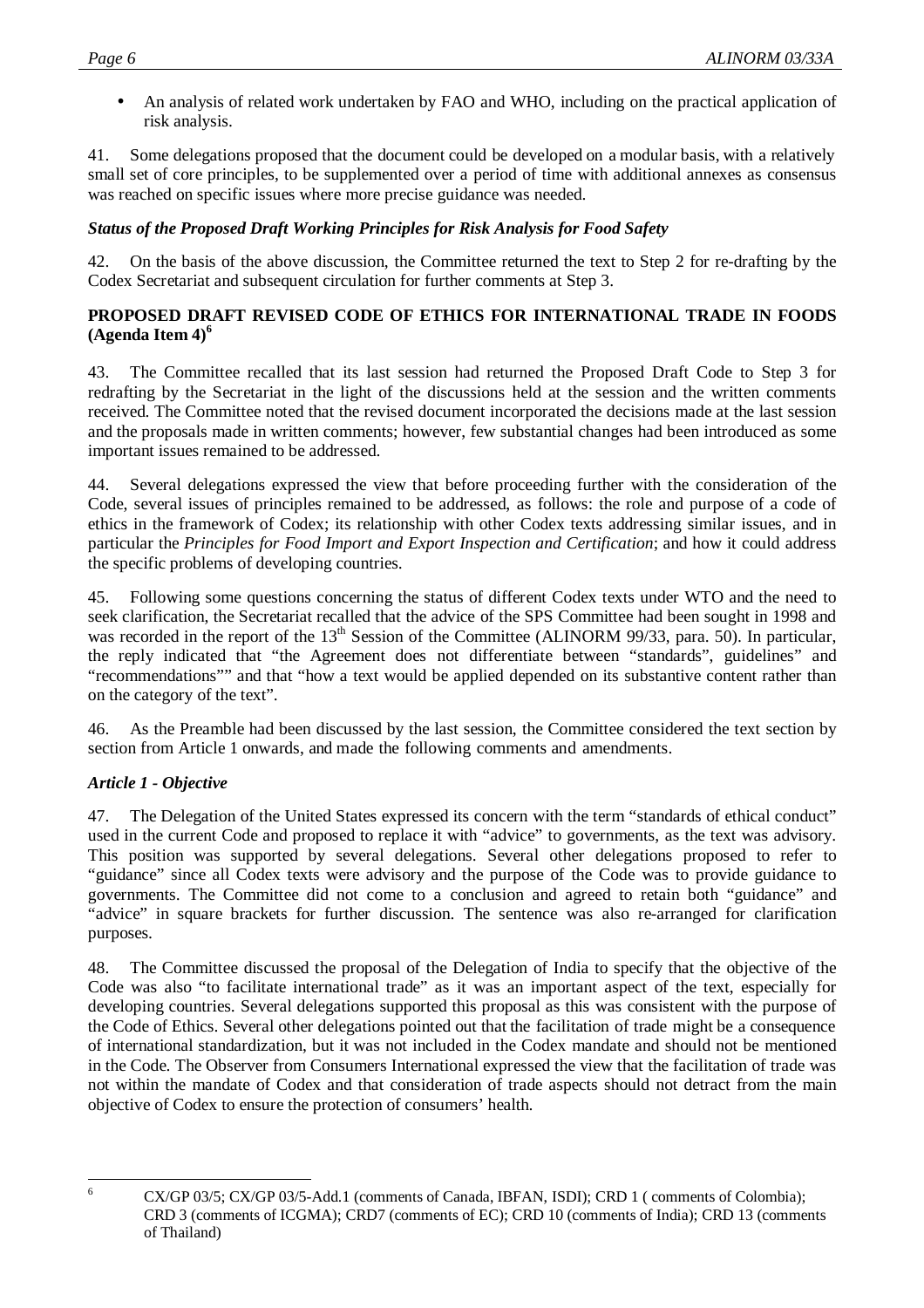49. The Committee agreed that the facilitation of trade could be addressed through the addition of additional text in the Preamble, based on paragraph 1 of the General Principles of the Codex Alimentarius.

50. The Committee agreed to amend Article 1.2 to clarify the use of the Code by member governments, by those engaged in international trade in food and by producers and consumers.

51. The Delegation of Bolivia proposed to include an additional sentence at the end of the Article to the effect that "the objective of the Code is to provide advice to governments so that their agricultural policies should have no negative consequences for the health of consumers". The Delegation expressed the view that the experience of the last years had demonstrated that the agricultural policies of some countries had had a direct negative effect on the health of consumers. This position was supported by several delegations and an observer. Several other delegations pointed out that agricultural policy was outside the mandate of Codex and should not be mentioned in a Codex text. Although the Delegation of Bolivia requested a listing in the report of those delegations that had objected to these proposals, due to time constraints the Committee did not seek the views of all delegations. The Committee also noted the proposal of the Delegation of Chile to refer to "sanitary measures that were not based on a scientific basis", in order to address the problem of unjustified barriers to trade. The Committee did not come to a consensus on this question.

52. The Delegation of Bolivia expressed its serious concern with the form in which the Proposed Draft Code was being considered, as it considered that the proposals presented by developing countries were not considered or were set aside.

## *Article 2 – Scope*

53. The Committee agreed to retain the current Article 2.1 and to delete Article 2.2 as it duplicated the provisions of Article 1.1 concerning the Objectives.

## *Article 3 - Definition*

54. The expression "for the purposes of this code" was deleted in view of the general nature of the definition. The Committee recalled that the definition of "food" was identical to the Codex definition in the Procedural Manual. However, several delegations indicated that further consideration was required to address the following questions: a scientific basis for the definition; the clarification of the term "human consumption" taking into account translation difficulties; the specific inclusion of "chewing gum" in the definition; the reference to substances that were obviously not covered.

55. The Committee agreed that the definition could not be amended at this stage only for the purposes of the Code, but that it should be considered more generally for the purposes of Codex. However, it should not delay consideration of the Code. The Committee therefore agreed that, in conjunction with the further revision of the Proposed Draft Code, the Secretariat would prepare a discussion paper considering the issues relating to the definition, if possible taking into account other existing definitions at the international level.

## *Article 4 – General Principles*

56. In Article 4.1, several delegations proposed to replace the reference to "consumer protection" in the current text with "consumers' health protection" to reflect the main objective of Codex. Other delegations and observers expressed the view that "consumer protection" should be retained as it addressed protection against misleading practices in addition to food safety. After some discussion, the Committee agreed that international trade in food and food aid transactions trade should be conducted "in a manner that is consistent with the objectives of ensuring the protection of consumers' health and fair practices in food trade, especially taking into account the Codex Principles for Food Import and Export Inspection and Certification" as it reflected the objectives of Codex.

57. Several delegations and observers proposed to delete Article 4.2 that referred to the obligations of Members under the WTO SPS and TBT Agreement, as it was not the role of Codex to make recommendations to governments concerning agreements concluded by other international organizations. In addition it was pointed out that not all members of Codex were members of the WTO, and that the rules applying to WTO membership and to Codex membership were different. It was also proposed to refer not only to the obligations but to the rights of Members under the Agreements. Some delegations stressed that clarification was required concerning the application of Article 4.2 in case of trade between members and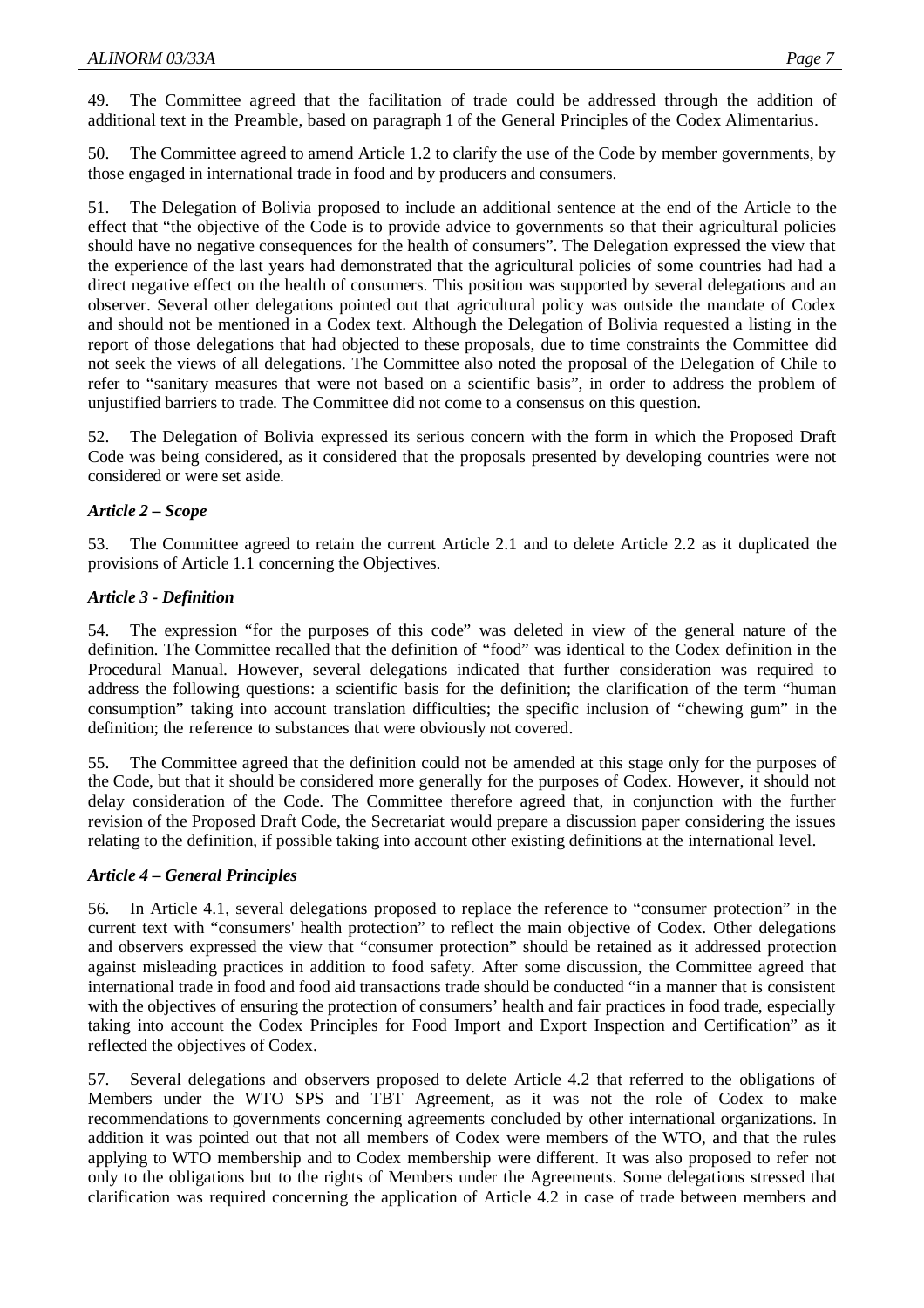non-members of the WTO. The WHO Legal Counsel indicated that a solution would be either to delete the Article, or to clarify that it applied to trade "between member countries that are members of the WTO".

58. The Observer from 49P, supported by some delegations, pointed out that a number of relevant international agreements existed and there was no reason for a specific reference to the WTO Agreements. The Observer also expressed the view that WTO should refer to Codex and not Codex to WTO. Other delegations expressed the view that such a reference was essential in the framework of a Code intended to address food import and export issues. It was also pointed out that there were other references to the WTO Agreements in the Proposed Draft Code in Articles 6 and 10. The Delegation of Canada noted that the general reference to bilateral or multilateral agreements currently included in Article 6.1.c) could provide a solution to this question.

59. The Representative of WTO informed the Committee that the WTO Agreements applied to members of WTO and that the inclusion or deletion of an additional Article in the Code would not affect the rights and obligations of members under the Agreements.

60. The Delegation of Sweden, supported by several delegations, proposed the following compromise text in order to address the question of member countries' obligations under multilateral agreements:

 "4.2 Signatories of bilateral and multilateral agreements, including the SPS and TBT agreements, relating to international trade in food should conform to the provisions of these agreements."

61. The Delegation of Mexico, supported by other delegations, stressed the need to refer to the WTO Agreements to ensure that all members of Codex, even if they were not members of WTO, conducted trade according to the intent of the Agreements. The Delegation of Switzerland requested the Committee to include the proposal made by the Delegation of Sweden in the text currently under revision. The Secretariat proposed to refer to the "objectives" of the Agreements rather than to the obligations, as the latter were applicable only to WTO members. The Committee could not come to a consensus on Article 4.2 and agreed to retain the current text of the article in square brackets for further comments and consideration at the next session.

62. In Article 4.3, some delegations noted that the current reference to Article 5 (on specific requirements) was no longer relevant as Article 5 had been substantially amended, and that it should be replaced with a reference to Article 6.1, that addressed similar issues.

63. The Delegation of the United States pointed out that many of the terms used in Article 4.3 were not clear and proposed either to define them more clearly, in conjunction with the provisions of Article 6, or to delete the section. Several delegations and observers however expressed the view that this section was essential in order to define unethical practices. The Delegation of Mexico proposed to merge Articles 4.3 a) and b) in order to simplify and clarify the text.

64. The Committee had an extensive discussion on the inclusion of Article 4.3 f) concerning the remaining shelf life of food in international trade. The Delegation of India supported its inclusion with the addition of a specific percentage of the shelf-life. Several delegations supported the inclusion of provisions concerning shelf-life in order to address a problem that had been raised in earlier discussions and affected many developing countries. A few delegations questioned the practicability of this Article as the Code was directed to governments and it was not possible in practice to determine the destination of all exported foods and the shelf-life that would remain at the import stage. The Committee could not come to a conclusion on this question.

65. As a number of issues remained to be addressed in Article 4.3, the entire text was retained in square brackets for further discussion.

66. The Committee agreed to include in Article 4.4 the amendments proposed by the Delegation of Greece, speaking on behalf of the Member States of the European Union, and modified by the Delegation of Malaysia in order to clarify the text.

67. The Committee could not complete the discussion of the other Articles due to time constraints. Noting the difficulties that appeared in the revision of the text due to lack of consensus, the Chair asked the Committee to clearly express its willingness to pursue or not the revision of the Code in the framework of Codex.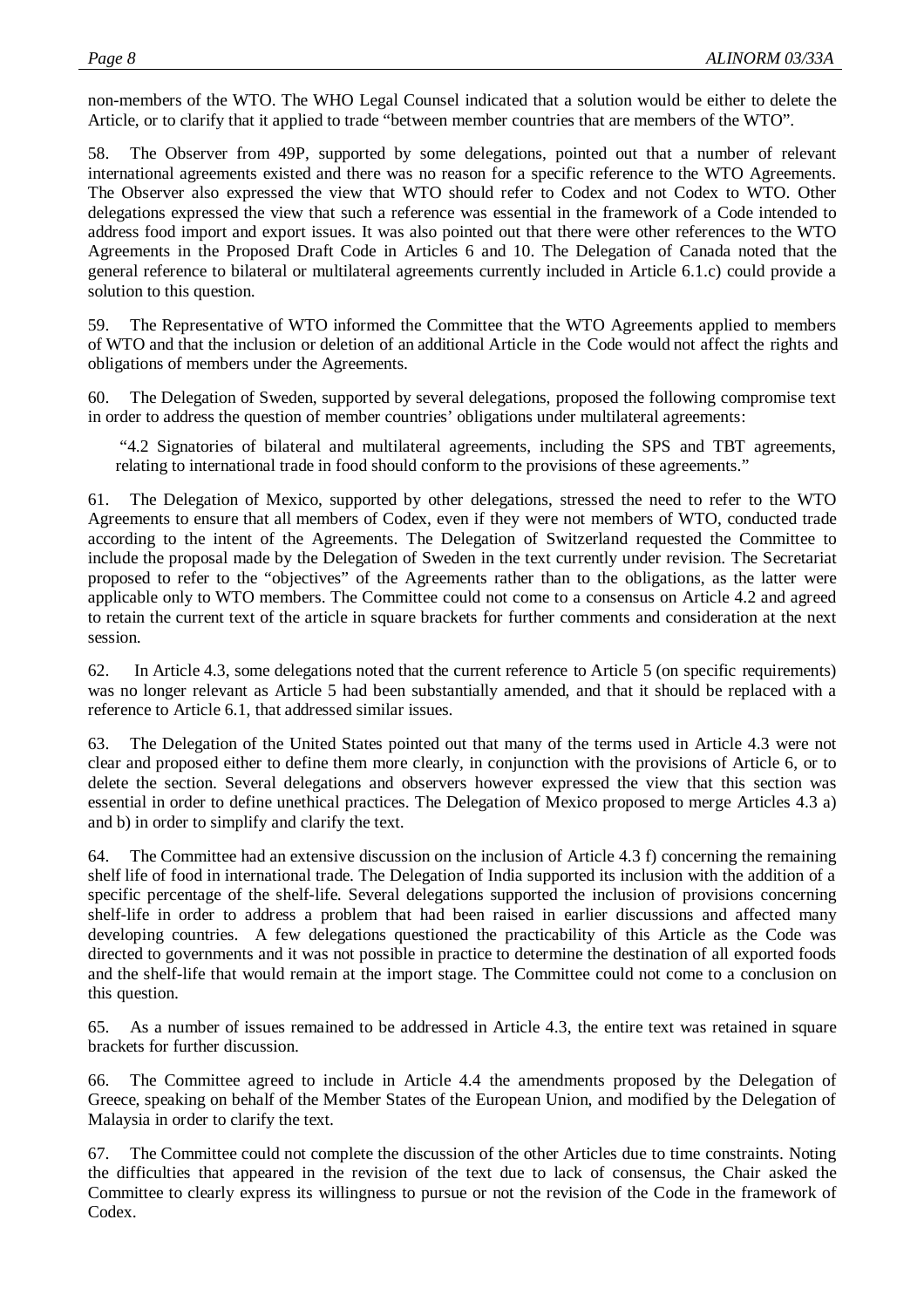68. The Delegation of Greece, speaking on behalf of the Member States of the European Union, indicated that the Code was essential to ensure consumer health protection and fair practices in food trade world-wide, and especially for developing countries. The Delegation also mentioned that community legislation already provides that these objectives are enforced by EU Member States. While supporting the revision of the Code, the Delegation of Greece raised questions about continuing the work on the Code if such work would concentrate on trade issues and not on the issues within the Codex mandate.

The Delegation of Australia expressed the view that the Code may no longer be necessary in view of major changes at the international level since its adoption, especially the conclusion of the WTO SPS Agreement and the development of Codex texts addressing issues of food import and export.

70. Many delegations expressed the view that the Code should be retained and revised as it was complementary to the Codex standards and related texts, and should provide recommendations to member countries on the ethical conduct of international trade. The Secretariat informed the Committee that the only Codex text covering food aid transactions was the Code of Ethics and that it was of great relevance in relation to food aid provided by the United Nations, especially the World Food Programme. The Secretariat also suggested that some element of the Strategic Framework (capacity building and participation) could usefully be considered for incorporation into the Code. It was also recalled that these issues were of great importance to developing countries.

71. Several delegations pointed out that the purpose of the Code should conform to the Codex objectives and that it was not intended to facilitate trade *per se*, as trade issues were the responsibility of WTO. Several other delegations pointed out that the Code should protect consumers and should not be used for the purpose of establishing trade barriers, and that it should address the concerns of developing countries.

72. The Committee agreed to proceed with the revision of the Code and agreed that the following suggestions made during the discussion should be taken into account in the redrafting: the revision of Article 3; the need to improve the structure, especially the relationship between Article 4, 5 and 6, that might be combined; the inclusion of Article 10 in the general considerations; and the relevance of Codex texts addressing food import and export inspection and certification.

## *Status of the Proposed Draft Revised Code of Ethics for International Trade in Food*

73. The Committee agreed to return the text to Step 2 for redrafting by the Secretariat in view of the above discussion, circulation at Step 3 and consideration by the next session.

## **MEMBERSHIP IN THE CODEX ALIMENTARIUS COMMISSION OF REGIONAL ECONOMIC INTEGRATION ORGANIZATIONS (Agenda Item 5)<sup>7</sup>**

74. The Representative of the Legal Counsel of FAO recalled that the matter had been discussed on several previous occasions, including the Committee's 16th Session in April 2001, 17th Session in April 2002, and the Commission in June/July 2001. The Committee's last session (2002) noted that the Director-General of FAO would be seeking the views of the Committee on Constitutional and Legal Matters (CCLM), a Committee of the FAO Council, on the proposed amendments to the Rules of Procedure at its Seventyfourth Session, 2 - 3 October 2002. The CCLM had found the proposed amendments to the Rules of Procedure of the Codex Alimentarius Commission to be consistent with the provisions governing the status of Member Organizations in FAO and, as requested, offered its views and appropriate guidance on the specific issues that had been raised, but noted that the question of participation of the Member Organization in the Executive Committee depended on the nature and functions of the latter and, as such, should be dealt with by the Codex Committee on General Principles and ultimately by the Commission. The CCLM also proposed some amendments to the proposals, and these were before the Committee for discussion. The report of the CCLM was endorsed by the Council of FAO at its Hundred and Twenty-third Session in November 2002.

75. The Observer from the European Community noted that since the previous discussions on this subject, new legislation had entered into force in the European Union that required the European Community to take into account the international food standards of Codex when introducing new or harmonizing existing food legislation. Also, in accordance with its obligations under the SPS and TBT Agreements concerning the

<sup>-&</sup>lt;br>7

CX/GP 03/6; CX/GP 06/6-Add.1 (Information provided by the European Community); CRD.16 (Comments of ICGMA), CRD 19 (proposals from the United States), CRD 20 (proposed amendment to Rule II.8).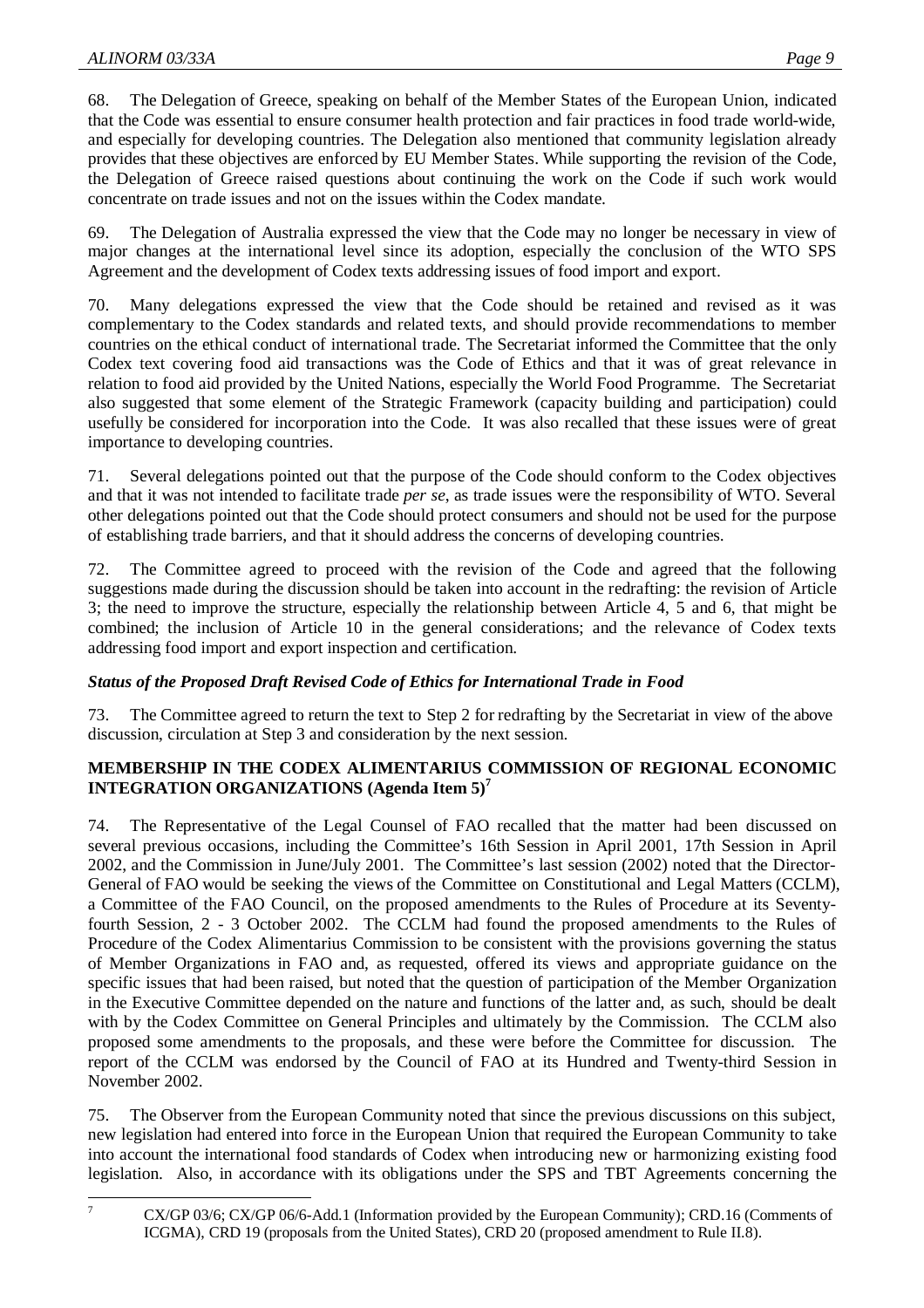participation of Members of the WTO in the international standards-setting bodies, the European Community that is a member of WTO was looking forward to meeting these obligations as a Member of the Codex Alimentarius Commission.

76. The Observer from the EC submitted to the Committee the following declaration concerning the participation of the European Community in the Executive Committee:

## **Declaration by the European Community concerning Participation in the Executive Committee of the Codex Alimentarius Commission**

*Although the Committee on Constitutional and Legal Matters of the FAO considered that the participation of a Member Organization in the Executive Committee depended on the functions and activities of this Committee, the European Community declares formally that it gives up in every case the possibility of taking part in the proceeding of the Executive Committee when a Member State of the European Community is elected for the Region of Europe and that an agenda item would be of European Community competence.*

77. In response to a question, it was noted that the question referred to in the above Declaration would not arise if a non-member state of the European Union was elected to the Executive Committee.

78. In response to questions raised by Members, the Observer from the European Community assured the Committee that the proposals guaranteed that there would be no additional rights or privileges accrued to members of Regional Economic Integration Organizations as a result of the changes to the Rules. The Committee welcomed the CCLM's endorsement of the proposal to limit voting rights to the number of members of Regional Economic Integration Organizations present at the time a vote was taken (Proposed Rule II.3). At the request of several delegations, a parallel provision was drafted and included in Proposed Rule II.8 on the matter of quorum.

79. Also in response to a question, the Committee noted that where the membership of a Regional Economic Integration Organization included Members of two or more Codex regions, the Organization could participate in all relevant regional Codex Committee meetings and at these meetings the number of votes to be exercised by the Regional Economic Integration Organization would not exceed the number of member states in each region (counted separately) and not the total membership of the organization.

80. Several delegations, while welcoming the changes allowing for the membership of Regional Economic Integration Organizations in Codex, stated that there were practical considerations to be taken into account, especially in the case of mixed competence between the Regional Economic Integration Organization and its member states. It was pointed out that this would put an additional burden on the Chairpersons of Codex meetings in their efforts to assess the consensus present.

81. In this regard the Delegation of the United States, supported by the Delegation of Australia, presented the following amendments to the proposals to clarify the question of competence:

## *Changes Proposed by the United States to the Proposed Amendments to the Rules of Procedure*

II.2. A Member Organization shall have the right to participate in matters within its competence in any meetings of the Commission or its subsidiary bodies in which any of its Member States is entitled to participate. This is without prejudice to the possibility for the Member States to develop or support the position of the Member Organization in areas within its competence.

II.5. Before any meeting of the Commission or a subsidiary body of the Commission in which a Member Organization is entitled to participate, the Member Organization or its Member States shall indicate in writing which, as between the Member Organization and its Member States, has competence in respect of any specific question to be considered in the meeting and which, as between the Member Organization and its Member States, shall exercise the right to vote in respect of each particular agenda item. Nothing in this paragraph shall prevent a Member Organization or its Member States from making a single declaration in the Commission and each subsidiary body in which a Member Organization is entitled to participate for the purposes of this paragraph, which declaration shall remain in force for questions and agenda items to be considered at all subsequent meetings, subject to such exceptions or modifications as may be indicated before any individual meeting. **Should the areas of respective competence between the Member Organization and its Member States change, the Member**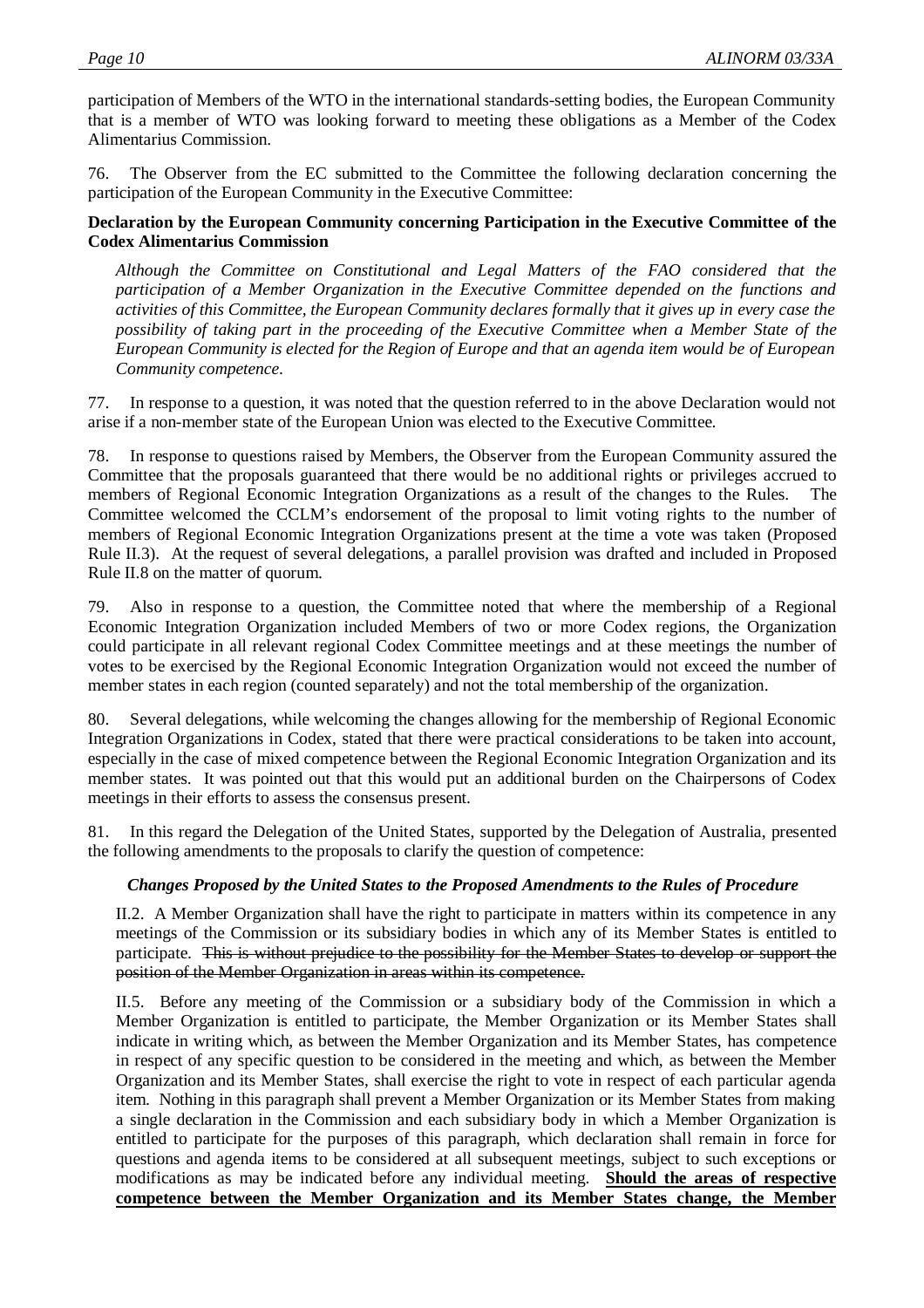## **Organization and its Member States will declare the scope and timing of such change to the Commission and each subsidiary body in which a Member Organization is entitled to participate**.

II.7. In cases where an agenda item covers both matters in respect of which competence has been transferred to the Member Organization and matter which lie within the competence of its Member States, both the Member Organization and its Member States may participate in the discussions **with respect to the specific matters on which each has competence**. In such cases the meeting, in arriving at its decisions, shall take into account only the intervention of the party which has the right to vote.

82. Several delegations stated their opposition to the changes to the proposed amendments. Concern was also expressed at the submission of such proposals at this stage, and as the proposals seemed to be contradictory to the expressed wishes of the delegation presenting the proposals, to preserve the rich diversity of opinion in debates within Codex.

83. Some delegations stated that if the proposals were aimed at assisting delegations and Chairpersons in understanding how to evaluate consensus when the competence between the Regional Economic Integration Organization and its member states was mixed, then this might be better addressed by developing appropriate guidelines.

## *Status of the Proposed Amendments to the Procedural Manual*

84. The Committee agreed to transmit the proposed amendments as contained in Appendix III of this report to the Commission for its consideration. It noted that this section of the present report would also be attached to the working paper to be submitted to the Commission.

## **CONSIDERATION OF TRACEABILITY/PRODUCT TRACING (Agenda Item 6)8**

85. The Secretariat introduced the paper, which had been prepared on the basis of discussions that had taken place at meetings of the Regional Coordinating Committees, pursuant to the decision of the  $17<sup>th</sup>$ Session of the Committee (ALINORM 03/33, paras. 5-13). The document contained several options that the Committee might wish to take in pursuit of this matter.

86. The Delegation of Switzerland provided the Committee with an overview of the status of work being carried out by the Working Group on traceability/product tracing of the Codex Committee on Food Import and Export Inspection and Certification Systems.

87. In relation to the text under discussion, the many delegations stated that a system of traceability/product tracing that would serve multiple purposes would most likely be costly, especially for producers and small-scale enterprises in developing countries. Most of these countries expressed their willingness to consider traceability/product tracing as a food safety risk management measure but were of the opinion that the system should not be extended to non-food safety related areas such the verification of authenticity or for labelling purposes. Many of these delegations stated that they could not support work in this area other than consideration of the definition, noting that the general ISO definition was not appropriate for Codex purposes. Several of these delegations supported the technical work currently underway in the Codex Committee on Food Import and Export Inspection and Certification Systems. Some delegations and observers supported the use of traceability/product tracing for a food safety objective (i.e. as a SPS measure) as well as for a non-food safety objective (i.e. as a TBT measure) such as for consumer information.

88. Many other delegations supported the elaboration of a Codex definition as well as for Codex guidelines for both purposes, taking into account the work of the Codex Committee on Food Import and Export Inspection and Certification Systems and in cooperation with the Codex Committee on Food Hygiene and the Codex Committee on Food Labelling within their respective mandates. They agreed that the use of a system of traceability/product tracing should be consistent with the provisions of the WTO SPS and TBT Agreements and be not more trade-restrictive than necessary.

89. Although some delegations questioned the necessity of developing a definition for traceability/product tracing, only a few delegations expressed their opposition to the development of a definition. Some delegations noted that the same terminology was used to describe very different systems.

CX/GP 03/7; CRD 8 (Comments of the European Community).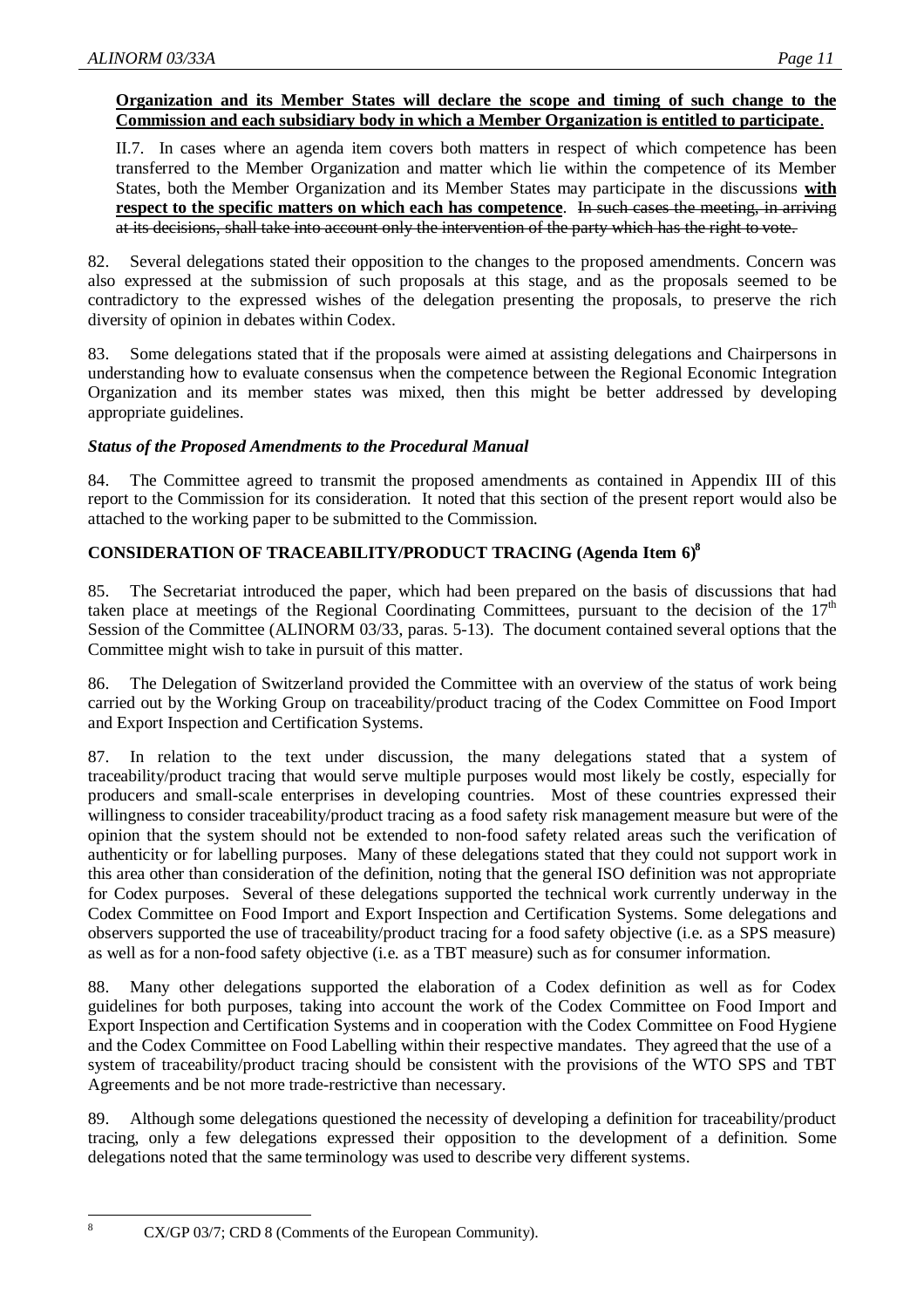90. Many delegations were of the opinion that the options contained in the Secretariat paper could form the basis of future work by the Committee in regard to the definition, guidelines for use in risk management and the determination of product origin and authenticity. Many other delegations, while supporting the need for work on a definition, did not support the need for other work. Some delegations noted that the costs of such systems should be borne by all concerned, but that certification and auditing bodies could also underwrite these systems.

91. A number of delegations stated that traceability/product tracing would be more difficult for developing countries to implement. Several of these delegations stated that the provisions of current Codex texts that were aimed at ensuring food safety and the protection of consumers' health were sufficient. In their opinion, even "trace-back" was not practical for developing countries where most agricultural production was on small farms. These delegations stated that economic considerations had to be taken into account and that traceability/product tracing could only be considered as an optional tool for those industries that could afford to use it.

92. Some delegations noted that the HACCP System required similar record-keeping and provided the tools necessary for food safety risk management. These delegations were of the opinion that it was premature to undertake work on either a definition or guidelines for traceability/product tracing before the technical work of the Committees cited above was completed. In this regard, one observer pointed out that the Codex General Principles of Food Hygiene provided adequate protection of consumers' health and already contained the elements of record-keeping that were necessary to establish a traceability/product tracing system that would be applicable to all food products throughout the food chain as pointed out in the Secretariat's paper.

93. Several delegations were of the opinion that that this system should only be used as a risk management option on a voluntary basis and that there should be a cost/benefit analysis before proceeding with the use of traceability/product tracing. The view was also expressed that if a cost/benefit analysis was to be carried out then the costs of not implementing the traceability system should also be analyzed. The Delegation of India, supported by several delegations, stated that traceability/product tracing should be well defined and should be applicable only to processed foods and exclude primary foods and processes. It was further stated that it should be used only for the purposes of product recall as a management option on a case-by-case basis, upon the application of strict criteria set out in paragraph 81 of the report of the FAO/WHO (Codex) Regional Coordinating Committee for Asia held in September, 2002.

94. Several delegations stated their view, in addition to the views noted above, that the FAO/WHO (Codex) Regional Committee for North America and the South West Pacific had noted that once a system of traceability/product tracing had been installed it could be used for various purposes.

95. In relation to the use of traceability/product tracing to determine the authenticity of products, several delegations stated that, although there may be such a need, this would have to be consistent with the WTO TBT Agreement. Several delegations and observers pointed out that, as an example, state-regulated systems of traceability/product tracing for the determination of product authenticity would benefit developing countries wishing to market and export "organic" foods. It was noted that such regulations were in force in some developed countries. However, many delegations stated that such a system should not be extended to the regulation of commercial "Identity Preservation".

96. Some delegations and observers were of the opinion that the use of traceability/product tracing for these purposes was a commercial response to consumer demand and could therefore be left to market forces to determine when and how the system should be applied, as was already the case.

## **Status of the Discussion**

97. The Committee concluded that there was sufficient support only to proceed with the development of a definition of "traceability/product tracing" for Codex purposes and agreed to establish an open-ended electronic working group under the direction of the Delegation of France to develop a draft for the consideration of the next regular session of the Committee.

98. In view of the divergence of opinions on the other options contained in the Secretariat's paper, the Committee was unable to arrive at a consensus opinion, but agreed to keep the matter under review in the light of the ongoing work in the Codex Committee on Food Import and Export Inspection and Certification Systems.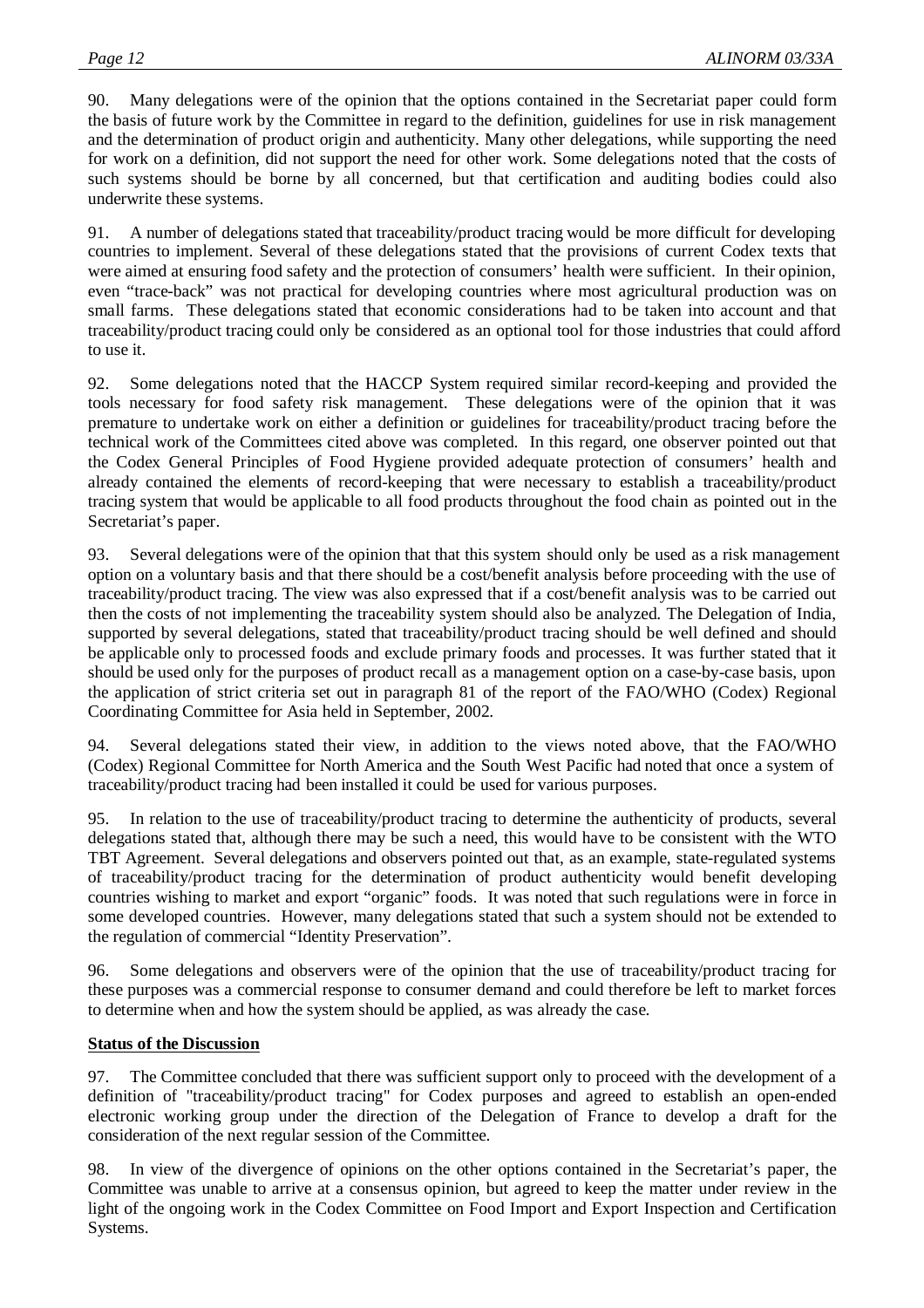## **GUIDELINES FOR COOPERATION WITH INTERNATIONAL INTERGOVERNMENTAL ORGANIZATIONS (Agenda Item 7)<sup>9</sup>**

99. The Committee recalled that its last session had considered a document prepared by the Secretariat, following the decision of the 24<sup>th</sup> Session of the Commission to develop guidance on cooperation with other International Intergovernmental Organizations (IGOs) on the elaboration of Codex Standards and Related Texts (ALINORM 01/41, para. 31). The Committee had agreed that the document should be revised in the form of guidelines by the Secretariat for further consideration.

100. The Secretariat indicated that the proposed guidelines addressed three types of cooperation: a) the elaboration of a joint standard or related text with a cooperating organization; b) the elaboration of a Codex standard or related text by a cooperating organization on behalf of the CAC; or c) substantial cooperation at the initial drafting stages of a Codex standard or related text. Specific conditions for cooperation with such organizations had been included in the Guidelines, in view of the concerns expressed by member countries in earlier discussions. The Secretariat noted that the proposed Guidelines were closely related to Objective 3 of the Strategic Framework and to the recommendations of the *Joint FAO/WHO Evaluation of the Codex Alimentarius Commission and Other FAO and WHO Work on Food Standards* as regards cooperation with international organizations.

101. The Observer from the OIE informed the Committee of ongoing consultations between OIE and Codex through the OIE Working Group on Food Safety in order to coordinate work on animal production food safety and to strengthen joint activities. The Observer welcomed the establishment of procedures that would allow Codex to formalize the cooperation between the organizations, and proposed to include a new clause concerning the possibility for the Codex Alimentarius Commission to participate in the elaboration process of OIE standards, where necessary.

102. The Observers from IIR and OIV indicated that as international intergovernmental organizations that participated actively in Codex work, they supported the development of the guidelines.

103. The Delegation of Malaysia stated that it could support the first type of cooperation on joint standards provided the decision to elaborate such standards was taken by the Commission on a case-by-case basis; objected to the second type of cooperation as Codex should not delegate the elaboration of standards to other organizations; and objected to cooperation at the initial drafting stages in view of the importance of the first draft in the further development of standards. The Delegation was also of the opinion that the procedures to be followed by a joint body should be the Codex procedures. This position was supported by several delegations. The Secretariat noted that the question of procedures would be determined on a case-by-case basis by the Commission and by the cooperating intergovernmental organization.

104. The Delegation of Australia supported the establishment of the guidelines as proposed for the three types of cooperation. Several delegations expressed their support in principle for cooperation with international organizations and for the first and third types of cooperation, but expressed concerns as to the second proposal and the possibility for the Commission to delegate its work to other organizations. The main objections put forward related to the different procedures applied by other organization; their degree of transparency; and the difficulties that developing countries might face to participate in the work of other organizations.

105. Some delegations expressed the view that the title of the Guidelines referred only to intergovernmental organizations, while the second paragraph of the preamble also referred to non-governmental organizations and proposed to change the title to refer only to "international organizations" if the text was intended to apply to both types of organizations. Other delegations proposed to delete the reference to NGOs in the second bullet of the Preamble. The Secretariat noted that the substantive text was intended to apply only to intergovernmental organizations, but that the preamble referred to the Commission's mandate and responsibility to cooperate with both types of international organizations (Article 1.b of the Statutes). The Committee did not come to a conclusion on this question.

106. The Committee agreed that in view of the concerns put forward, the reference to the second type of cooperation could be deleted and also noted that as the third type of cooperation largely reflected existing cooperation practices, it might not be essential to retain it at this stage. The Committee therefore discussed

-<br>9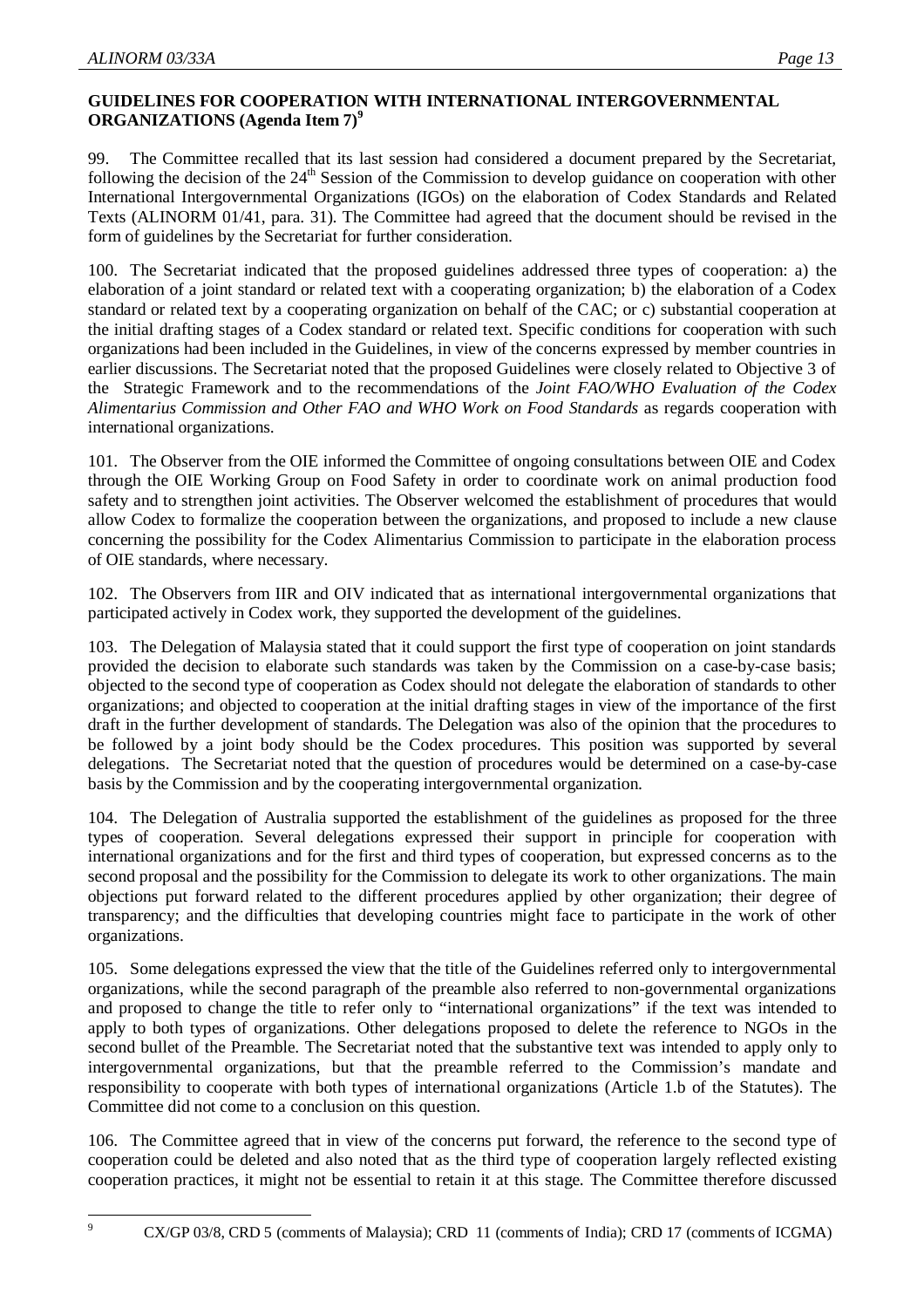whether it would be possible to send an amended text including only the first type of cooperation for consideration by the Commission in order to facilitate further cooperation with other IGOs. Several delegations indicated that these proposals required careful consideration in view of their importance and it was preferable to consider the text further at the next session before taking a decision.

107. The Committee recognized that due to time constraints, it was not possible to discuss the text in detail at this stage and to come to a conclusion on a final text that could be forwarded to the Commission. The Committee agreed that the Secretariat would redraft the proposed Guidelines in the light of the comments made in the discussion, for further consideration at the next session.

## **OTHER BUSINESS, FUTURE WORK, AND DATE AND PLACE OF NEXT SESSION (Agenda Item 8)**

## **FOLLOW-UP TO THE JOINT FAO/WHO EVALUATION OF CODEX ALIMENTARIUS AND OTHER FAO AND WHO WORK ON FOOD STANDARDS**

108. The Committee noted that the  $25<sup>th</sup>$  (Extraordinary) Session of the Commission had agreed that the implementation of the results of the Joint FAO/WHO Evaluation of Codex Alimentarius and Other FAO and WHO Work on Food Standards should be undertaken expeditiously. As a result Codex Circular Letter CL 2003/8-CAC had been issued to obtain comments from governments and interested international organizations on the report of the Evaluation, to allow the Secretariat to prepare options and strategies for consideration by the  $26<sup>th</sup>$  Session of the Commission for action in the following areas:

- Review of the Codex Committee structure and mandates of Codex Committees and Task Forces, including Regional Committees (Recommendations 16, 17);
- Review of the functions of the Executive Committee (Recommendations 9, 10);
- Improved processes for standards management (Recommendations 18, 20, 23, 24);
- Review of the Rules of Procedure and other procedural matters (Recommendations 8, 22, 23, 24, 26, 27, 28); and
- Implementation of other recommendations not addressed above.

109. The Committee was of the opinion that the implementation of the recommendations related to a significant number of the matters referred to above could fall within the mandate of the Committee on General Principles. In this regard, a number of delegations made reference to the generous offer made by the Delegation of France at the  $25<sup>th</sup>$  Session of the Commission, and confirmed by Mr. Dutreil in his opening remarks, to convene one or more additional sessions of the Committee to deal with such matters as may be referred to it by the Commission as a matter of priority.

110. An Observer Organization expressed the view that if the Commission were to consider extra sessions of the Committee then this should be closely linked to the use of the FAO/WHO Trust Fund in order to ensure adequate participation of developing countries.

111. The Committee looked forward to the decisions of the  $26<sup>th</sup>$  Session of the Commission in this matter.

## **FUTURE WORK AND DATE AND PLACE OF NEXT SESSION**

112. The Committee noted that its immediate future work and the priorities to be assigned to that work would depend on the outcome of the 26<sup>th</sup> Session of the Commission, especially in regard to the follow-up of the Evaluation.

113. The Committee was informed that tentative arrangements had been made to convene a special session of the Committee in Paris, 17-21 November 2003, should the need arise, with the next regular session of the Committee being scheduled for 3-7 May 2004, also in Paris.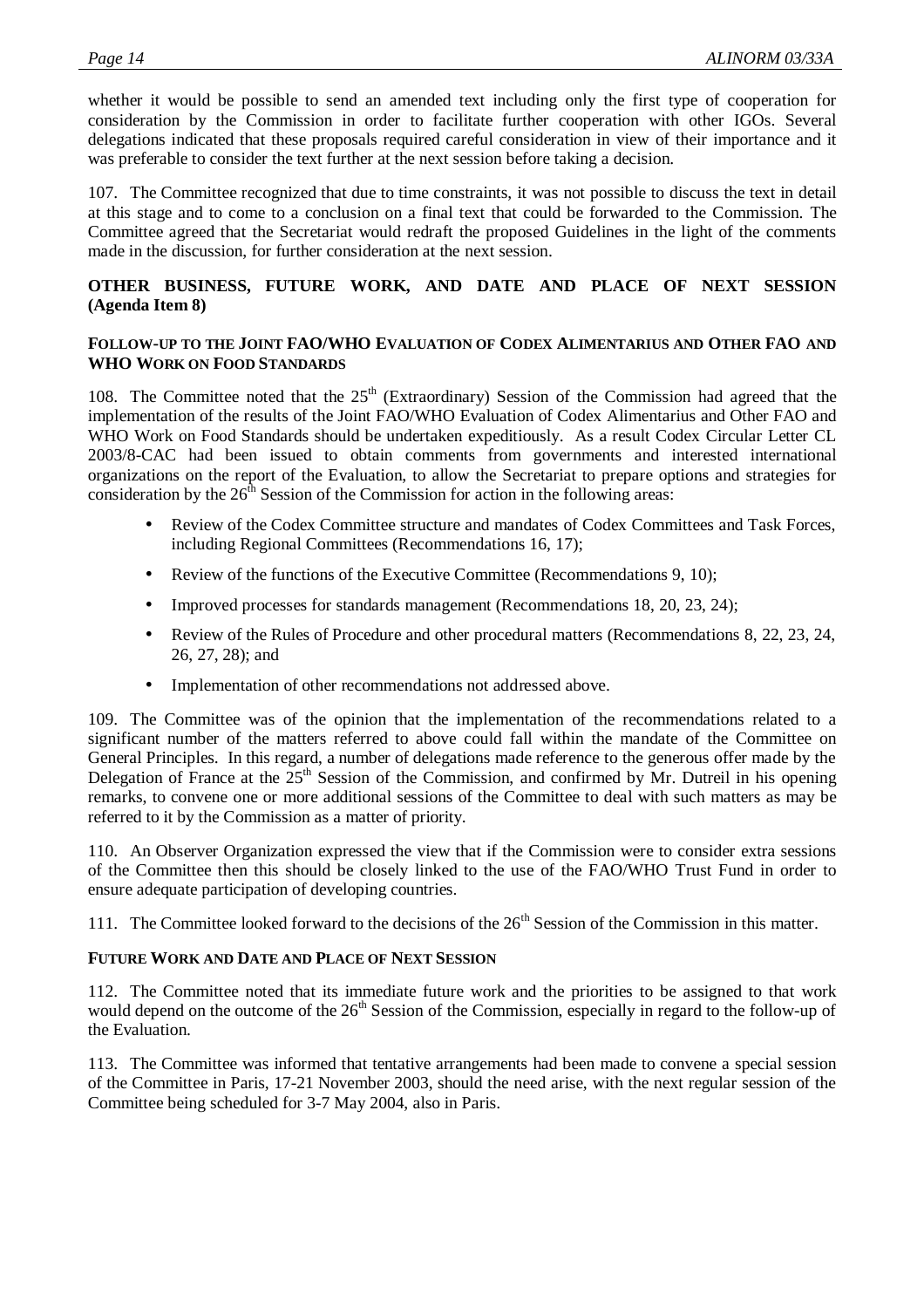| <b>Subject Matter</b>                                                                                                               | <b>Step</b> | <b>Action by</b>                                    | <b>Reference in</b><br><b>ALINORM 03/33A</b> |
|-------------------------------------------------------------------------------------------------------------------------------------|-------------|-----------------------------------------------------|----------------------------------------------|
| Proposed Amendments to the Procedural<br>Manual: Provisions concerning methods of<br>analysis                                       |             | Governments<br>$26^{th}$ CAC                        | para. 6<br>Appendix II                       |
| Proposed Amendments to the Rules of<br>Procedure: Membership of Regional Economic<br><b>Integration Organizations</b>               |             | Governments<br>$26th$ CAC                           | para. 84<br>Appendix III                     |
| Draft Working Principles for Risk Analysis in<br>the Framework of the Codex Alimentarius                                            | 8           | Governments<br>$26^{th}$ CAC                        | para. 31<br>Appendix IV                      |
| Proposed Draft Working Principles for Risk<br>Analysis for Food Safety                                                              | 2/3         | Secretariat<br>Governments<br>19 <sup>th</sup> CCGP | para. 42                                     |
| Proposed Draft Revised Code of Ethics for<br>International Trade in Foods (including)<br>consideration of the definition of "Food") | 2/3         | Secretariat<br>Governments<br>19 <sup>th</sup> CCGP | para. 73                                     |
| Definition of traceability/product tracing                                                                                          |             | France/ Governments<br>19 <sup>th</sup> CCGP        | para. 97                                     |
| Guidelines for Cooperation with<br>International Organizations in the<br>Elaboration of Codex standards and<br>related texts        |             | Secretariat<br>Governments<br>19 <sup>th</sup> CCGP | para. 107                                    |

## **SUMMARY STATUS OF WORK**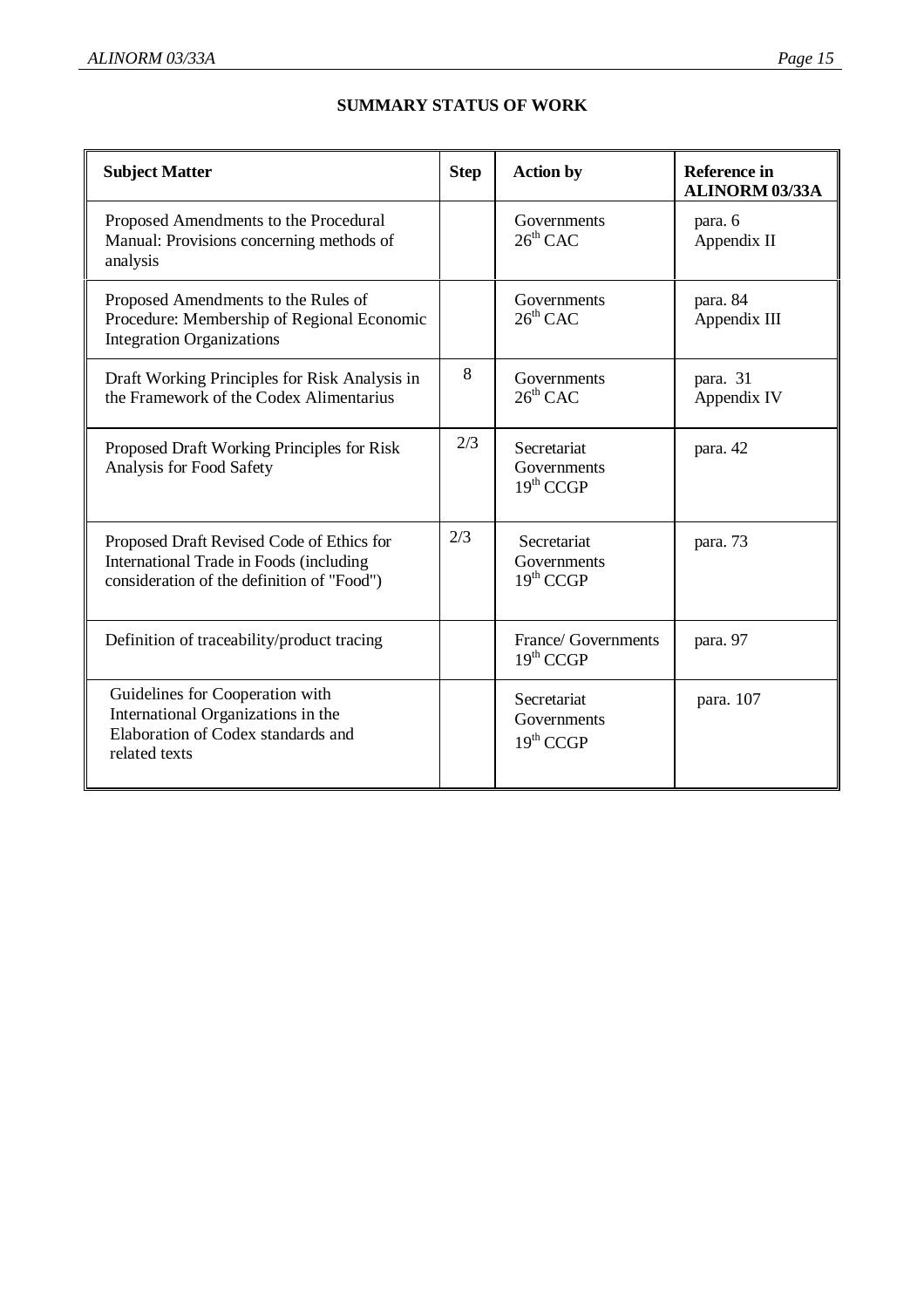#### **LIST OF PARTICIPANTS/LISTE DES PARTICIPANTS LISTA DE PARTICIPANTES**

**Chairperson/Président/Presidente**

**M. Michel THIBIER**

**Directeur Général de l'Enseignement et de la Recherche Ministère de l'Agriculture, de l'Alimentation, de la Pêche et des Affaires Rurales 1 ter, avenue de Lowendal – 75700 PARIS 07 SP Tel : 00 33 (0)1 49 55 42 40 - Fax : 00 33 (0)1 49 55 46 36**

**Email :** michel.thibier@agriculture.gouv.fr

#### **ALGERIA/ALGERIE/ARGELIA**

#### **Dr. Ali ABDA**

Sous-Directeur du Contrôle Sanitaire et de l'Hygiène Alimentaire Direction des Services Vétérinaires Ministère de l'Agriculture 12 Boulevard Colonel Amirouche, Alger Tel : 00 213 21 74 63 33 Fax : 00 213 21 74 34 34 Email : dsval@nissal.dz

#### **Dr. BOUHBAL A. Malek**

Directeur Général de l'Institut National de Médecine Vétérinaire Ministère de l'Agriculture Alger Tel /Fax : 00 213 53 67 51 / 20 Email : dsval@nissal.dz

#### **ARGENTINA/ARGENTINE**

#### **Mr. César Alberto FAES**

Premier Secrétaire Ambassade d'Argentine en France 6 rue Cimarosa 75116 Paris (France) Tel : 00 33 (0)1 45 05 27 35 / 43 Fax : 00 33 01 45 05 46 33 Email : efraneco@noos.fr

#### **AUSTRALIA/AUSTRALIE**

#### **Dr. Bob BIDDLE**

Deputy Chief Veterinary Officer Office of the Chief Veterinary Officer Product Integrity, Animal and Plant Health Agriculture, Fisheries and Forestry GPO Box 858 Canberra ACT 2601 Tel : 00 61 2 6272 5364 Fax : 00 61 2 6272 3150 Email : bob.biddle@affa.gov.au

#### **Ms Ann BACKHOUSE**

Manager Codex Australia Product Integrity, Animal and Plant Health Agriculture, Fisheries and Forestry GPO Box 858 Canberra ACT 2601 Tel : 00 61 2 6272 5692 Fax : 00 61 2 6272 3103 Email : ann.backhouse@affa.gov.au

#### **Ms Rhonda PIGGOTT**

**Director** Agriculture and Food Branch Department of Foreign Affairs and Trade John Mc Ewen Crescent Barton ACT 0221 Tel : 00 61 2 6261 2361 Fax : 00 61 2 6273 1858 Email : rhonda.piggott@dfat.gov.au

#### **Mr Richard SISSON**

Minister-Counsellor (Agriculture) Australian Delegation to the OECD Australian Embassy Paris (France) Tél : 00 33 (0)1 40 59 33 70 Fax: 00 33 (0)1 40 59 33 94 Email: richard.sisson@dfat.gov.au

#### **Mme Sharna QUIRKE**

Market Access and Biosecurity Agriculture, Fisheries and Forestry Australia GPO Box 858 Canberra ACT Tél : 00 61 2 6271 6601 email sharna.quirk@affa.gov.au

#### **Dr. Melanie O'FLYNN**

General Manager, Biosecurity Australia Agriculture, Fisheries and Forestry GPO Box 858 - Canberra ACT 2601 Tel : 00 61 2 6272 3619 Fax : 00 61 2 6272 4568 Email : melanie.oflynn@affa.gov.au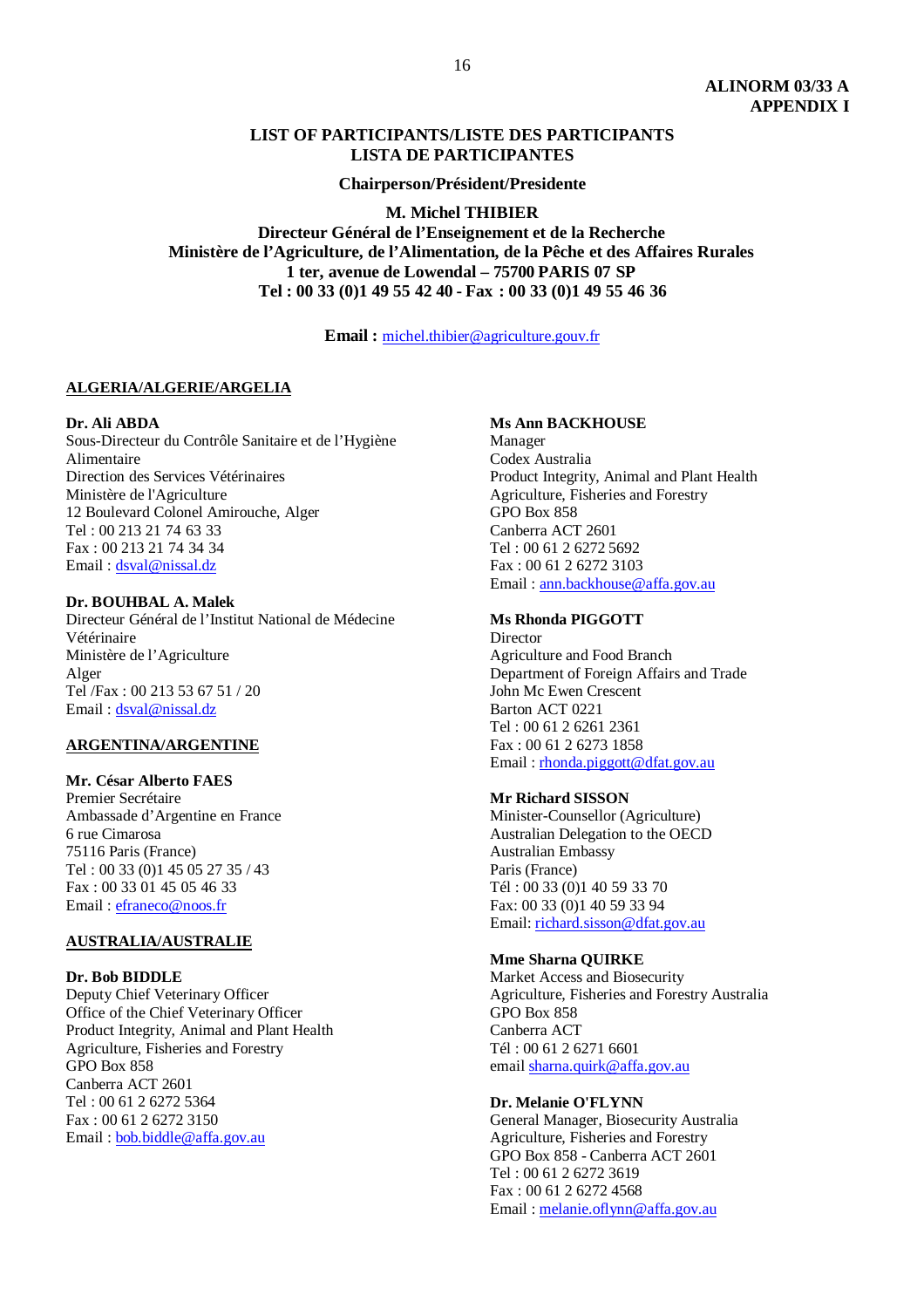#### **AUSTRIA/AUTRICHE**

#### **Dr. Alexander ZILBERSZAC**

Ministry for Health Head of Unit Radetzkystv.2 A-1031 Wien Tel : 00 43 17 11 00 / 4617 Fax : 00 43 17 13 79 52 Email : alexander.zilberszac@bmsg.gv.at

## **Dr. Erhard HOEBAUS**

Head of Division Nutrition and Quality Assurance Federal Ministry of Agriculture, Forestry, Environment and Water Management A-1010 Wien Stubenring 12 Tel : 00 43 1 71100 / 2855 Fax : 00 43 1 71100 / 2911 Email : erhard.hoebaus@bmlfuw.gv.at

#### **BELGIUM/BELGIQUE/BELGICA**

## **Mr. Charles CREMER**

Directeur Service public fédéral Santé publique, Sécurité de la Chaîne alimentaire et Environnement Direction générale Animaux, Végétaux et Alimentation Division des Denrées alimentaires Cité Administrative de l'Etat Arcades, 4 - B-1010 Bruxelles Tel : 00 32 2 210 5246 Fax : 00 32 2 210 4816 Email : charles.cremer@health.fgov.be

#### **Mr. Guido KAYAERT**

Manager des Affaires Réglementaires Européennes Nestlé Coordination Center Birmingham Straat 221 B-1070 Bruxelles Tel : 00 32 2 529 5330 Fax : 00 32 2 529 5667 Email : guido.kayaert@be.nestle.com

#### **Mme Ariane Van der STAPPEN**

Ingénieur agronome Agence Fédérale pour la Sécurité de la Chaîne alimentaire AFSCA Administration de la Politique de Contrôle WTC III Bd. Simon Bolivar 30 B-1000 Bruxelles Tél : 00 32 2 280 3857 Fax : 00 32 2 280 3866 Email : ariane.van.der.stappen@afsca.be

#### **BOLIVIA/BOLIVIE**

## **Mr. Julio G. ALVARADO**

Director General de Negociaciones Economicas Ministro de relaciones Exteriores y Culto Tel : 00 591 2 240 8900 Email : jalvarado@rree.gov.bo

#### **BRESIL/BRESIL**

## **Mme Sylvia RUSCHEL DE LEONI RAMOS**

Premier Secrétaire Ambassade du Brésil à Paris 34 Cours Albert 1er 75008 Paris (France) Tel : 00 33 (0)1 45 61 63 27 Email : sylvia.leoni@bresil.org

#### **Mr. Joao Paulo ORTEGA TERRA**

Diplomat / Secretary Divison of Agriculture and Commodities Ministry of External Relations Esplanada dos Ministérios – Sala 531 - Brasilia Tel : 00 55 61 411 6369 Fax : 00 55 61 226 3255 Email : jterra@mre.gov.br

## **Mr. Oscar de AGUIAR ROSA FILHO**

Deputy Director Department of Vegetable Defense and Inspection Ministry of Agriculture, Livestock and Food Supply Esplanada dos Ministerios  $B$ loco D – Anexo B – Sala 302 70 043 900 Brasilia Tel : 00 55 61 218 2172 Fax : 00 55 61 224 3874 Email : oscar@agricultura.gov.br

## **Mr. Hoeck Aureo SOUZA MIRANDA**

Technical Assistant National Health Surveillance Agency Ministry of Health SEPN 515 Bloco B – Ed. Omega, 3° Andar 70 770 520 Brasilia Tel : 00 55 61 4481 085 Fax : 00 55 61 4481 080 Email : hoeck.miranda@anvisa.gov.br

## **CANADA**

**Mr. Ron BURKE** Director, Bureau of Food Regulatory International and Interagency Affairs Food Directorate, Health Products and Food Branch Health Canada Building #7, Room 2395 (0702C1) Ottawa, Ontario, K1A 0L2 Tel : 00 1 613-957 1748 Fax : 00 1 613-941 3537 Email: ronald\_burke@hc-sc.gc.ca

## **Mr. Paul MAYERS**

Associate Director General Food Directorate, Health Products and Food Branch Health Canada Building #7 Postal Locator (0701A5) Tunney's Pasture Ottawa, Ontario, K1A 0L2 Tel.: 00 1 613 952 3368 Fax: 00 1 613 957 1784 Email : paul\_mayers@hc-sc.gc.ca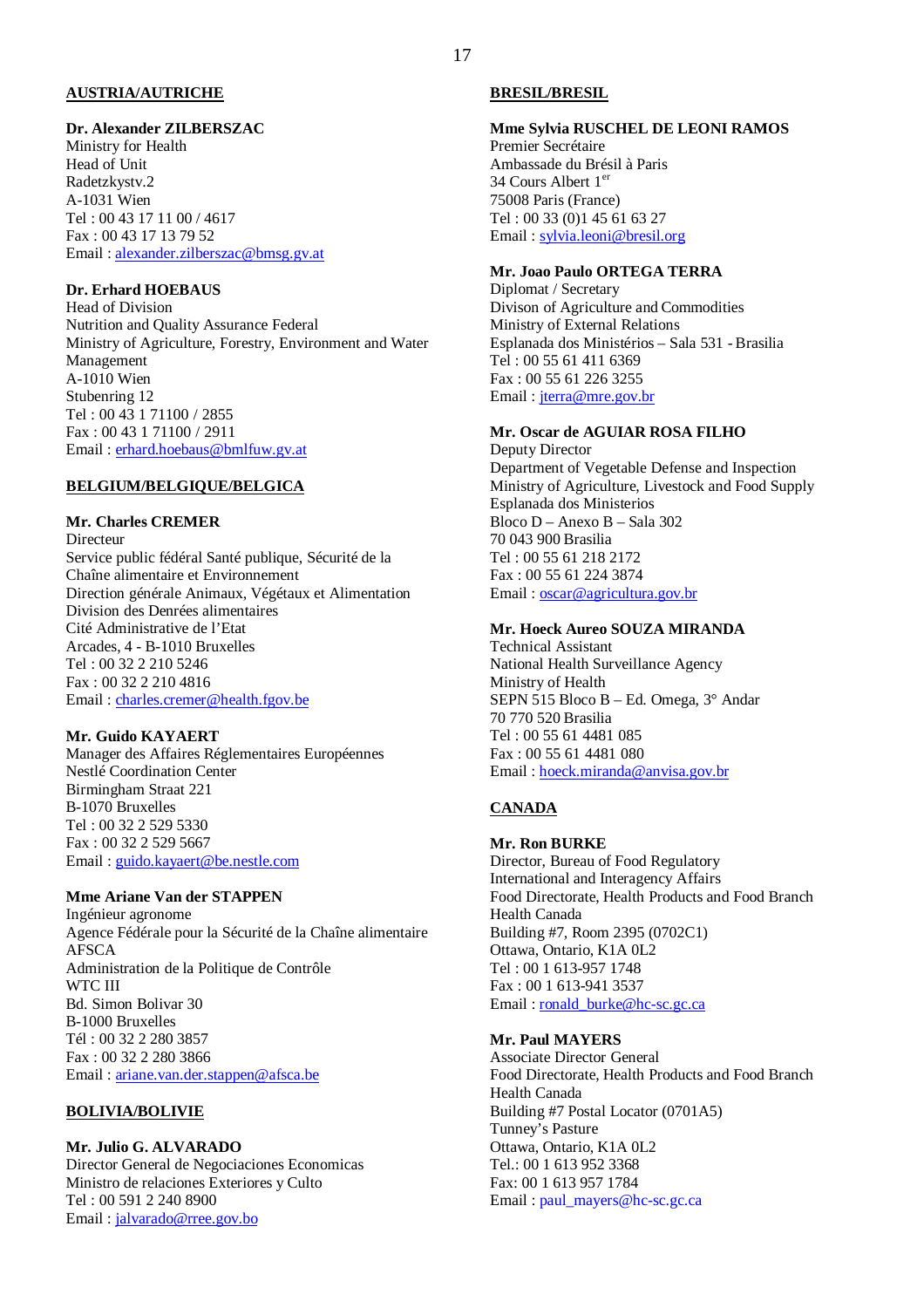#### 18

## **Mr. Allan McCARVILLE**

Senior Advisor, Codex Bureau of Food Regulatory, International and Interagency Affairs Food Directorate, Health Products and Food Branch Health Canada Building #7, Room 2394 (0702C1) Tunney's Pasture - Ottawa, Ontario K1A 0L2 Tel : 00 1 613-957 0189 Fax : 00 1 613-941 3537 Email : allan\_mccarville@hc-sc.gc.ca

#### **Mme Debra BRYANTON**

Acting Executive Director Policy, Planning and Coordination Directorate Canadian Food Inspection Agency 59 Camelot Drive Nepean, Ontario, K1A 0Y9 Tel : 00 1 613 225 2342 Fax : 00 1 613 228 6633 Email : dbryanton@inspection.gc.ca

#### **Dr. Anne MacKENZIE**

Associate Vice President Science Evaluation Canadian Food Inspection Agency 59 Camelot Drive Nepean, Ontario, K1A 0Y9 Tel : 00 1 613 225 2342 Ext. 4188 Fax : 00 1 613 228 6638 Email : amackenzie@inspection.gc.ca

#### **Mr. John CAMPBELL**

Senior Policy Analyst International Affairs Canadian Food Inspection Agency 59 Camelot Drive, Room 129 Nepean, Ontario, K1A 0Y9 Tel : 00 1 613 225 2342 Ext. 4649 Fax : 00 1 613 228 6634 Email: campbellip@inspection.gc.ca

#### **Dr. Tom FELTMATE**

Manager Food Safety Risk Analysis Canadian Food Inspection Agency 3851 Fallowfield Road, PO 11300 Nepean, Ontario K2H 8P9 Tel : 00 1 613 228 6698 Ext. 5982 Fax : 00 1 613 228 6675 Email : tfeltmate@inspection.gc.ca

#### **Mme Céline DUGUAY**

Director International Trade Policy Directorate Agriculture and Agri-Food Canada Sir John Carling Building, room 1051 930 Carling Avenue Ottawa, Ontario K1A 0C5 Tel : 00 1 613 759 7638 Fax : 00 1 613 759 7503 Email : duguayc@em.agr.ca

**Mme Christine A. MORAN** Senior Trade Policy Officer Department of Foreign Affairs and International Trade 125 Sussex Drive Ottawa, Ontario K1A 0G2 Tel : 00 1 613 944 4847 Fax : 00 1 613 944 0756 Email : chris.moran@dfait-maeci.gc.ca

#### **Dr Réjean BOUCHARD**

Assistant Director Policy & Dairy Production Dairy Farmers of Canada 75 Albert Street, Suite 1101 Ottawa, Ontario K1P 5E7 Tel : 00 1 613 236 9997 Fax : 00 1 613 236 0905 Email : rejeanb@dfc-plc.ca

## **CHILE/CHILI**

## **Mr. Esteban CORDOVA TAPIA**

Asesor Dirección de Politica Multilateral Ministerio de Relaciones Exteriores Catedral 1158 2° Piso Oficina 219 Tel : 00 56 2 6794364 – 6794200 Fax : 00 56 2 6710031 Email : dimulti9@minrel.cl

#### **Dr. Mauricio ILABACA MARILEO**

Jefe del Departamento de Salud Ambiental Ministerio de Salud Estado 360 8º Piso, Oficina 801 Santiago Tel : 00 56 2 6300575 Fax : 00 56 2 6383562 Email : milabaca@minsal.cl

#### **Mr. Gonzalo RIOS KANTOROWITZ**

Encargado de Negociaciones Internacionales MSF y Codex Alimentarius Departamento Asuntos Internacionales Servicio Agricola y Ganadero. SAG Ministerio de Agricultura Avenida Bulnes 140 – 6° piso Santiago Tel : 00 56 2 6883811 Fax : 00 56 2 6717419 Email : gonzalo.rios@sag.gob.cl

## **CHINA/CHINE**

**Xi Zhao Luan** Engineer Development Center of Science and Technology Ministry of Agriculture N° 18 Maizidian Destrict, Beijing Chao Yang Tel : 00 86 10 6419 5082 Fax : 00 86 10 6419 4550 Email : xichaoluan@agri.gov.cn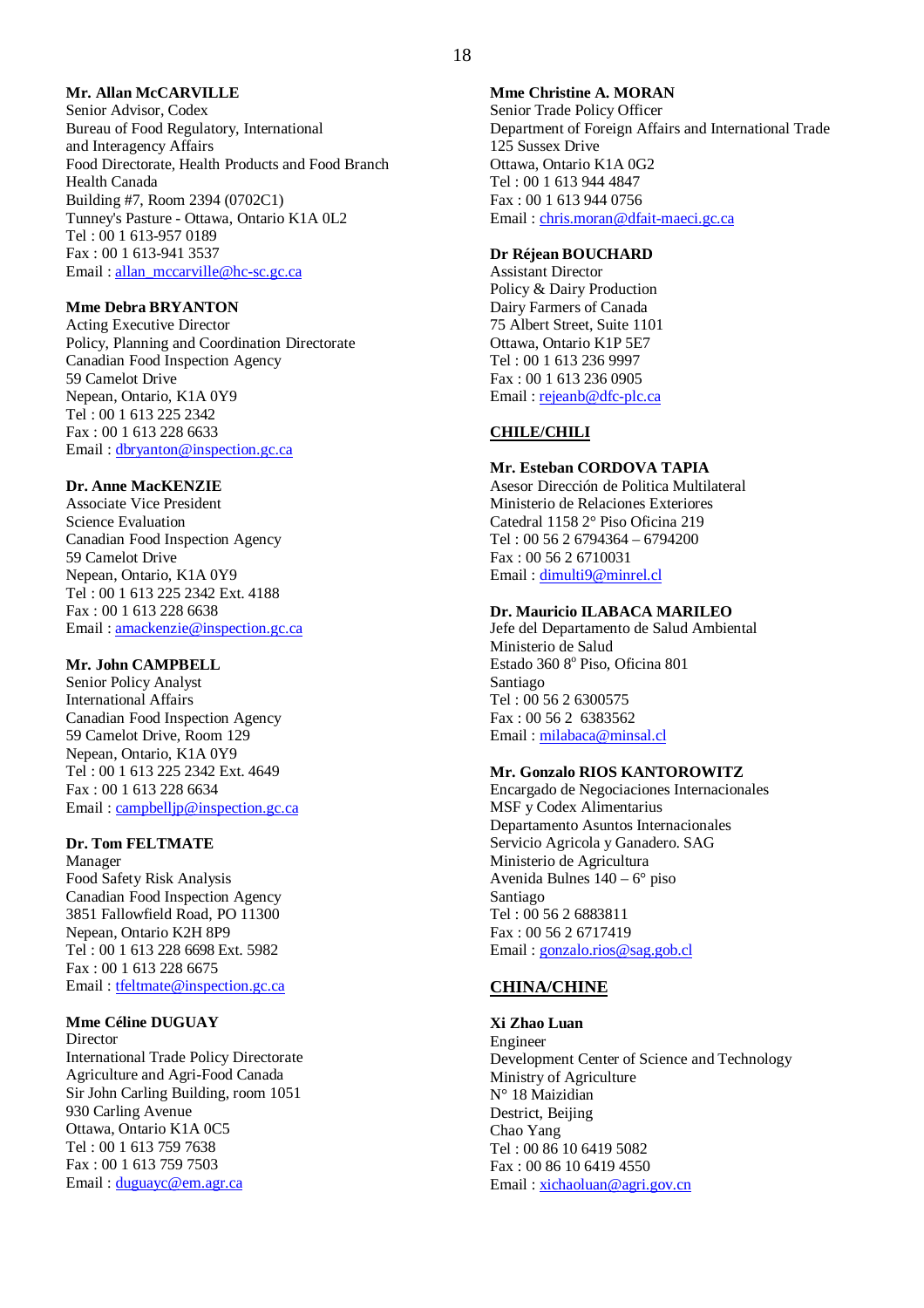#### **Chen Naizhong**

Deputy Director Animal and Plant Quarantine Institute, AQSIQ 241 Huixinli, Beijing 100029 Tel : 00 86 10 6491 2744 Fax : 00 86 10 6491 2744 Email : chennz@263.net.cn

#### **Pu Min**

Director assistant China WTO/SPS enquiry point, AQSIQ East road 9 B 502 Soon Ma dian, Hai dian District Beijing 100008 Tel : 00 86 10 822 60621 Fax : 00 86 10 822 60621 Email : pumin@aqsiq.gov.cn

#### **Ding Wei**

Deputy Director - Ministry of Commerce 2 Dong Chang An Str. Beijing 100731 Tel : 00 86 10 651 97247 Fax : 00 86 10 651 97247 Email: dingwei@moftec.gov.cn

#### **Wang Nan**

Professor - Edible Fungi Institute Shanghai Academy of Agricultural Sciences 35 Nanhua Road Shanghai 201106 Tel : 00 86 21 52630137 Fax : 00 86 21 62207566 Email: syja14@sass.sh.cn

#### **Song Yi**

Deputy director China Certification Center for Fish and Fishery Product Quality N° 150 Qingta Cun, South Yongding Road Beijing 100039 Tel : 00 86 10 6867 3912 Fax : 00 86 10 6867 1130 Email : cffpq@sina.com

#### **COLOMBIA/COLOMBIE**

**Dr. Miguel DAVILA, M.D** Premier Secrétaire Ambassade de Colombie en France 22 rue de l'Elysée 75008 Paris (France) Tel : 00 33 (0)1 42 65 46 08 / 5128 Fax : 00 33 (0)1 42 66 18 60 Email : secretaria@amb-colombia-fr.com

#### **Mme Cristina CASTELLO ARBOLEDA**

Deuxième Secrétaire Ambassade de Colombie en France 22 rue de l'Elysée 75008 Paris (France) Tel : 00 33 (0)1 42 65 46 08 Fax : 00 33 (0)1 42 66 18 60 Email : secretaria@amb-colombia-fr.com

#### **DENMARK/DANEMARK/DINAMARCA**

#### **Mr. Knud OSTERGAARD**

Adviser, International Affairs Danish Veterinary and Food Administration Morkhoj Bygade 19 DK-2860 Soborg Tel : 00 45 339 56120 Fax : 00 45 339 56299 Email: koe@fdir.dk

#### **Dr. Karina P. BERGENHOLTZ**

Head of Section - Danish Agricultural Council Axeltorv3 DK-1609 Copenhagen V Tel : 00 45 3339 4000 Fax : 00 45 3339 4150 Email : kpb@agriculture.dk

#### **EGYPT/EGYPTE/EGIPTO**

#### **Prof. Dr. Maryam Ahmed Moustafa Moussa**

Minister Plenipotentiary for Agricultural Affairs Deputy Permanent Representative of the Arab Republic of Egypt to U.N. Agencies in Rome Embassy of the Arab Republic of Egypt Via Salaria 267 – 00199 Rome (Italie) Tel : 00 39 06 8548 956 Fax : 00 39 06 8542 603 Email : agrioff.egypt@mclink.it

#### **Eng. Siham Mohamed Shams El Din**

Head of Quality Control & Labs. sector The Egyptian Starch, Yeast & Detergent Co. 21 Ahemed Abo Soliman St., El Siouf, Alexandria Tel : 00 203 501 3003 Fax : 00 203 501 5500

#### **FINLAND/FINLANDE/FINLANDIA**

**Dr. Jorma HIRN** Director General - National Food Agency PO Box 28 FIN-00581 Helsinki Tel : 00 358 9 393 1510 Fax : 00 358 9 393 1592 Email : jorma.hirn@nfa.fi

#### **Mme Anne HAIKONEN** Senior Adviser - Ministry of Trade and Industry PO Box 32 - FIN-00023 Government Tel : 00 358 9 1606 3654 Fax : 00 358 9 1606 2670 Email : anne.haikonen@ktm.fi

#### **FRANCE/FRANCIA**

#### **Mr. Pierre MEREL** Ministère de l'Agriculture, de l'Alimentation, de la Pêche et des Affaires Rurales - D.G.A.L. 251 rue de Vaugirard - 75732 Paris Cedex 15 Tel : 00 33 (0)1 49 55 58 63 Fax : 00 33 (0)1 49 55 59 48 Email : pierre.merel@agriculture.gouv.fr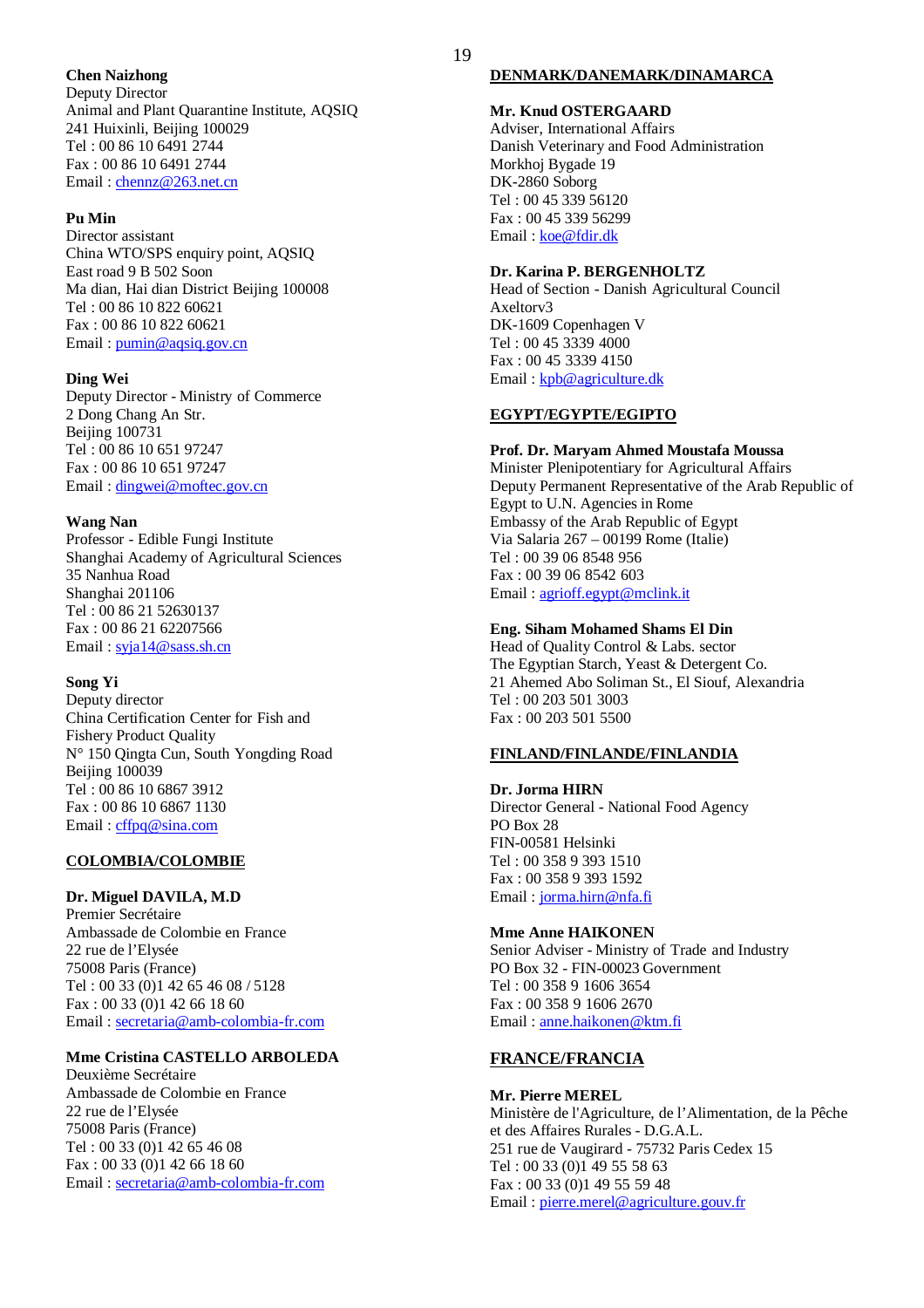## **Mr. Gildas LE BOZEC**

Ministère de l'Agriculture, de l'Alimentation, de la Pêche et des Affaires Rurales - D.G.A.L. 251 rue de Vaugirard 75732 Paris Cedex 15 Tel : 00 33 (0)1 49 55 58 72 Fax : 00 33 (0)1 49 55 59 48 Email : gildas.le-bozec@agriculture.gouv.fr

#### **Mme Roseline LECOURT**

Ministère de l'Economie, des Finances et de l'Industrie D.G.C.C.R.F. 59 boulevard Vincent Auriol 75703 Paris Cedex 13 Tel : 00 33 (0)1 44 97 34 70 Fax : 00 33 (0)1 44 97 30 37 Email : roseline.lecourt@dgccrf.finances.gouv.fr

## **Mr. Paul MENNECIER**

Ministère de l'Agriculture, de l'Alimentation, de la Pêche et des Affaires Rurales - D.G.A.L. 251 rue de Vaugirard 75732 Paris Cedex 15 Tel : 00 33 (0)1 49 55 81 20 Fax : 00 33 (0)1 49 55 44 62 Email : paul.mennecier@agriculture.gouv.fr

## **Mr. Jean-Charles LEBLANC**

INRA/DSNHSA - INA-PG 16 rue Claude Bernard - 75005 Paris Tel : 00 33 (0)1 44 08 72 79 Fax : 00 33 (0)1 44 08 72 76 Email : jleblanc@inapg.inra.fr

#### **Mme Stéphanie MEYER BROSETA**

Ministère de l'Agriculture, de l'Alimentation, de la Pêche et des Affaires Rurales - D.G.A.L. 251 rue de Vaugirard 75732 Paris Cedex 15 Tel : 00 33 (0)1 49 55 58 82 Fax : 00 33 (0)1 49 55 56 80 Email : stephanie.meyer-broseta@agriculture.gouv.fr

## **Mr. Olivier PRUNAUX**

Ministère de l'Agriculture, de l'Alimentation, de la Pêche et des Affaires Rurales - D.G.A.L. 251 rue de Vaugirard 75732 Paris Cedex 15 Tel : 00 33 (0)1 49 55 83 95 Fax : 00 33 (0)1 49 55 44 62 Email : olivier.prunaux@agriculture.gouv.fr

## **Dr. Colette ROURE**

Médecin Inspecteur Général de santé publique Ministère de la Santé, de la Famille et des Personnes Handicapées Direction Générale de la Santé 8 avenue de Ségur 75350 Paris 07 SP Tel : 00 33 (0)1 40 56 46 36 Fax : 00 33 (0)1 40 56 54 12 Email : colette.roure@sante.gouv.fr

#### **Mr. Henri FRIGAUX**

Ministère de l'Economie, des Finances et de l'Industrie Direction Générale des Douanes et des Droits Indirects

## **Mr. François FALCONNET**

ADEPALE/CITPPM 44 rue d'Alésia 75681 Paris Cedex 14 Tel : 00 33 (0)1 53 91 44 64 Fax : 00 33 (0)1 53 91 44 70 Email : ffalconnet@adepale.org

#### **Mme Françoise GUILLON**

UFCS (Union Féminine, Civique et Sociale) 6 rue Béranger 75003 Paris Tel : 00 33 (0)1 44 54 50 54 Fax : 00 33 (0)1 44 54 50 66 Email : ufcs.conso@wanadoo.fr

#### **Mr. Georges MONSALLIER**

Président Honoraire du SIMV 11 rue des Messageries 75010 Paris Tel : 00 33 (0)2 23 20 75 82 Fax : 00 33 (0)2 23 20 75 89 Email : georges.monsallier@wanadoo.fr

#### **Mme Nadine NORMAND**

Responsable Développement « Agro-alimentaire » AFNOR 11 avenue Francis de Pressensé 93571 Saint-Denis La Plaine Cedex Tel : 00 33 (0)1 41 62 85 10 Fax : 00 33 (0)1 49 17 90 00 Email : nadine.normand@afnor.fr

## **GERMANY/ALLEMAGNE/ALEMANIA**

#### **Mr. Bernhard KÜHNLE**

Direktor – General for Food Safety and Veterinary Affairs Bundesministerium für Verbraucherschutz, Ernährung und Landwirtschaft (Federal Ministry of Consumer Protection, Food and Agriculture) Rochusstrasse 1 D-53123 Bonn Tel : 00 49 228 529 3542 Fax : 00 49 228 529 3341 Email : bernhard.kuehnle@bmvel.bund.de

#### **Mr. Gerhard BIALONSKI**

Bundesministerium für Verbraucherschutz, Ernährung und Landwirtschaft (Federal Ministry of Consumer Protection, Food and Agriculture) Rochusstrasse 1 D-53123 Bonn Tel : 00 49 228 529 4651 Fax : 00 49 228 529 4947 Email : gerhard.bialonski@bmvel.bund.de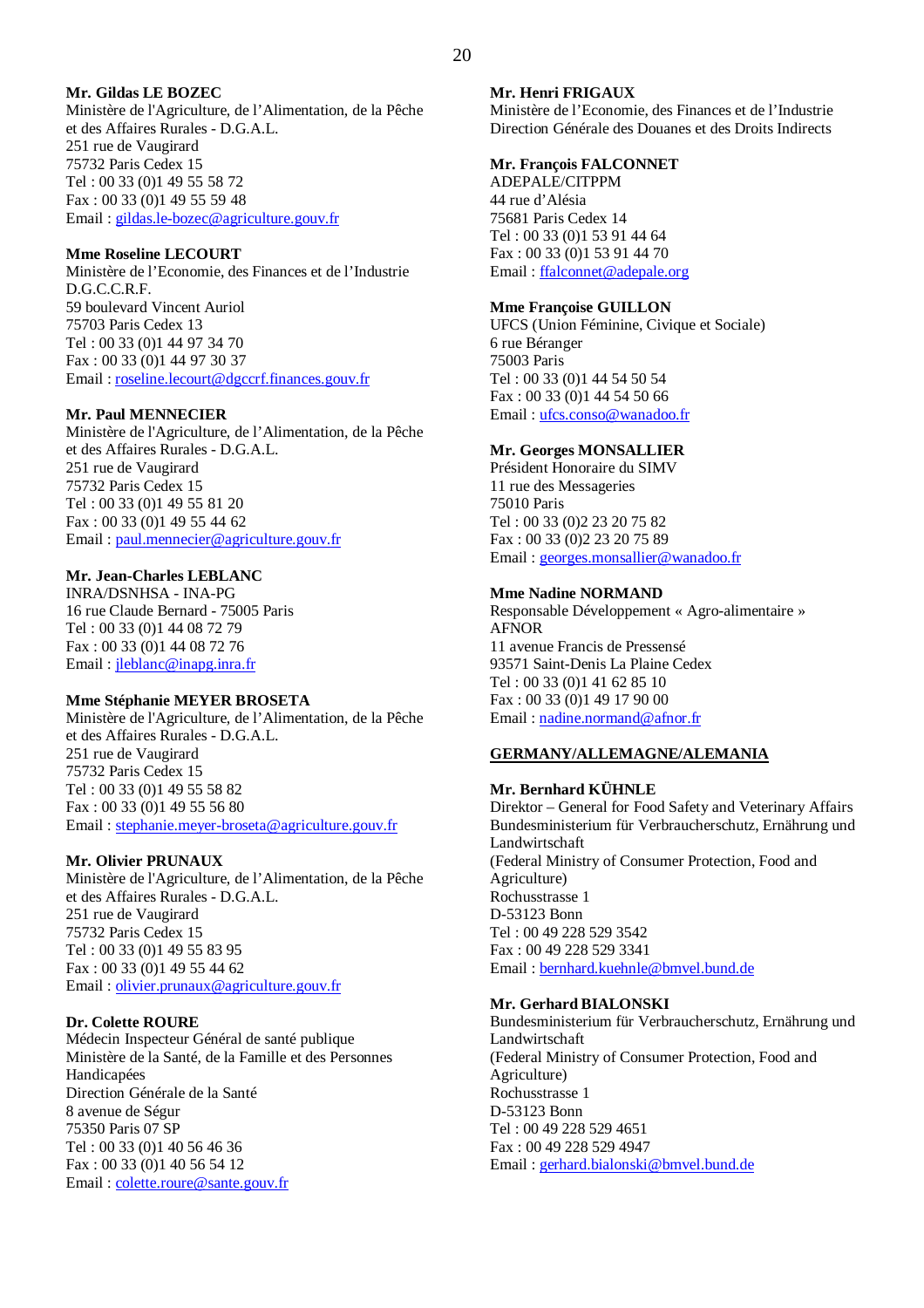#### **Prof. Dr. Rolf GROSSKLAUS**

Direktor und Professor Bundesinstitut für Risikobewertung Postfach 33 00 13 D-14191 Berlin Tel : 00 49 30 412 3230 Fax : 00 49 30 412 3715 Email : fgr11@bfr.bund.de

#### **Mme Angelika MROHS**

Geschäftsführerin Bund für Lebensmittelrecht und Lebensmittelkunde e.V. Godesberger Allee 142 – 148 D-53175 Bonn Tel : 00 49 228 819 9332 Fax : 00 49 228 375 069 Email : amrohs@bll-online.de

## **Dr. Alice STELZ**

Chemiedirektorin Staatliches Untersuchungsamt Hessen Marburgerstrasse 54 D-35396 Giessen Tel : 00 49 641 3006302 Fax : 00 49 641 300699 Email : a.stelz@suah.hessen.de

#### **GREECE/GRECE/GRECIA**

#### **Mr. Dimitris GERAKOPOULOS**

Codex Contact Point for Greece Head of Marketing Division Directorate of Processing, Standardization and Quality Control of Agri-food Products Ministry of Agriculture 2 Acharnon Str. 10176 Athens Tel : 00 30 210 212 4319 Fax : 00 30 210 523 8337 Email : ax2u049@minagric.gr

#### **Miss Angeliki VORRIA**

Officer of the Marketing Division Directorate of Processing, Standardization and Quality Control of Agri-food Products Ministry of Agriculture 2 Acharnon Str. 10176 Athens Tel : 00 30 210 212 4321 Fax : 00 30 210 523 8337 Email : ax2u049@minagric.gr

#### **HUNGARY/HONGRIE/HUNGRIA**

## **Dr. Endre RACZ**

Head of Unit Department for Food Production Ministry of Agriculture and Regional Development H-1055 Budapest, Kossuth L. ter 11 Tel : 00 361 301 43 83 Fax : 00 361 301 48 08 Email: endre.racz@fvm.hu

#### **ICELAND/ISLANDE**

**Mr. Thordur ASGEIRSSON** Director of Fisheries Directorate of Fisheries Ingolfsstraeti 1 101 Reykjavik Tel : 00 354 569 7900 Fax : 00 354 569 7991 Email : thordur@fiskistofa.is

#### **INDIA/INDE**

#### **Mr. Anup K. THAKUR**

Joint Secretary Department of Commerce Ministry of Commerce Industry – Udyog Bhavan New Delhi 1100011 Tel : 00 91 11 23015215 Fax : 00 91 11 23015215 Email : anupthakur@ub.nic.in

#### **Mr. S.K. SRIVASTAVA**

**Director** Ministry of Agriculture Department of Animal Husbandry & Dairying Krishi Bhavan New Delhi 110001 Tel : 00 91 11 23389212 Fax : 00 91 11 23389212 / 23070746 Email : skshri@yahoo.com

#### **Mr. S. DAVE**

Director Agricultural & Processed Food Products Export Development Authority (APEDA) Ministry of Commerce NCUI Building 3 Siri Institutional Area New Delhi 110016 Tel : 00 91 11 26513162 Fax : 00 91 11 26519259 Email : director@apeda.com

#### **INDONESIA/INDONESIE**

#### **Mr. Benny BAHANADEWA**

Conseiller aux Affaires Economiques Ambassade d'Indonésie 47-49 rue Cortambert 75116 Paris (France) Tel : 00 33 (0)1 45 03 81 52 Fax : 00 33 (0)1 45 04 50 32

#### **Mr. Aji SURYA**

Conseiller Adjoint aux Affaires Economiques Ambassade d'Indonésie 47-49 rue Cortambert 75116 Paris (France) Tel : 00 33 (0)1 45 03 81 54 Fax : 00 33 (0)1 45 04 50 32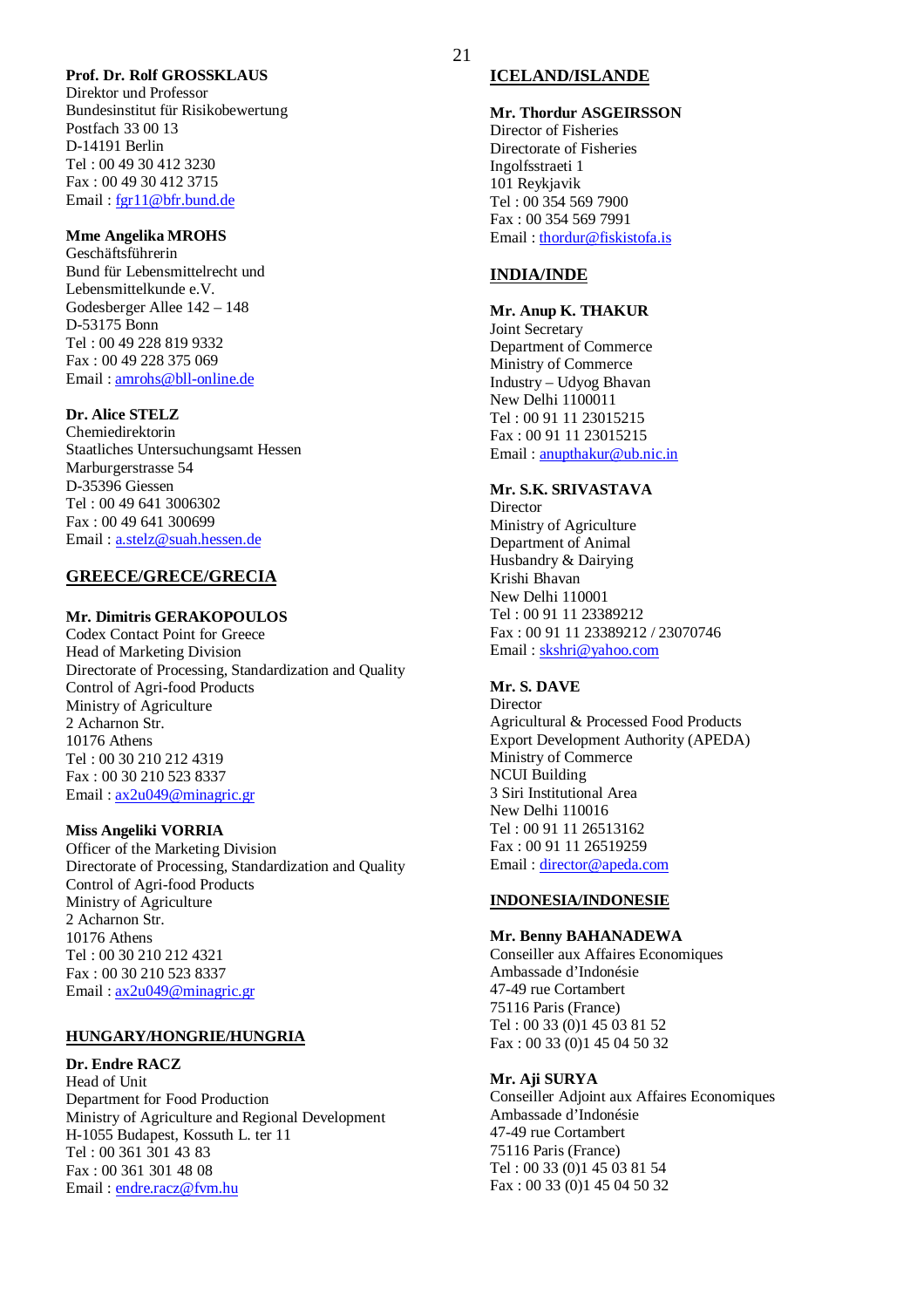## **IRAQ/IRAK**

#### **Mr. Hassan THABIT**

Troisième Secrétaire auprès de la Section des Intérêts de la République d'Irak 53 rue de la Faisanderie - 75116 Paris (France) Tel : 00 33 (0)1 45 53 33 70 Fax : 00 33 (0)1 45 53 33 80 Email : paris@embassyiraq.com Email : commerce@embaayiraq.com

## **IRELAND/IRLANDE/IRLANDA**

## **Mr. Richard HOWELL**

Senior Inspector Department of Agriculture and Food 7C Agriculture House - Kildare Street, Dublin 2 Tel : 00 353 1 607 2572 Fax : 00 353 1 661 6263 Email : richard.howell@agriculture.gov.ie

## **Mr. Martin C.O'SULLIVAN**

Deputy Chief Veterinary Officer Department of Agriculture and Food 3W Agriculture House - Kildare Street, Dublin 2 Tel : 00 353 1 607 2213 Fax : 00 353 1 678 9733 Email : martin.osullivan@agriculture.gov.ie

## **ITALY/ITALIE/ITALIA**

## **Dr. Brunella LO TURCO**

Segretario Generale Comitato Nazionale Codex Ministero delle Politiche Agricole e Forestali Via XX Settembre 20, 00187 Roma Tel : 39 06 4665 6512 Fax : 39 06 4880 273 Email : blturco@tiscalinet.it

## **Dr. Ciro IMPAGNATIELLO**

Ministero Politiche Agricole E Forestali Via XX Settembre 20 - 00187 Roma Tel : 00 39 06 4665 6510 Fax : 00 39 06 4880 273 Email : ciroimpa@tiscalinet.it

## **Mr. Pietro NOE**

Dirigente Veterinario - Ministero Della Salute Piazzale Guglielmo Marconi, 25 - 00144 Roma Tel : 00 39 06 5994 6610 Fax : 00 39 06 5994 6657 Email : p.noe@sanita.it

## **JAPAN/JAPON**

## **Dr. Mitsuhiro USHIO**

Director - International Food Safety Planning, Department of Food Safety, Pharmaceutical and Food Safety Bureau Ministry of Health, Labour and Welfare 1-2-2 Kasumigaseki, Chiyoda-ku Tokyo 100-8916 Tel : 00 81 3 3595 2326 Fax : 00 81 3 3503 7965 Email : ushio-mitsuhiro@mhlw.go.jp

## **Mr. Jun KODA**

**Director** 

International Standardization Office, Standards and Labelling Division - General Food Policy Bureau Ministry of Agriculture, Forestry and Fisheries 1-2-1 Kasumigaseki, Chiyoda-ku, Tokyo Tel : 00 81 3 5512 1571 Fax : 00 81 3 3501 0580 Email : zyun\_kohda@nm.maff.go.jp

## **Dr. Hiroshi UMEDA**

Assistant Director Office of Quarantine Station Administration, Policy Planning Division, Department of Food Safety, Pharmaceutical and Food Safety Bureau Ministry of Health, Labour and Welfare 1-2-2 Kasumigaseki, Chiyoda-ku Tokyo 100-8916 Tel : 00 81 3 3595 2333 Fax : 00 81 3 3591 8029 Email : umeda-hiroshi@mhlw.go.jp

## **Dr. Hiroshi YOSHIKURA**

**Officer** Policy Planning Division, Department of Food Safety, Pharmaceutical and Food Safety Bureau Ministry of Health, Labour and Welfare 1-2-2 Kasumigaseki, Chiyoda-ku, Tokyo 100-8916 Tel : 00 81 3 3595 2146 Fax : 00 81 3 3595 2251 Email: codexj@mhlw.go.jp

## **Dr. Kazuaki MIYAGISHIMA**

Associate Professor Graduate School of Medicine - Kyoto University Yoshidakonoecho Sakyo-ku, Kyoto-shi 606-8501 Kyoto Tel : 00 81 75 753 4464 Fax : 00 81 75 753 4466 Email : miyagishima@pbh.med.kyoto-u.ac.jp

## **KOREA (REPUBLIC OF) COREE (REPUBLIQUE DE) COREA (REPUBLICA DE)**

#### **Dr. In-Sang SONG**

Director General - Office of Safety Evaluation Korea Food & Drug Administration 5, Nokbun-Dong, Eunpyung-Gu Seoul, 122-704 Tel : 00 82 2 380 1871 Fax : 00 82 2 386 6583 Email : songis@kfda.go.kr

## **Mlle Mi-Young CHO**

Senior Researcher Food Sanitation Council Ministry of Health and Welfare 5, Nokbun-Dong, Eunpyung-Gu Seoul, 122-704 Tel : 00 82 2 380 1558 Fax : 00 82 2 383 8321 Email : codexkorea@kfda.go.kr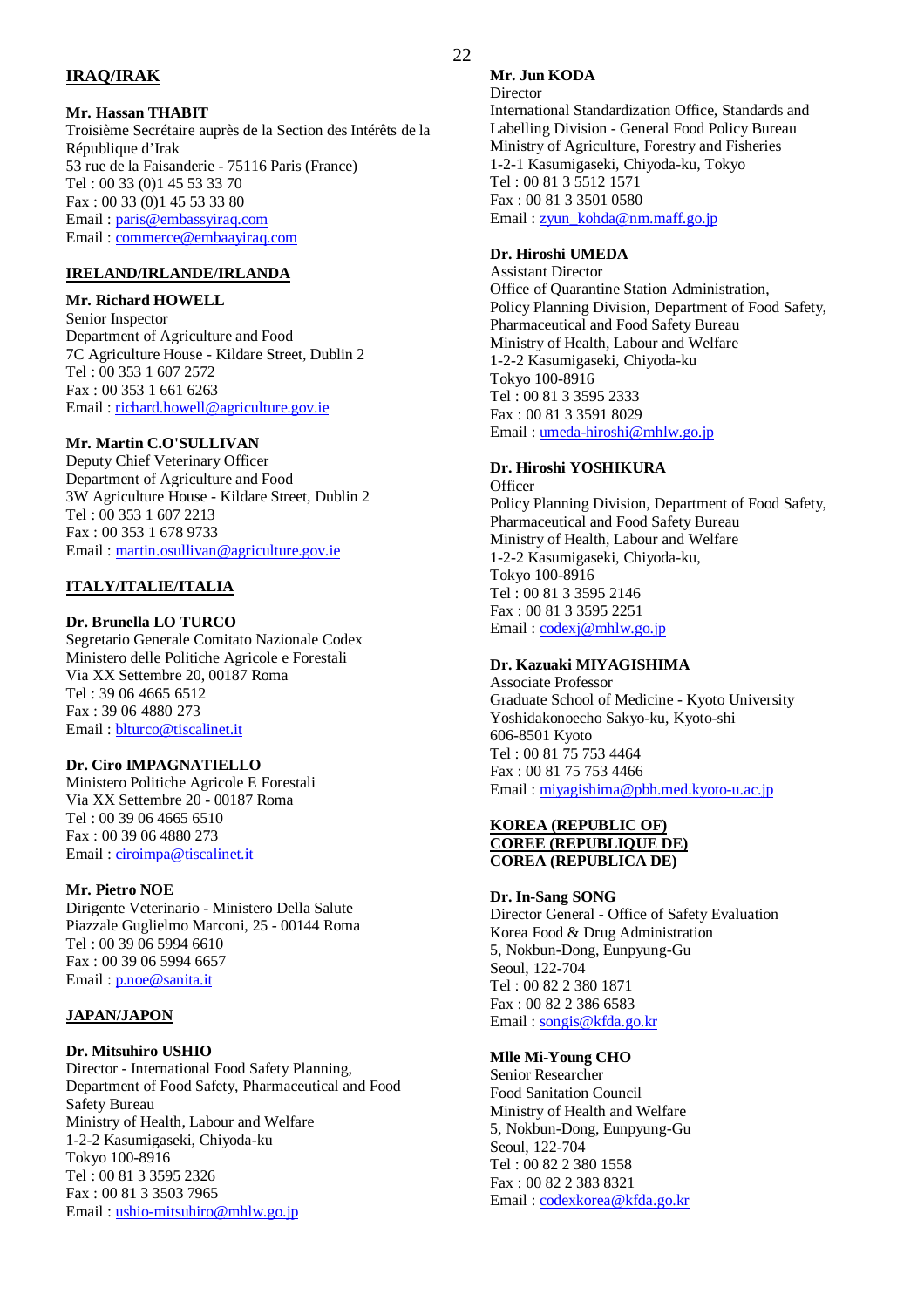## **Mr. JAE-HONG KIM**

Deputy Director Pharmaceutical and Food Policy Division Health Policy Bureau - Ministry of Health and Welfare #1 Jungangdong, Kwacheaon-City Kyunggi-do 427-721 Tel : 00 82 2 504 6233 Fax : 00 82 2 504 1456 Email : msk1029@mohw.go.kr

## **Mr. SOO-HYUN KIM**

Veterinary Officer - Bilateral Cooperation Division Ministry of Agriculture and Forestry #1 Jungangdong, Kwacheaon-City Kyunggi-do 427-719 Tel : 00 82 2 500 1727 Fax : 00 82 2 504 6659 Email : kimsh@maf.go.kr

## **LEBANON/LIBAN**

#### **Mme Abir AUDI**

Premier Secrétaire près cette Mission Ambassade du Liban en France 3 Villa Copernic 75116 Paris (France) Tel : 00 33 (0)1 40 67 75 75 Fax : 00 33 (0)1 40 67 16 42

#### **MALAYSIA/MALAISIE/MALASIA**

#### **Mme Noraini Bt. Dato' Mohd. OTHMAN**

Deputy Director (Codex) Food Quality Control Division - Ministry of Health Level 3, Block B Health Offices Complex Jalan Cenderasari - 50590 Kuala Lumpur Tel : 00 60 3 2694 6601 Fax : 00 60 3 2694 6517 Email : noraini@hotmail.com

#### **MEXICO/MEXIQUE**

#### **Mr. Jorge Antonio LOPEZ ZARATE**

Subdirector de Normalizacion Internacional Direccion General de Normas (DGN Secretaria de Economia (SE) Av. Puente de Tecamachalco N° 6 2° piso Col. Lomas de Tecamachalco - C.P. 53950 Naucalpan, Estado de México Tel : 00 52 55 5729 9480 Fax : 00 52 55 5520 9715 Email : jorgez@economia.gob.mx

#### **Mme Viviana LINARES LUNA PARRA**

Directora Ejecutiva de Vinculación y Concertación Comisión Federal para la Protección contra Riesgos Sanitarios / Secretaria de Salud Monterrey 33 Col. Roma, Delegación Cuauhtemoc Mexico DF, CP 06700 Tel : 00 52 55 14 85 95 Fax : 00 52 55 14 85 98 Email : vlinares@salud.gob.mx

#### **MOROCCO/MAROC/MARRUECOS**

#### **Mr. HILALI Abderrahmane**

Directeur de la Protection des Végétaux, des Contrôles Techniques et de la Répression des Fraudes Ministère de l'Agriculture et du Développement Rural BP 1308 Rabat Tel : 00 212 37 29 75 43 Fax : 00 212 37 29 75 44 Email : ahilali@menara.ma

#### **Mr. HACHIMI Larbi**

Directeur du Laboratoire Officiel d'Analyses et de Recherches Chimiques Ministère de l'Agriculture et du Développement Rural 25 rue Kichakra Rahat Casablanca Tel : 00 212 2 230 20 07 Fax : 00 212 2 230 19 72 Email : larbi@casanet.net.ma

#### **Mr. LACHHAB Hamid**

Chef du Service de la Réglementation Sanitaire Ministère de l'Agriculture et du Développement Rural Direction de l'Elevage et des Services Vétérinaires Quartier administratif - Rabat Tel : 00 212 37 76 84 17 Fax : 00 212 37 76 44 04 Email : lachhab@de.madrpm.gov.ma

#### **Mme DRIOUICH Zakia**

Chef de la Division du Contrôle des Produits, de la Normalisation et de la Promotion Commerciale Ministère des Pêches Maritimes Quartier Administratif BP 476 - Haut Agdal, Rabat Tel : 00 212 37 68 82 72 Fax : 00 212 37 68 82 94 Email : driouich@mpm.gov.ma

#### **Mr. MIKOU Najib**

Directeur du Développement Etablissement Autonome de Contrôle et de Coordination des Exportations 72 Angle Bd Mohamed Smiha et rue Mohamed Baârani Casablanca Tel : 00 212 22 30 28 02 Fax : 00 212 22 30 25 67 Email : mikou@eacce.org.ma

#### **Mr. JOUNDY Majid**

Union Nationale des Industries de Conserve de poisson (UNICOP) Avenue de Longchamp rue n° 7 - Casablanca Tel : 00 212 22 36 51 06

#### **Mr. JAMALI Mohamed**

Union Nationale des Industries de la Conserve de poisson (UNICOP) Avenue de Longchamp rue n° 7 - Casablanca Tel : 00 212 22 36 51 06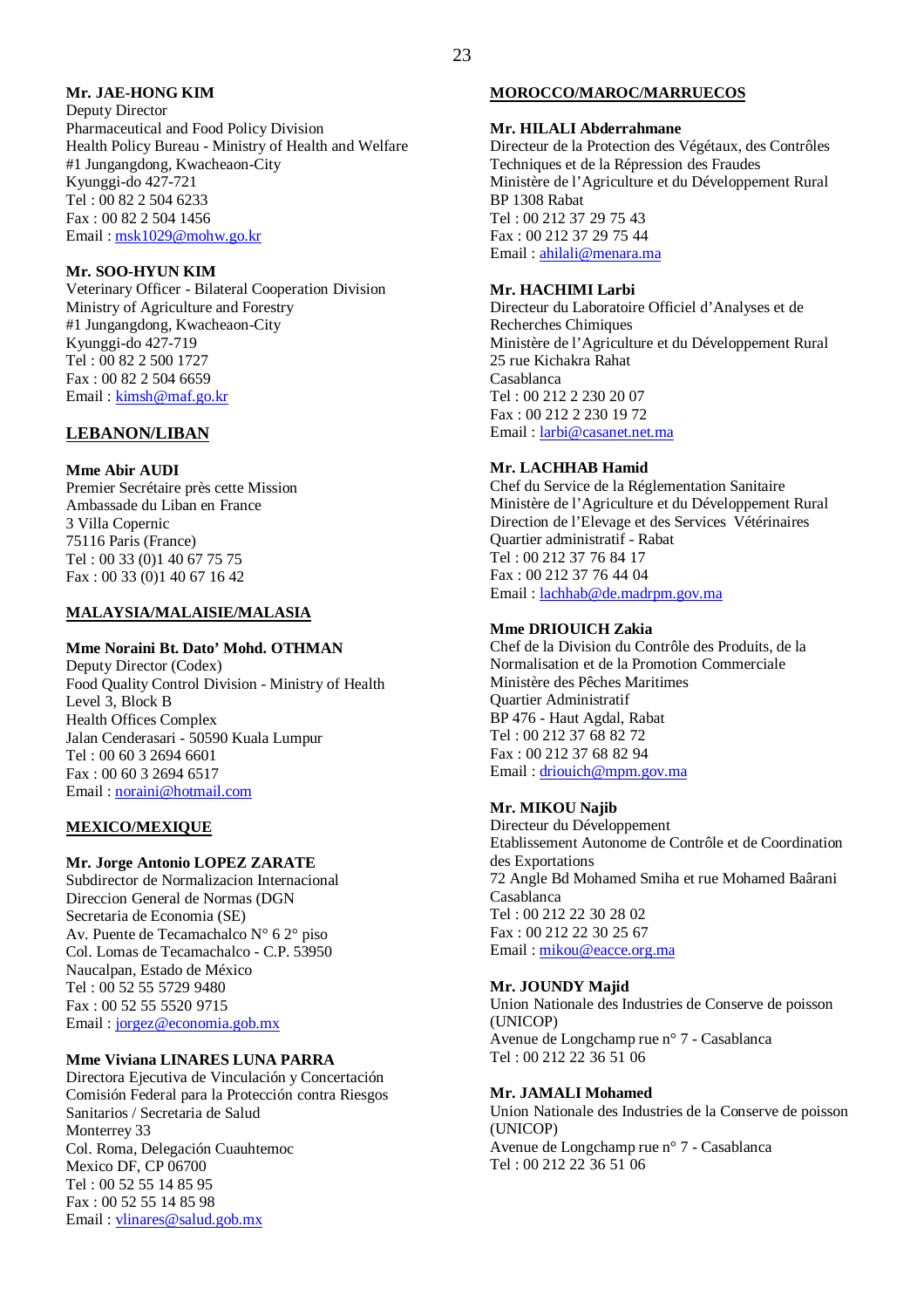#### **Mr. BACHAOUCH Mohammed**

Directeur Scientifique Société COCA-COLA EXPORT CORPORATION CT 1029 Route de Bouskoura Sidi Maarouf Casablanca Tel : 00 212 22 435 107 Fax : 00 212 22 33 53 00 Email : mbachaouch@mena.ko.com

#### **NETHERLANDS PAYS-BAS PAISES BAJOS**

#### **Dr. R.J. DORTLAND**

Director, Nutrition and Health Protection Ministry of Health, Welfare and Sport Postbus 20350 2500 EJ The Hague Tel : 00 31 70 340 69 66 Fax : 00 31 70 340 62 80 Email : rj.dortland@minvws.nl

#### **Mme Nathalie SCHEIDEGGER**

Coordinator International Food Safety Policy Department of Food and Veterinary Affairs Ministry of Agriculture, Nature, Management & Fisheries 73, Bezuidenhoutseweg P.O. Box 20401 - 2500 EK The Hague Tel : 00 31 70 378 4693 Fax : 00 31 70 378 6141 Email : n.m.i.scheidegger@vva.agro.nl

#### **Ir. O C. KNOTTNERUS**

Main Board for Arable Products PO Box 29739 2502 LS The Hague Tel : 00 31 70 370 8343 Fax : 00 31 70 370 8444 Email : o.c.knottnerus@hpa.agro.nl

#### **NEW ZEALAND NOUVELLE ZELANDE NUEVA ZELANDIA**

#### **Mr. Sundararaman RAJASEKAR**

Manager Codex Programme and Codex Coordinator and Contact Point for New Zealand New Zealand Food Safety Authority PO Box 2835 - Wellington Tel : 00 64 4 463 2576 Fax : 00 64 4 463 2583 Email : rajasekars@nzfsa.govt.nz

## **NIGERIA**

## **Mr. Peter Isoa IYAMABO**

Minister Counsellor Ministry of Foreign Affairs Multilateral Economic Cooperation Division P.M. 130, Abuja Tel : 00 234 9 523 4823 Fax : 00 234 9 523 4823

#### **NORWAY/NORVEGE/NORUEGA**

#### **Mr Øystein OPDAHL**

Senior Adviser Section for Scientific, International and Legal affairs - Department for Control and Coordination Norwegian Food Control Authority PO Box 8187 Dep, N-0034 Oslo Tel : 00 47 23 21 66 45 Fax : 00 47 23 21 70 01 E-mail: oystein.opdahl@snt.no

#### **Mr Kjetil BERG**

Head Department for Control and Coordination Norwegian Food Control Authority PO Box 8187 Dep, N-0034 Oslo Tel : 00 47 23 21 67 73 Fax : 00 47 23 21 70 01 E-mail : kjetil.berg@snt.no

#### **Mrs Beate FURUTO FOLGERO** Head

Section for Scientific, International and Legal affairs - Department for Control and Coordination Norwegian Food Control Authority PO Box 8187 Dep, N-0034 Oslo Tel : 00 47 23 21 66 82 Fax: 00 47 23 21 70 01 E-mail: beate.folgero@snt.no

#### **Mr Lennart JOHANSON**

Deputy Director General Norwegian Ministry of Fisheries PO Box 8118 Dep, N-0032 Oslo Tel : 00 47 22 24 26 65 Fax : 00 47 22 24 95 85 E-mail: lennart.johanson@fid.dep.no

#### **Mr Harald RIBE**

Deputy Director General Ministry of Agriculture PO Box 8007 Dep, N-0030 Oslo Tel : 00 47 22 24 94 11 Fax : 00 47 22 24 95 59 E-mail: harald.ribe@ld.dep.no

#### **Mr Terje SOLBAKKEN**

Head of Unit Food Safety Orkla Foods AS PO Box 711 - N-1411 KOLBOTN Tel : 00 47 66816195 Fax : 00 47 66806378 E-mail: terje.solbakken@orklafoods.no

#### **PARAGUAY**

#### **Mr. Juan Ignacio LIVIERES**

Conseiller - Ambassade du Paraguay 3 rue Saint-Dominique 75007 Paris (France) Tel : 00 33 (0)1 42 22 85 05 Fax : 00 33 (0)1 42 22 83 57 Email : embarparf@noos.fr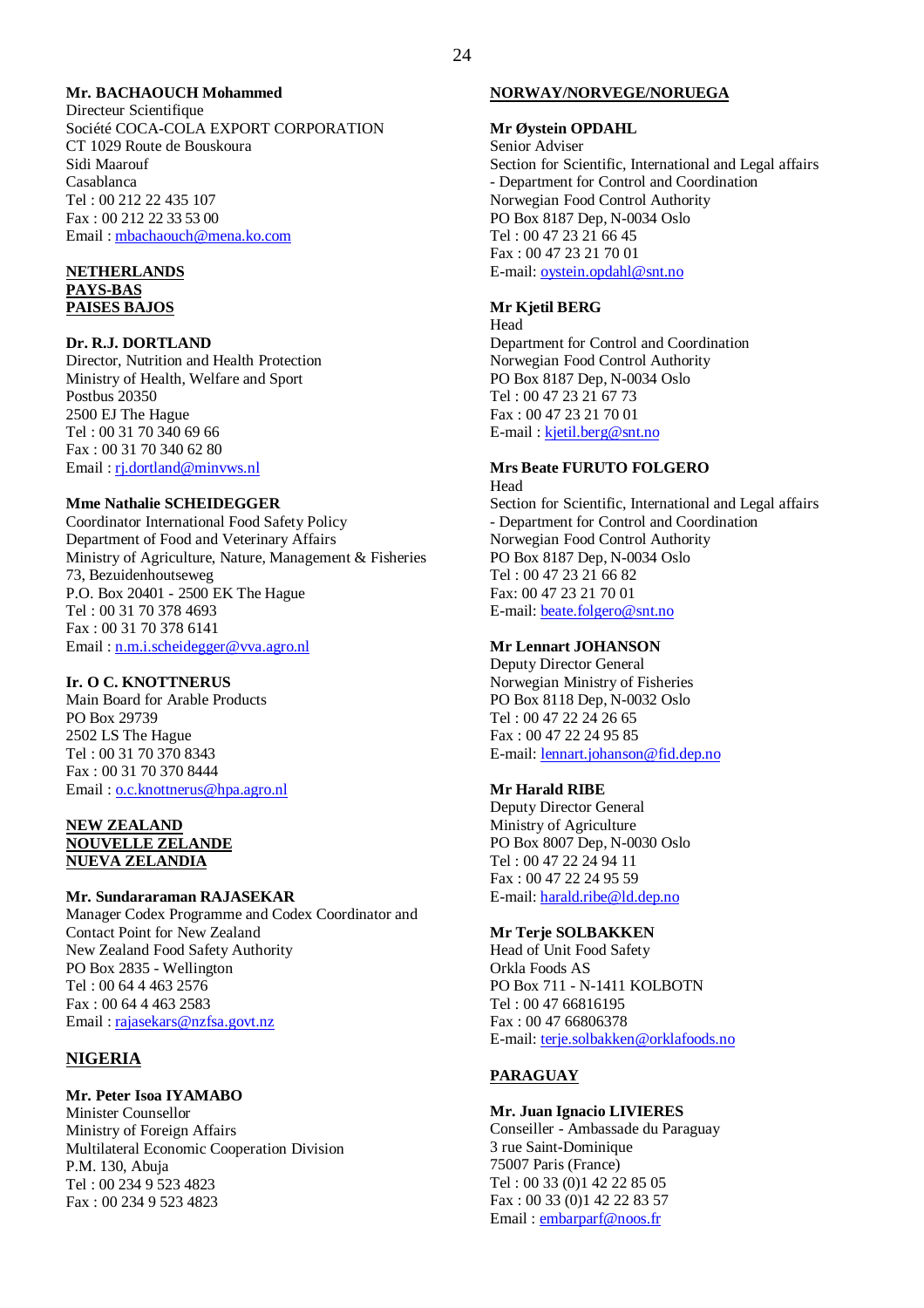#### **Mr. Luis CASTAGNINO**

Assistant - Ambassade du Paraguay 3 rue Saint-Dominique 75007 Paris (France) Tel : 00 33 (0)1 42 22 85 05 Fax : 00 33 (0)1 42 22 83 57 Email : embaparf@noos.fr

### **POLAND/POLOGNE/POLONIA**

#### **Mrs Anna SKRZYNSKA**

Head of the Department for Codex Contact Point Agricultural and Food Quality Inspection 30 Wspolna Street, 00-930 Warsaw Tel : 00 48 22 625 20 28 Fax : 00 48 22 621 48 58 Email : kodes@ijhar-s.gov.pl

#### **PORTUGAL**

#### **Dr. Carlos ANDRADE FONTES**

Assessor Principal GPPAA Gabinete de Planeamento e Politica Agro-Alimentar Ministério da Agricultura do Desenvolvimento Rural edas Pescas Av. Padre Antonio Vieira n° 1, 7° 1099-073 Lisboa Tel : 00 351 21 381 9300 Fax : 00 351 21 387 6635 Email : cfontes@gppaa.min-agricultura.pt

#### **Dra. Isabel SARMENTO**

FIPA Federaçao das Industrias Portuguesas Agro-Alimentares Av. Antonio Joaquim de Almeida n°7, 1°D 1000-042 Lisboa Tel : 00 351 21 793 8679 Fax : 00 351 21 793 8537 Email : info@fipa.pt

## **ROMANIA/ROUMANIE/RUMANIA**

#### **Mr. Tudorel BALTA**

Director Ministry of Agriculture, Food and Forestries Blvd Carol I.No 2-4, sector 3 70033 - Bucharest Tel : 00 40 21 313 5788 Fax : 00 40 21 313 2178 Email : tudorel.balta@maa.ro

#### **SLOVAKIA/SLOVAQUIE/ESLOVAQUIA**

#### **Mr. Milan KOVAC**

Director - Food Research Institute Ministry of Agriculture Priemyselna 4, P.O. Box 25 82475 Bratislava 26 Post Code 82475 Tel : 00 421 2 5557 4622 Fax : 00 421 2 5557 1417 Email : milan.kovac@vup.sk

#### **SOUTH AFRICA/AFRIQUE DU SUD/ AFRICA DEL SUR**

## **Ms V. CAROLISSEN-MACKAY**

Deputy Director : Food Control Department of Health Private Bag X828 Pretoria 0001 Tel : 00 27 12 312 0167 Fax : 00 27 12 312 3162 Email : carolv@health.gov.za

#### **SPAIN/ESPAGNE/ESPANA**

#### **Dr. Felipe MITTELBRUNN GARCIA**

Consejero Técnico Secretaria de la Comisión interministerial para la ordenación alimentaria Agencia Española de Seguridad Alimentaria Ministerio de Sanidad y Consumo Paseo del Prado, 18-20 28071 Madrid Tel : 00 34 91 596 1346 Fax : 00 34 91 596 4487 Email : fmittelbrunn@msc.es

#### **Da Elisa REVILLA GARCIA**

Jefe del Area de Coordinación Sectorial Subdirección General de Planificación Alimentaria Dirección General de Alimentación Ministerio de Agricultura, Pesca y Alimentación Paseo Infanta Isabel, 1 28071 – Madrid Tel : 00 34 91 347 45 96 Fax : 00 34 91 347 57 28 Email: erevilla@mapya.es

#### **SWEDEN/SUEDE/SUECIA**

#### **Dr. Stuart SLORACH**

Deputy Director-General National Food Administration Box 622 S-751 26 Uppsala Tel : 00 46 18 17 55 94 Fax : 00 46 18 10 58 48 Email: stsl@slv.se

#### **Mme Eva ROLFSDOTTER LÖNBERG**

Codex Coordinator National Food Administration - Box 622 S-751 26 Uppsala Tel : 00 46 18 17 55 47 Fax : 00 46 18 10 58 48 Email : livsmedelsverket@slv.se

#### **Mme Kerstin JANSSON**

Deputy Director Ministry of Agriculture, Food and Fisheries S-103 33 Stockholm Tel : 00 46 8 405 11 68 Fax : 00 46 8 206496 Email : kerstin.jansson@agriculture.ministry.se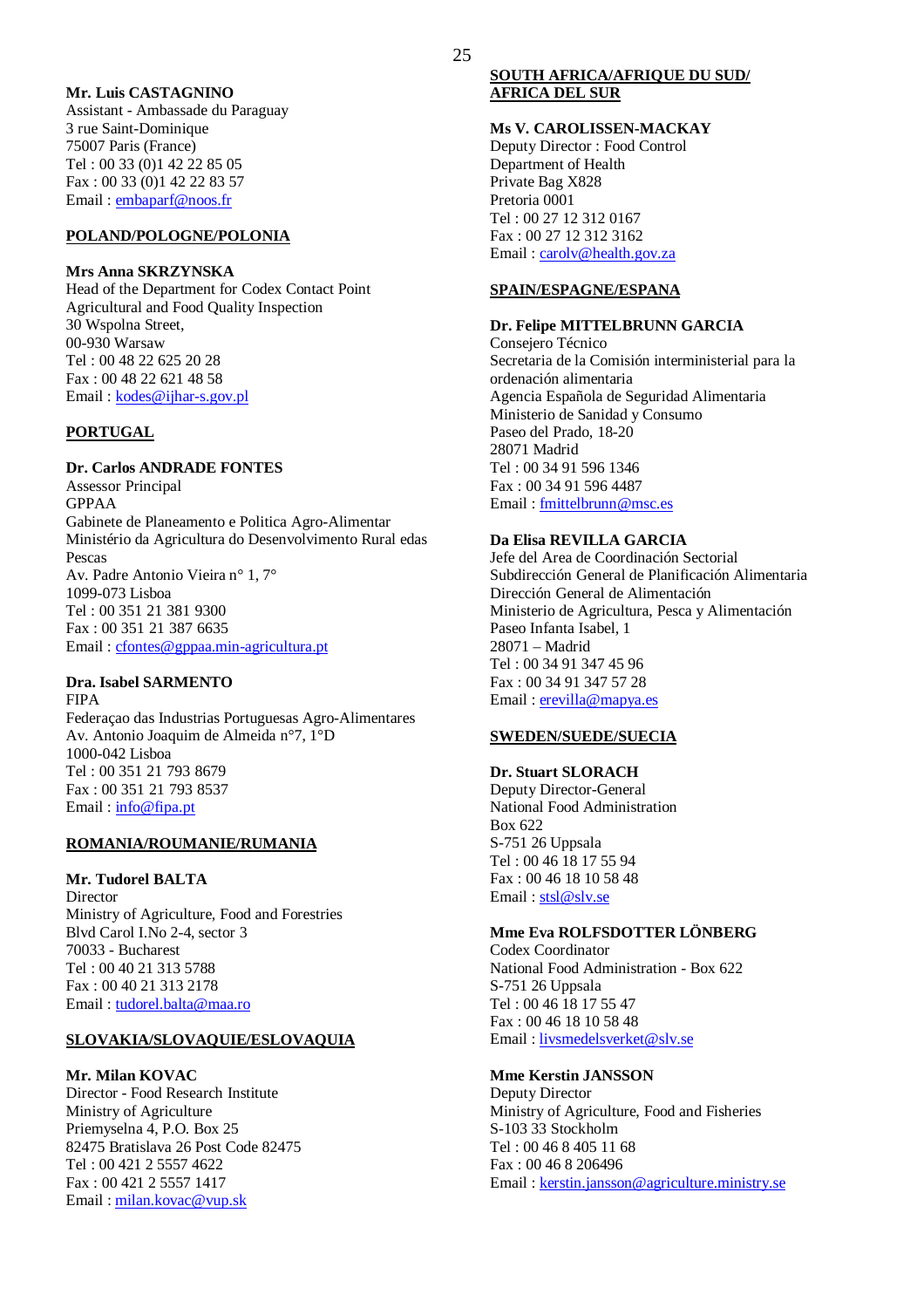#### **SWITZERLAND/SUISSE/SUIZA**

#### **Mme Awilo OCHIENG PERNET**

Responsable, Codex Alimentarius Unité Principale sûreté alimentaire Office Fédéral de la Santé Publique CH-3003 Berne Tel : 00 41 31 322 00 41 Fax : 00 41 31 322 95 74 Email : awilo.ochieng@bag.admin.ch

## **Dr. Urs KLEMM**

Sous-Directeur Office Fédéral de la Santé Publique CH-3003 Berne Tel : 00 41 31 322 95 03 Fax : 00 41 31 322 95 74 Email : urs.klemm@bag.admin.ch

## **Mme Franziska ZIMMERMANN**

Mesures non tarifaires Secrétariat d'Etat à l'économie Département fédéral de l'économie Effingerstrasse 1 CH-3003 Berne Tel : 00 41 31 324 08 47 Fax : 00 41 31 324 09 59 Email : franziska.zimmermann@seco.admin.ch

#### **Dr. Markus HARDEGGER**

Division principale Recherche et vulgarisation Division Moyens de production Office fédéral de l'agriculture CH-3003 Berne Tel : 00 41 31 324 98 51 Fax : 00 41 31 322 26 34 Email : markus.hardegger@blw.admin.ch

#### **Mr. Lukas BEGLINGER**

Représentant permanent adjoint Délégation suisse auprès l'OCDE 28 rue de Martignac – 75007 Paris (France) Tel : 00 33 (0)1 49 55 74 52 Fax : 00 33 (0)1 45 51 01 49 Email : lukas.beglinger@pao.rep.admin.ch

#### **Mme Irina DU BOIS**

Nestec Ltd Avenue Nestlé 55 CH-1800 Vevey Tel : 00 41 21 924 22 61 Fax : 00 41 21 924 45 47 Email : irina.dubois@nestle.com

#### **Dr. Hervé NORDMANN**

Director Scientific & Regulatory Affairs Co/Ajinomoto Switzerland AG Innere Gueterstrasse 2 P.O. Box 4559 - CH-6304 Zug Tel : 00 41 21 800 37 63 Fax : 00 41 21 800 40 87 Email : herve.nordmann@asg.ajinomoto.com

#### **THAILAND/THAILANDE/TAILANDIA**

#### **Mr. Pisan LUETONGCHARG**

Minister Counsellor Permanent Mission of Thailand to WTO ICC – Batiment F-G Route de Pré-Bois 20 - Case Postale 1848 1215 Geneve 15 (Suisse)

#### **Mr. Suphorn PHOLMANI**

Ministre – Conseiller de l'Ambassade de Thaïlande à Paris Ambassade Royale de Thaïlande 8 rue Greuze – 75116 Paris (France) Tel : 00 33 (0)1 56 26 50 53 Fax : 00 33 (0)1 56 26 04 45 Email : suphornp@mfa.go.th

#### **Mlle Ranoppun KAPITTAI**

Deuxième Secrétaire - Ambassade Royale de Thaïlande 8 rue Greuze – 75116 Paris (France) Tel : 00 33 (0)1 56 26 50 59 Fax : 00 33 (0)1 56 26 04 45 Email : ranoppun@hotmail.com

#### **TUNISIA/TUNISIE**

#### **Dr. Slaheddine CHENITI**

Directeur Général Agence Nationale de Contrôle Sanitaire et Environnemental des Produits (ANCSEP) Ministère de la Santé Publique Immeuble Idriss, Bloc 9, 3ème étage Cité Mhiri, Berges du Lac, 2045 Tunis Tel : 00 216 71 96 00 14 Fax : 00 216 71 96 45 26 Email : slaheddine.chniti@rns.tn

#### **Mr. Jemal Mohamed NEJIB**

Sous-Directeur - Ministère de l'Industrie et de l'Energie 126 Cité Essalem Mourouj 4 Tel : 00 216 71287 459 Fax : 00 216 71 789 159

#### **Dr. Bouali SAAIDIA**

Directeur Général CTAA (Centre Technique de l'Agro-Alimentaire) 12 rue de l'Usine – Z.I. Charguia II - 2035 Ariana (Tunisie) Tel : 00 216 71 940 198 Fax : 00 216 71 941 080 Email: ctaa@email.ati.tn

#### **UNITED KINGDOM/ROYAUME-UNI REINO UNIDO**

#### **Mr. Michael WIGHT**

Head of European Union and International Strategy Branch - Food Standards Agency – Room 619c Aviation House - 125 Kingsway London, WC2B 6NH Tel : 00 44 20 7276 8183 Fax : 00 44 20 7276 8004 Email : michael.wight@foodstandards.gsi.gov.uk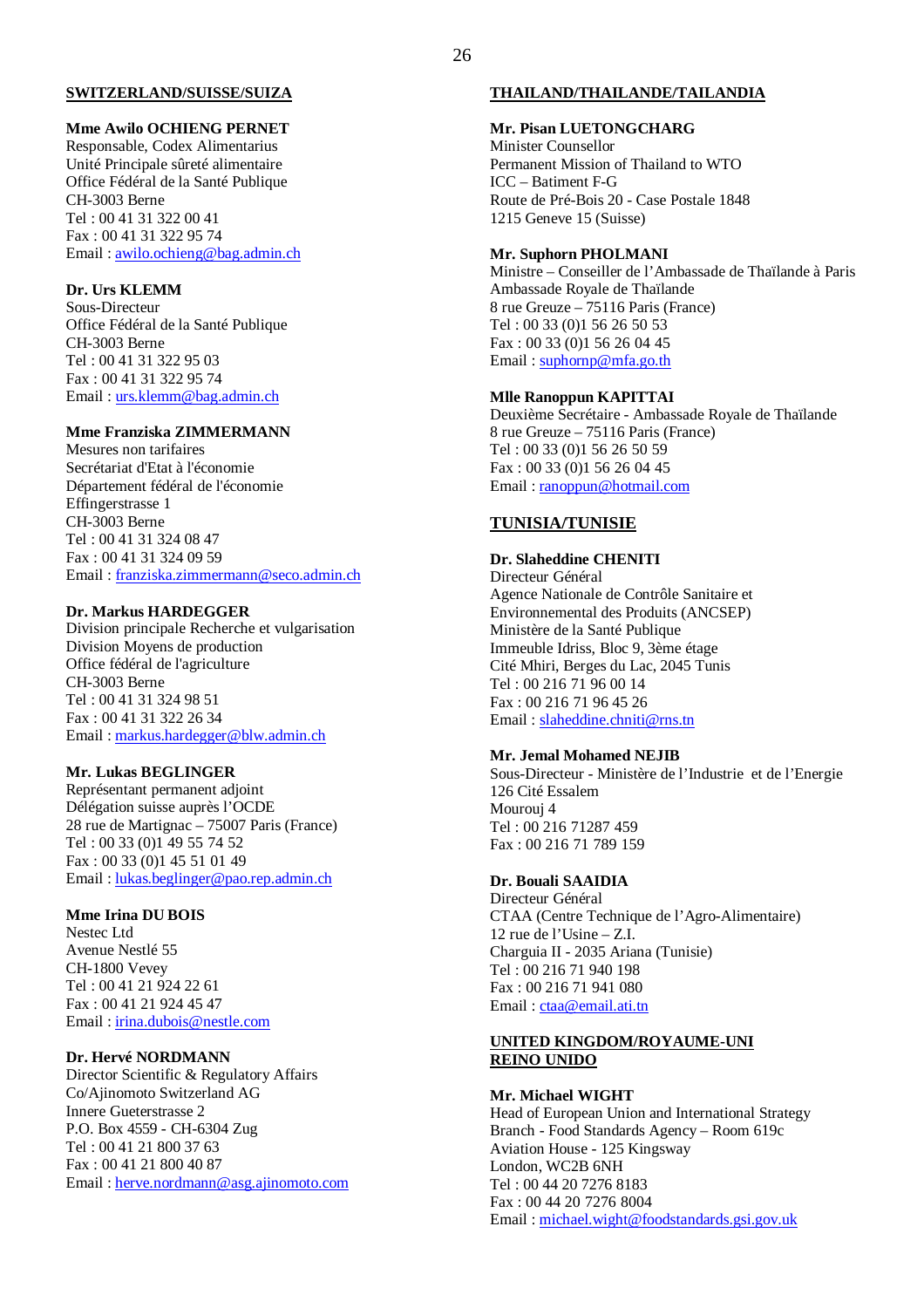#### **Mr. Simon RENN**

Higher Executive Officer Food Standards Agency - Room 615c Aviation House - 125 Kingway London, WC2B 6NH Tel : 00 44 20 7276 8161 Fax : 00 44 20 7276 8004 Email : simon.renn@foodstandards.gsi.gov.uk

#### **UNITED STATES OF AMERICA ETATS UNIS D'AMERIQUE ESTADOS UNIDOS DE AMERICA**

#### **Dr. F. Edward SCARBROUGH**

U.S. Manager for Codex U.S. Codex Office U.S. Department of Agriculture Food Safety and Inspection Service 1400 Independence Avenue, SW Room 4861 - South Building Washington, DC 20250 Tel : 00 1 202 720 2057 Fax : 00 1 202 720 3157 Email : ed.scarbrough@fsis.usda.gov

#### **Mr. L. Robert LAKE**

Director - Office of Regulations and Policy Center for Food Safety and Applied Nutrition Food and Drug Administration (HFS-004) Harvey W. Wiley Federal Building 5100 Paint Branch Parkway College Park, MD 20740 Tel : 00 1 301 436 2379 Fax : 00 1 301 436 2637 Email : robert.lake@cfsan.fda.gov

#### **Mr. Bryce QUICK**

Acting Assistant Administrator Office of Public Info, Outreach, Education U.S. Department of Agriculture Food Safety and Inspection Service 1400 Independance Avenue, SW Room 331 E – Jamie Lee Whitten Building Washington, DC20205 Tel : 00 1 202 720 8217 Fax : 00 1 202 690 3219 Email : bryce.quick@usda.gov

#### **Dr. Karen HULEBAK**

Deputy Administrator Office of Public Health and Science U.S. Department of Agriculture Food Safety and Inspection Service 1400 Independance Avenue, SW Room 331 E – Jamie Lee Whitten Building Washington, DC20205 Tel : 00 1 202 720 2644 Fax : 00 1 202 690 2980 Email : karen.hulebak@usda.gov

#### **Dr. William HOLLAND**

Senior Policy Analyst - Office of International Affairs U.S. Department of Agriculture Food Safety and Inspection Service 1400 Independance Avenue, SW Room 3845 – South Building - Washington, DC 20250 Tel : 00 1 202 720 3523 Fax : 00 1 202 690 3981 Email : william.holland@usda.gov

#### **Mr. Roy BARRETT**

Advisor - U.S. Department of Agriculture 1400 Independance Avenue, SW Washington, DC20250 Tel : 00 1 202 720 7054 Fax : 00 1 202 490 0477 Email : barrettr@fas.usda.gov

#### **Mr. Hans KLEMM**

Director - Office of Agricultural, Biotechnology and Textile Trade Affairs Bureau of Economic and Business Affairs US Department of State - Washington, DC 20520 Tel : 00 1 202 647 3090 Fax : 00 1 202 647 1894 Email : klemmhg@state.gov

#### **Mr. David P. LAMBERT**

Alternate Permanent Representative Counselor for Agricultural Affairs US Mission to the U.N. Agencies in Rome US Department of Agriculture Via Sardegna, 49 - 00187 Rome (Italie) Tel : 00 39 06 4674 3507 Fax : 00 39 06 4788 7047 Email : lambertd@fas.usda.gov

#### **Mme Mary Frances LOWE**

Environmental Protection Agency Headquarters 1200 Pennsylvania Avenue, NW Ariel Rios Building (7506C) - Washington, DC 20460 Tel : 00 1 703 305 5689 Fax : 00 1 703 308 1850 Email : lowe.maryfrances@epa.gov

#### **Mme Marie GEIGER**

Director - Trade Policy Division Office of European Union and Regional Affairs 14<sup>th</sup> Street and Constitution Avenue, NW Room 3513 - Washington, DC 20230 Tel : 00 1 202 482 6418 Fax : 00 1 202 482 2897 Email : marie\_geiger@ita.doc.gov

#### **Dr. H. Michael WEHR**

Office of Constituent Operations Food and Drug Administration (HFS 550) Center for Food Safety and Applied Nutrition Harvey W. Wiley Federal Building 5100 Paint Branch Parkway College Park, MD 20740 Tel : 00 1 301 436 1725 Fax : 00 1 301 436 2618 Email : michael.wehr@cfsan.fda.gov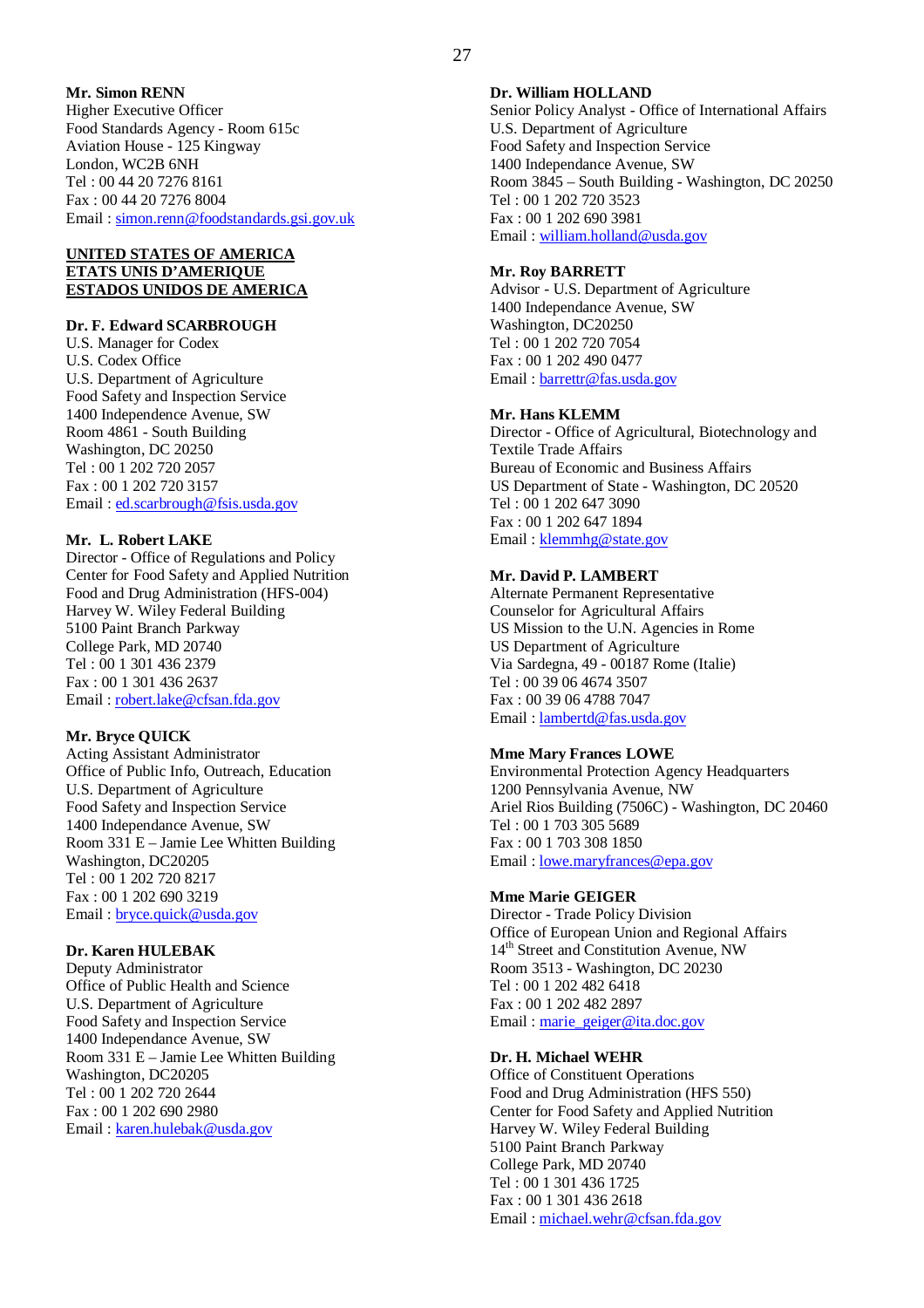#### **Mr. Richard WHITE**

**Director** Office of the Sanitary and Phytosanitary Affairs U.S. Trade Representative  $600$  17<sup>th</sup> Street, NW Washington, DC 20508 Tel : 00 1 202 395 9582 Fax : 00 1 202 395 4579 Email : rwhite@ustr.gov

#### **Mr. James ROZA**

National Nutritional Foods Association NOW Foods 395 S. Glen Ellyn Road Bloomingdale, IL 60108 Tel : 00 1 630 545 9098 Fax : 00 1 630 858 9656 Email : jimroza@nowfoods.com

#### **Mme Jane EARLEY, LLC**

1101 Prince Street, Suite 444 Alexandria, VA 22314 Tel : 00 1 703 838 0602 Fax : 00 1 703 739 9098 Email : jearley@promarinternational.com

#### **Mme Peggy ROCHETTE**

Director of International Policy National Food Processors Association 1350 I Street, NW Washington, DC 20005 Tel : 00 1 202 639 5921 Fax : 00 1 202 639 5991 Email : prochet@nfpa-food.org

#### **Mr. Johnnie G. NICHOLS**

Director Technical Services National Milk Producers Federation 2101 Wilson Blvd. Arlington, VA 22201 Tel : 00 1 703 243 6111, Ext. 344 Fax : 00 1 703 841 9328 Email : jnichols@nmpf.org

#### **Mr. C.W. McMILLAN**

C.W. McMillan Company P.O. Box 10009 Alexandria, VA 22310 Tel : 00 1 703 960 1982 Fax : 00 1 703 960 4976 Email: cwmco@aol.com

**Mr. BESA KOTATI** Minister Counselor for Agricultural Affairs U.S. Embassy, Paris 2 avenue Gabriel 75382 Paris (France) Tel : 00 33 (0)1 43 12 22 22 Email : besa.kotati@usda.gov

**INTERNATIONAL GOVERNMENTAL ORGANIZATIONS**

#### **IIF – IIR (Institut International du Froid – International Institute of Refrigeration)**

#### **Mr. Félix DEPLEDT**

30, avenue de la République 94700 Maisons-Alfort (France) Tel : 33 (0)1 43 96 05 61

## **Mr. Daniel VIARD**

Directeur délégué de l'IIF 177, Boulevard Malesherbes 75017 Paris (France) Tel : 33 (0) 1 42 27 32 35 Fax : 33 (0) 47 63 17 98 Email: iifiir@iifiir.org

#### **EUROPEAN COMMUNITY/COMMUNAUTE EUROPEENNE/COMUNIDAD EUROPEA**

#### **Mr. Henri BELVEZE**

Chef d'Unité adjoint - Direction Générale Santé Protection des consommateurs Commission Européenne 200 rue de la Loi B-1049 Bruxelles (Belgique) Tel : 00 32 2 296 28 12 Fax : 00 32 2 296 85 66 Email : henri.belveze@cec.eu.int

#### **Mme Jeannie VERGNETTES**

Administrateur Principal - Direction Générale Santé Protection des consommateurs Commission Européenne 101 rue Froissart B-1040 Bruxelles (Belgique) Tel : 00 32 2 295 14 48 Fax : 00 32 2 295 17 35 Email : jeannie.vergnettes@cec.eu.int

#### **Mme Sybilla FRIES**

Member of the Legal Service - Commission Européenne B-1049 Bruxelles (Belgique) Tel : 00 32 2 295 92 13 Fax : 00 32 2 296 12 84 Email : sybilla.fries@cec.eu.int

## **Mr. Kari TÖLLIKKÖ**

Principal Administrateur Secrétariat Général du Conseil de l'Union Européenne 175 rue de la Loi - B-1048 Bruxelles (Belgique) Tel : 00 32 2 285 78 41 Fax : 00 32 2 285 61 98 Email : kari.tollikko@consilium.eu.int

#### **OECD/OCDE**

**Mme Sylvie PORET** Administrateur 2 rue André Pascal 75016 Paris Cedex 16 (France) Tel : 00 33 (0)1 45 24 95 53 Fax : 00 33 (0)1 45 24 78 34 Email: sylvie.poret@oecd.org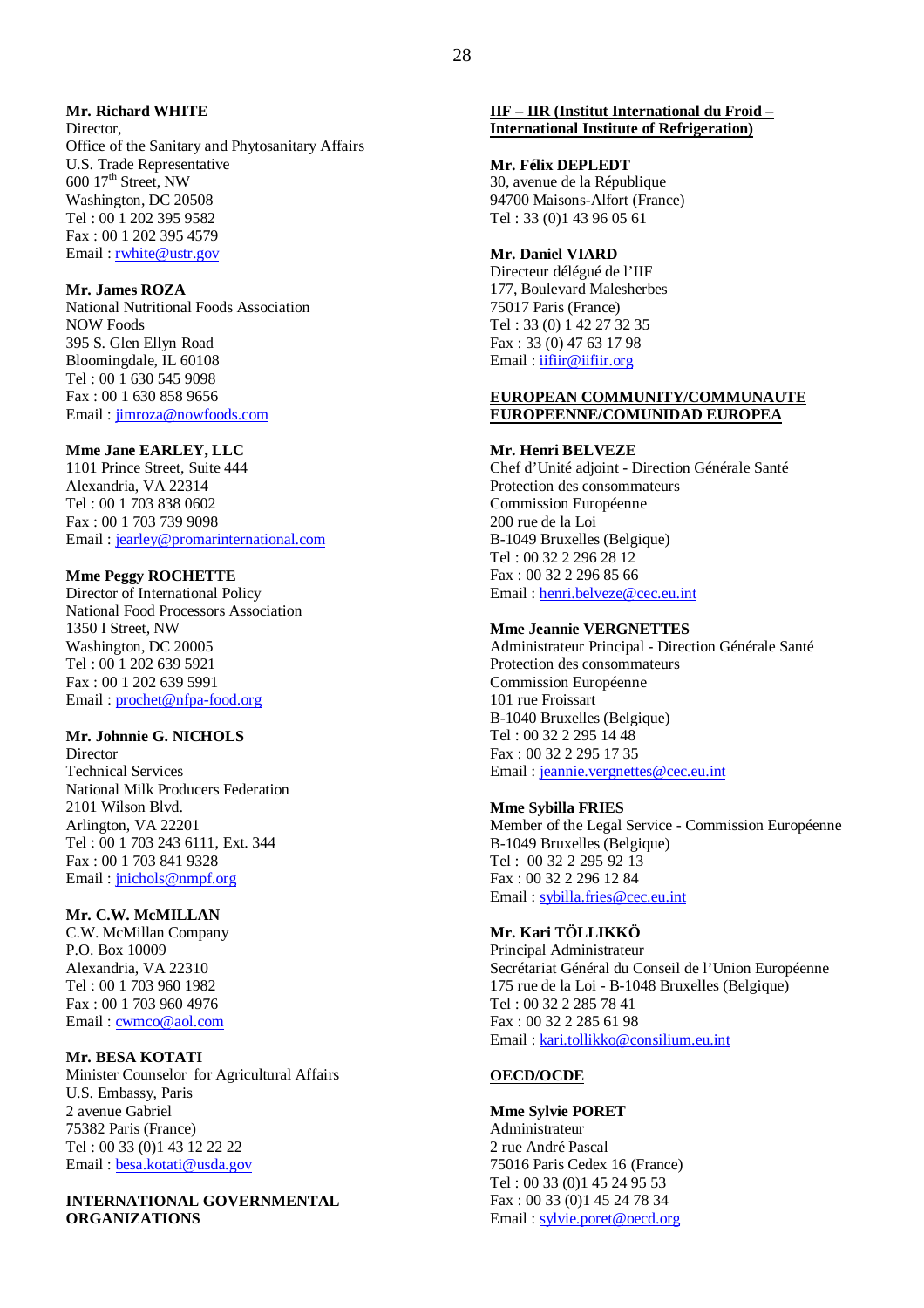#### **O.I.E. (Office International des Epizooties)**

#### **Mr. Alejandro THIERMANN**

Président du Code zoosanitaire international 12 rue de Prony 75017 Paris (France) Tel : 00 33 (0)1 44 15 18 88 Fax : 00 33 (0)1 42 67 09 87 Email : a.thiermann@oie.int

## **O.I.V. (Office International de la Vigne et du Vin)**

#### **Mr. Jean-Claude RUF**

Administrateur - Unité « Œnologie – Commission n° 2 » 18 rue d'Aguesseau - 75008 Paris (France) Tel : 00 33 (0)1 44 94 80 80 Fax : 00 33 (0)1 42 66 90 63 Email : jruf@oiv.int

#### **Mlle Cristina DEL VAL**

Office International de la Vigne et du Vin 18 rue d'Aguesseau - 75008 Paris (France) Tel : 00 33 (0)1 44 94 80 80 Fax : 00 33 (0)1 42 66 90 63 Email : oiv@oiv.int

#### **Mr. Sébastien RICOLFTE**

Office International de la Vigne et du Vin 18 rue d'Aguesseau 75008 Paris (France) Tel : 00 33 (0)1 44 94 80 80 Fax : 00 33 (0)1 42 66 90 63 Email : oiv@oiv.int

#### **Mr. François ROUSSET**

Office International de la Vigne et du Vin 18 rue d'Aguesseau - 75008 Paris (France) Tel : 00 33 (0)1 44 94 80 80 Fax : 00 33 (0)1 42 66 90 63 Email : oiv@oiv.int

#### **WTO/OMC (Word Trade Organisation – Organisation Mondiale du Commerce)**

#### **Mme Christiane WOLFF**

Economic Affairs Officer - WTO/OMC 154 Rue de Lausanne CH-1211 Genève 21 (Suisse) Tel : 0041 22 739 5536 Fax : 00 41 22 739 57 60 Email : christiane.wolff@wto.org

#### **INTERNATIONAL NON-GOVERNMENTAL ORGANIZATIONS**

## **49P (49th Parallel Biotechnology Consortium)**

**Prof. Philip L. BEREANO** Co-Director - 49th Parallel Biotchnology Consortium 3807 S. Mc Clellan St Seattle, Washington 98144 (USA) Tel : 00 206 543 9037 Fax : 00 206 543 8858 Email : pbereano@u.washington.edu

#### **AEDA/EFLA (Association Européenne pour le Droit de l'Alimentation)**

#### **Mme Nicole COUTRELIS**

Secrétaire Général - AEDA C/O Coutrelis et Associés 235 rue de la Loi, bte 12 B-1040 Bruxelles (Belgique) Tel : 00 32 2 230 48 45 Fax : 00 32 2 230 82 06 Email : efla\_aeda@hotmail.com

#### **Mr. Guy VALKENBORG**

Council member - AEDA C/O Coutrelis et Associés 235 rue de la Loi, bte 12 B-1040 Bruxelles (Belgique) Tel : 00 32 2 230 48 45 Fax : 00 32 2 230 82 06 Email : guyvalkenborg@eas.be

#### **ALA (Asociacion Latinoamericana de Avicultura)**

#### **Dr. J. Isidro MOLFESE**

Secretario Ejecutivo Asociación Latinoamericana de Avicultura Arce  $441 - 3$  F 1426 Buenos Aires (Argentine) Tel : 00 54 11 4774-4770 Fax : 00 54 11 4313 / 5666 Email : molfese@ciudad.com.ar

#### **BIO (Biotechnology Industry Organization)**

#### **Dr. Michael J. PHILLIPS**

Executive Director for Food an Agriculture Biotechnology Industry Organization 1225 Eye Street N.W. Suite 400 Washington D.C. 20005 (USA) Tel : 00 1 202 962 9200 Fax : 00 1 202 962 9201 Email : mphillips@bio.org

#### **CIAA (Confédération des Industries Agro-Alimentaires de l'UE)**

#### **Mr. Dominique TAEYMANS**

**Directeur** Affaires Scientifiques et Réglementaires Avenue des Arts, 43 B-1040 Bruxelles (Belgique) Tel : 00 32 2 514 11 11 Fax : 00 32 2 511 29 05 Email : d.taeymans@ciaa.be

#### **CONSUMERS INTERNATIONAL**

#### **Mme Sue DAVIES**

Principal Policy Adviser - Consumers'Association 2 Marylebone Road London NW1 4DF (Royaume-Uni) Tel : 00 44 20 7770 7274 Fax : 00 44 20 7770 7666 Email: sue.davies@which.co.uk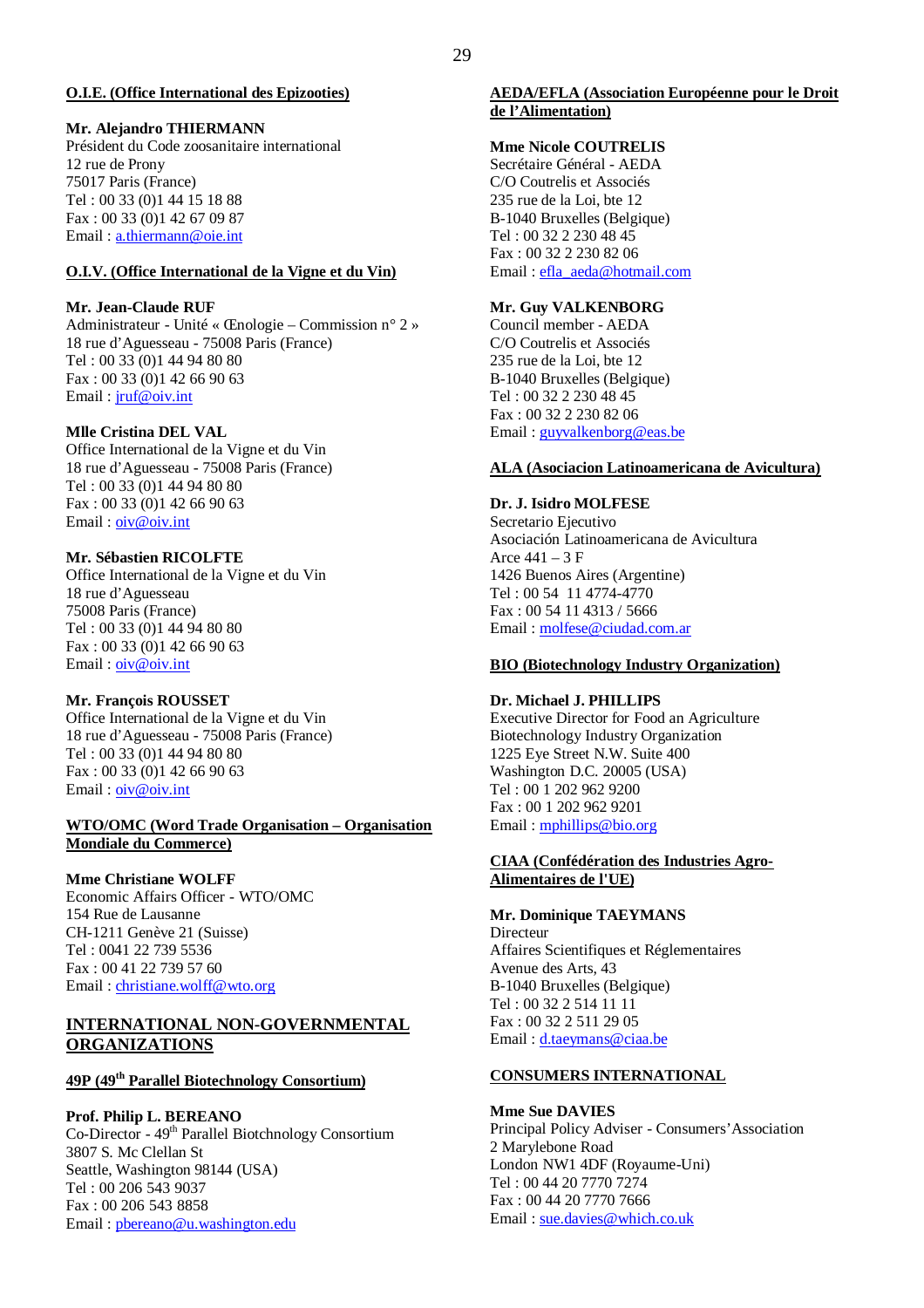## **Prof. Sri Ram KHANNA**

Hon Managing Trustee Voluntary Organisation in Interest of Consumer Education (VOICE) 441, Jungpura, Mathura Road - New Delhi 110014 (Inde) Tel : 00 91 11 24319079 & 80 Fax : 00 91 11 24319081 Email : srkhanna@nda.vsnl.net.in

#### **Mr. Samuel OCHIENG**

Chief Executive Consumer Information Network PO Box 7569, Nairobi 00300 (Kenya) Tél : 00 254 20 781131 Fax : 00 254 20 797944 Email : cin@insightkenya.com

#### **Mme Rowshan HANNAN**

Consumers International - Food Policy Officer 24 Highbury Crescent London N5 1RX (Royaume-Uni) Tel : 00 44 20 7226 6663 Fax : 00 44 20 7354 0607 Email : rhannan@consint.org

#### **CRN (Council for Responsible Nutrition)**

#### **Dr. John HATHCOCK**

Vice President, Scientific & International Affairs Council for Responsible Nutrition 1828 L Street, NW, Suite 900 Washington, DC 20036-5114 (USA) Tel : 00 1 202 776 7955 Fax : 00 1 202 204 7980 Email: jhathcock@crnusa.org

#### **Mr. John VENARDOS**

Vice President Global Licensing, Regulatory & Government Affairs Herbalife International 1800 Century Park East, Suite 1500 Century City, CA 90067 (USA) Tel : 00 1 310 203 7746 Fax : 00 1 310 557 3916 Email : johnv@herbalife.com

#### **Mr. Mark LE DOUX**

Chairman & CEO Natural Alternatives International Inc. 1185 Linda Vista Drive San Marcos, CA 92069 (USA) Tel : 00 1 760 744 7340 Fax : 00 1 760 591 9637 Email : mledoux@nai-online.com

#### **CROPLIFE International**

#### **Mr. Mark MANSOUR**

Attorney - Crop Life International Avenue Louise 143 B-1050 Bruxelles (Belgique) Tel : 00 32 2 542 04 10 Fax : 00 32 2 542 04 19 Email : mansour@khlaw.com

#### **EUROPABIO**

**Dr. Patricia AHL GOY** Global Regulatory Policy Manager Syngenta Seeds WRO 1004 8 10 Schwarzwald allee 215 CH-4058 Basel (Suisse) Tel : 00 41 61 323 5164 Fax : 00 41 61 323 5710 Email : patricia.ahlgoy@syngenta.com

#### **GAFTA (Grain and Feed Trade Association)**

#### **Mme Hannah HIGHFILL**

U.S. Grains Council 1400 K Street, NW - Suite 1200 Washington, DC 20005 Tel : 00 1 202 789 0789 Fax : 00 1 202 682 3099 Email : hhighfill@grains.org

#### **Mr. Victor MILLER**

 $1566 100$ <sup>TH</sup> Street Oelwein, IA 50662 US Grains Council Tel : 00 1 319 283 5249 Fax : 00 1 319 283 5249 Email : vimar@trxinc.com

#### **IADSA (International Alliance of Dietary/Food Supplement Associations)**

#### **Mr. Simon PETTMAN**

Executive Director Rue de l'Association 50 B-1000 Bruxelles (Belgique) Tel : 00 32 2 209 11 55 Fax : 00 32 2 223 30 64 Email : secretariat@iadsa.be

#### **IBA (International Banana Association)**

#### **Mme Cecilia P. GASTON**

Managing Scientist, Food & Chemicals Practice Exponent 1730 Rhode Island Ave. N.W., Suite 1100 Washington, D.C. 20036 (USA) Tel : 00 1 202 772 4903 Fax : 00 1 202 772 4979 Email : cgaston@exponent.com

#### **IBFAN (International Baby Food Action Network)**

#### **Mme Maryse LEHNERS**

Scientific adviser - Initiativ Liewensufank 20 rue de Contern L-5955 Itzig (Luxembourg) Tel : 00 352 36 05 97 13 Fax : 00 352 36 61 34 Email : maryse.lehners@ci.educ.lu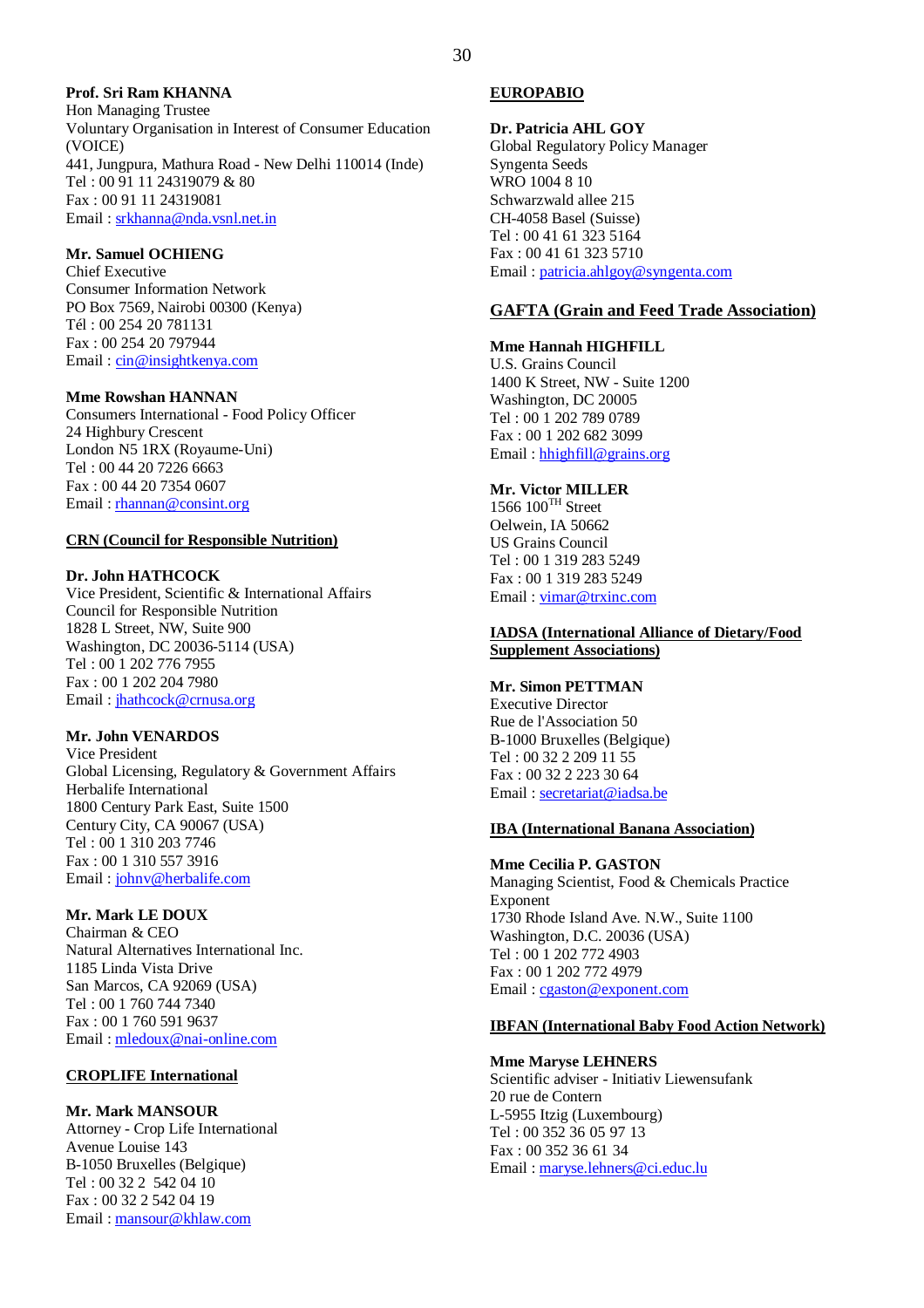## **ICC (International Chamber of Commerce)**

## **Janet E. COLLINS**

International Chamber of Commerce  $600$   $13<sup>th</sup>$  Street, NW Suite 660 Washington DC Tel : 00 202 1 383 2861 Fax : 00 202 1 783 1924

## **ICGMA (Grocery Manufacturers of America)**

## **Mme Mari STULL**

**Director** International Regulatory Policy Grocery Manufacturers of America 1010 Wisconsin Ave,  $9^{th}$  Floor Washington, DC 20007 (USA) Tel : 00 1 202 337 9400 Fax : 00 1 202 337 4508 Email : mstull@gmabrands.com

## **IDF/FIL (International Dairy Federation)**

## **Mr. Thomas KÜTZEMEIER**

Verband der Deutschen Milchwirtschaft Meckenheimer Allee 137 D-53115 Bonn (Allemagne) Tel : 00 49 228 98 24 30 Fax : 00 49 228 98 24 320 Email : info@vdm-deutschland.de

## **Mme Dominique BUREL**

Responsable Réglementation Association Laitière Française / CNIEL 43 rue de Châteaudun 75314 Paris Cedex 9 (France) Tel : 00 33 (0)1 49 70 71 15 Fax : 00 33 (0)1 42 80 63 45 Email : dburel-alf@cniel.com

## **Joerg SEIFERT**

Technical Manager International Dairy Federation Diamant Building 80, Boulevard Auguste Reyers 1030 Brussels - Belgium Tel : 00 322 706 8643 Fax : 00 322 733 0413 E-mail : JSeifert@fil-idf.org

## **IFAH (International Federation for Animal Health)**

## **Dr. Robert C. LIVINGSTON**

Director of International Affairs and Regulatory Policy Animal Health Institute 1325 G Street, NW - Suite 700 Washington, DC 20005-3104 (USA) Tel : 00 1 202 637 2440 Fax : 00 1 202 393 1667 Email: rlivingston@ahi.org

#### **Dr. Raul J. GUERRERO**

Vice President Latin American Animal Health Industry 2424 West 131 st. Street Carmel, IN 46032 (USA) Tel / Fax : 00 1 317 844 4677 Email : guerrero\_raul\_j@yahoo.com

#### **Dr. Johan VANHEMELRIJCK**

Director Industry Affairs Rijhsweg 12 - 2870 Puurs (Belgique) Tel : 00 32 3 8907750 Fax : 00 32 3 8907767 Email : johan.vanhemelrijck@pfizer.com

#### **IFT (Institute of Food Technologists)**

## **Professor Francis BUSTA**

Professor / Senior Science Advisor 2168 Ferris Lane Roseville, MN 55113 Tel : 00 612 624 3086 Fax : 00 612 625 5272 Email : fbusta@umn.edu

## **IFU (International Federation of Fruit Juice Producters)**

#### **Mr. Jacques ANTOINE** Secrétaire Général 23 boulevard des Capucines 75002 Paris (France) Tel : 00 33 (0)1 47 42 82 80 Fax : 00 33 (0)1 47 42 82 81 Email : ifu.int.fed.fruit.juices@wanadoo.fr

## **ISDC (International Soft Drinks Council)**

#### **Dr. Michael KNOWLES** International Soft Drinks Council C/O National Soft Drink Association 1101 Sixteenth Street, NW Washington, DC 20036 (USA) Tel : 00 1 202 463 6790 Fax : 00 1 202 463 8172 Email : isdc@nsda.com

#### **ISDI (International Special Dietary Foods Industries)**

**Mme Andrée BRONNER** Secretary General 194 rue de Rivoli 75001 Paris (France) Tel : 00 33 (0)1 53 45 87 87 Fax : 00 33 (0)1 53 45 87 80 Email : andree.bronner@wanadoo.fr

#### **Mme Alice GRAVEREAUX**

Scientific and Regulatory Affairs 194 rue de Rivoli 75001 Paris (France) Tel : 00 33 (0)1 53 45 87 87 Fax : 00 33 (0)1 53 45 87 80 Email : alice.gravereaux@wanadoo.fr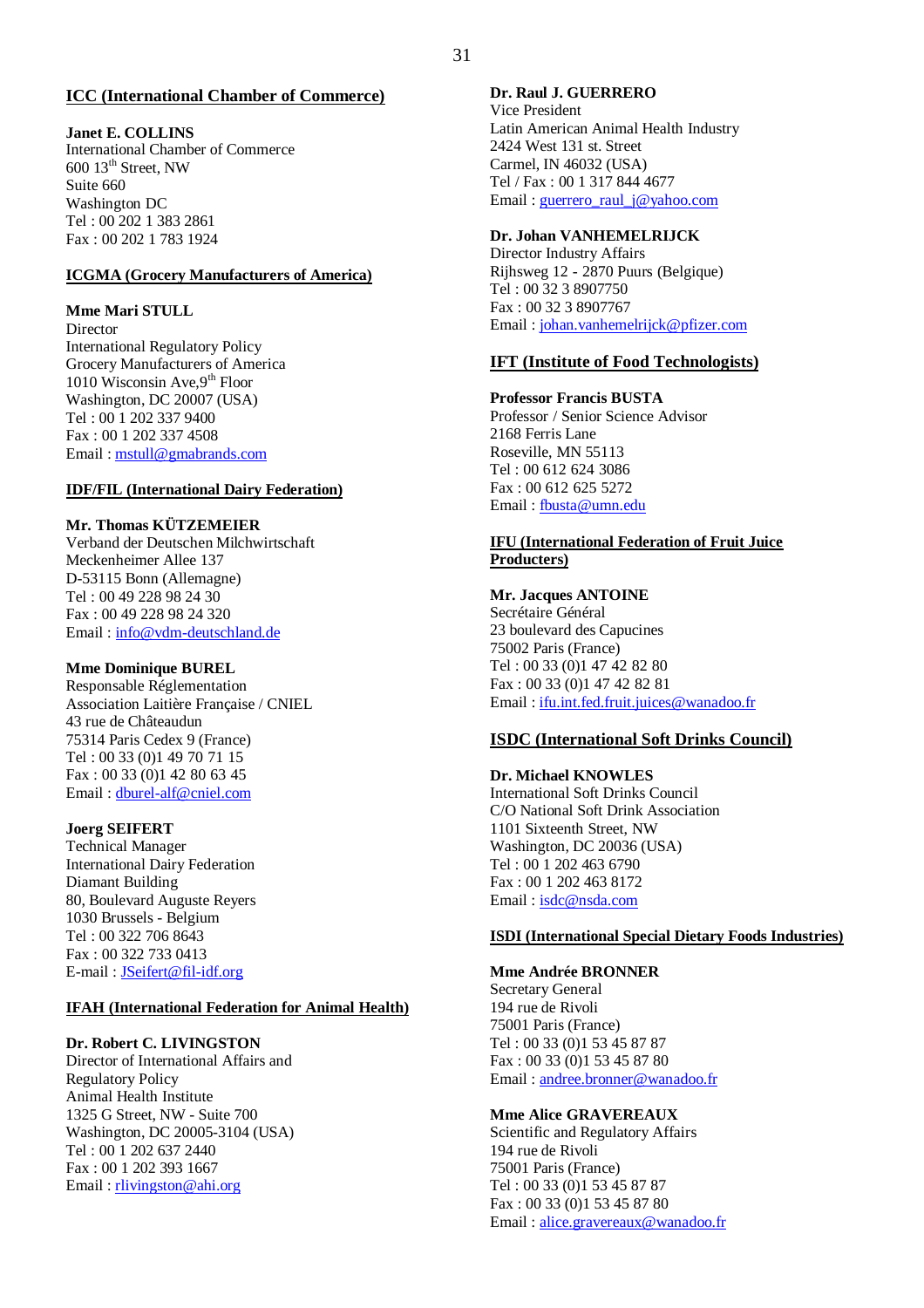#### **Mr. John R. LUPIEN**

Adjunct Professor of Food Science Department of Food Science University of Massachusetts Amherst, Massachusetts (USA) Tel : 00 39 06 578 2060 Fax : 00 39 06 574 3186 Email : lupien@srd.it

#### **JOINT FAO/WHO SECRETARIAT**

#### **Mr. Alan RANDELL**

Secretary Codex Alimentarius Commission Joint FAO/WHO Food Standards Programme FAO - Via delle Terme di Caracalla Rome 00100 (Italie) Tel : 00 39 06 5705 4390 Fax : 00 39 06 5705 4593 Email : alan.randell@fao.org

## **Mme Selma DOYRAN**

Food Standards Officer Joint FAO/WHO Food Standards Programme FAO - Via delle Terme di Caracalla Rome 00100 (Italie) Tel : 00 39 06 5705 5826 Fax : 00 39 06 5705 4593 Email : selma.doyran@fao.org

## **FAO**

#### **Mr. Ezzeddine BOUTRIF**

Senior Officer Food Control and Consumer Protection Food Quality and Standards Service FAO – Rome (Italy) Tel : 00 39 06 5705 6156 Fax : 00 39 06 5705 4593 Email : ezzeddine.boutrif@fao.org

## **WHO**

## **Dr. Wim H. Van ECK**

Senior Adviser Food Safety and Nutrition World Health Organization 20 Avenue Appia 1211 Genève 27 (Suisse) Tel : 00 41 22 791 3582 Fax : 00 41 22 791 4807 Email : vaneckw@who.int

## **LEGAL COUNSEL FAO**

**Mr. Antonio TAVARES** Conseiller Juridique FAO Via delle Terme di Caracalla Rome 00100 (Italie) Tel : 00 39 06 5705 51 32 Fax : 00 39 06 5705 4593 Email : antonio.tavares@fao.org

## **LEGAL COUNSEL WHO**

#### **Mr. Gian Luca BURCI** Conseiller Juridique **OMS** 20 avenue Appia CH-1211 Geneve 27 (Suisse) Tel : 00 41 22 791 47 54 Fax : 00 41 22 791 41 58 Email : burcig@who.int

#### **FRENCH SECRETARIAT SECRETARIAT FRANCAIS**

#### **Mr. Pascal AUDEBERT** Point Contact Français SGCI/CODEX Carré Austerlitz 2 boulevard Diderot 75572 Paris Cedex 12 (France) Tel : 00 33 (0)1 44 87 16 03 Fax : 00 33 (0)1 44 87 16 04 Email : sgci-codex-fr@sgci.finances.gouv.fr

## **Mr. Christophe LEPRETRE**

Ministère de l'Agriculture, de l'Alimentation, de la Pêche et des Affaires Rurales - D.G.A.L. 251 rue de Vaugirard 75732 Paris Cedex 15 (France) Tel : 00 33 (0)1 49 55 55 84 Fax : 00 33 (0)1 49 55 59 48 Email : christophe.lepretre@agriculture.gouv.fr

## **Mme Geneviève RAOUX**

Ministère de l'Economie, des Finances et de l'Industrie D.G.C.C.R.F. 59 boulevard Vincent Auriol 75703 Paris Cedex 13 (France) Tel : 00 33 (0)1 44 97 29 68 Fax : 00 33 (0)1 44 97 30 37 Email : genevieve.raoux@dgccrf.finances.gouv.fr

## **Mr. Olivier de CARNE**

Ministère de l'Agriculture, de l'Alimentation, de la Pêche et des Affaires Rurales - D.G.A.L. 251 rue de Vaugirard 75732 Paris Cedex 15 (France) Tel : 00 33 (0)1 49 55 53 68 Fax : 00 33 (0)1 49 55 59 48 Email : philippe.tallot@agriculture.gouv.fr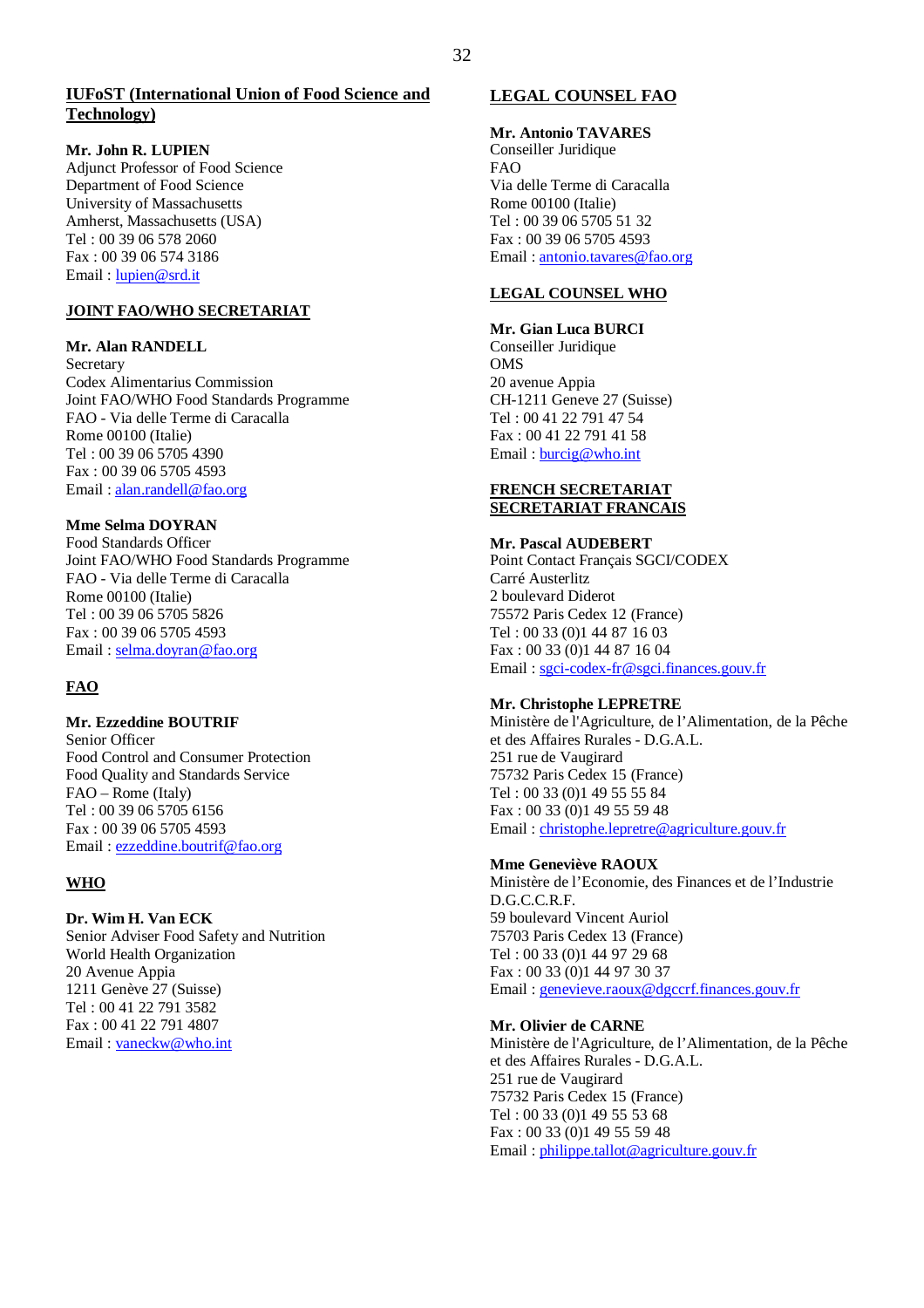## **ALINORM 03/33A APPENDIX II**

## **PROPOSED AMENDMENTS TO THE PROCEDURAL MANUAL**

## **1. AMENDMENT TO THE GENERAL CRITERIA FOR THE SELECTION OF METHODS OF ANALYSIS USING THE CRITERIA APPROACH**

In the case of Codex **Type II and** Type III methods, method criteria may be identified and values quantified for incorporation into the appropriate Codex commodity standard. Method criteria which are developed will include the criteria in section Methods of Analysis, paragraph (c) above together with other appropriate criteria, e.g., recovery factors."

## *2.* **WORKING INSTRUCTIONS FOR THE IMPLEMENTATION OF THE CRITERIA APPROACH IN CODEX**

(for inclusion at the end of the *Principles for the Establishment of Codex Methods of Analysis* after the above *General Criteria*)

Any Codex Commodity Committee may continue to propose an appropriate method of analysis for determining the chemical entity, or develop a set of criteria to which a method used for the determination must comply. In some cases a Codex Commodity Committee may find it easier to recommend a specific method and request the Codex Committee on Methods of Analysis and Sampling (CCMAS) to "convert" that method into appropriate criteria. The Criteria will then be considered by the CCMAS for endorsement and will, after the endorsement, form part of the commodity standard replacing the recommended method of analysis. If a Codex Commodity Committee wishes to develop the criteria by itself rather than allowing the CCMAS to do so, it should follow instructions given for the development of specific criteria as outlined below. These criteria must be approved for the determination in question.

However, the primary responsibility for supplying methods of analysis and criteria resides with the Commodity Committee. If the Commodity Committee fails to provide a method of analysis or criteria despite numerous requests, then the CCMAS may supply an appropriate method and "convert" that method into appropriate criteria.

The minimum "approved" Codex analytical characteristics will include the following numeric criteria as well as the general criteria for methods laid down in the Analytical Terminology for Codex Use (see page 66):

- precision (within and between laboratories, but generated from collaborative trial data rather than measurement uncertainty considerations)
- recovery
- selectivity (interference effects etc.)
- applicability (matrix, concentration range and preference given to 'general' methods)
- detection/determination limits if appropriate for the determination being considered
- **linearity**

CCMAS will generate the data corresponding to the above criteria.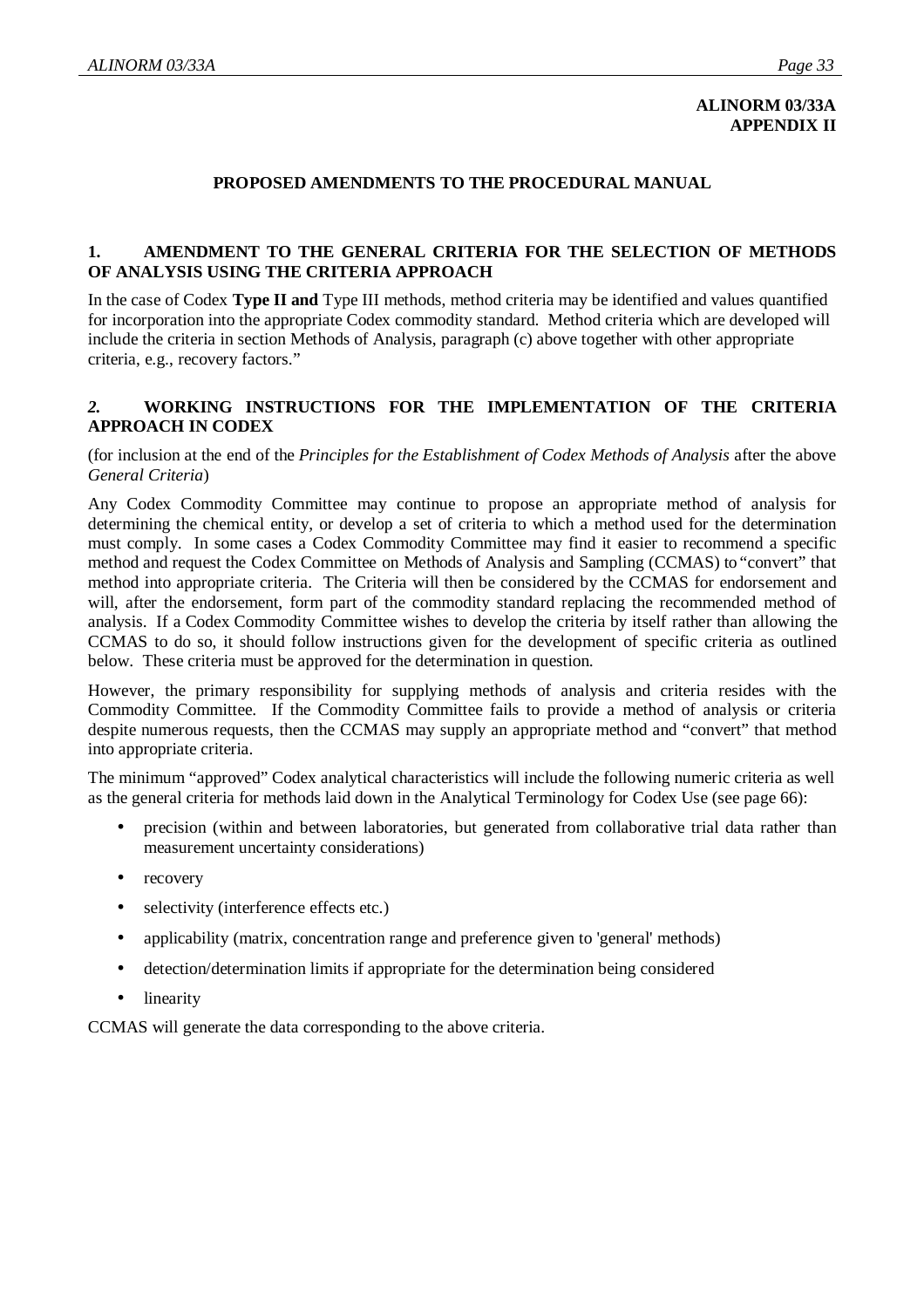## **Conversion of Specific Methods of Analysis to Method Criteria by the CCMAS**

When a Codex Commodity Committee submits a Type II or Type III method to CCMAS for endorsement, it should also submit information on the criteria listed below to enable the CCMAS to convert it into suitable generalized analytical characteristics:

- accuracy
- applicability (matrix, concentration range and preference given to 'general' methods)
- detection limit
- determination limit
- precision; repeatability intra-laboratory (within laboratory), reproducibility inter-laboratory (within laboratory and between laboratories), but generated from collaborative trial data rather than measurement uncertainty considerations
- recovery
- selectivity
- sensitivity
- linearity

 $\overline{a}$ 

These terms are defined in the Analytical Terminology for Codex Use (see page 66), as are other terms of importance.

The CCMAS will assess the actual analytical performance of the method which has been determined in its validation. This will take account of the appropriate precision characteristics obtained in collaborative trials which may have been carried out on the method together with results from other development work carried out during the course of the method development. The set of criteria that are developed will form part of the report of the CCMAS and will be inserted in the appropriate Codex Commodity Standard.

In addition, the CCMAS will identify numeric values for the criteria for which it would wish such methods to comply.

## **Assessment of the Acceptability of the Precision Characteristics of a Method of Analysis**

The calculated repeatability and reproducibility values can be compared with existing methods and a comparison made. If these are satisfactory then the method can used as a validated method. If there is no method with which to compare the precision parameters then theoretical repeatability and reproducibility values can be calculated from the Horwitz equation. (M. Thompson, *Analyst*, 2000, **125**, 385-386).

## **Additions to ANALYTICAL TERMINOLOGY FOR CODEX USE<sup>1</sup>**

## **Terms to Be Used in the Criteria Approach**

## **Detection Limit**

File detection film is conventionally defined<br>field blank value signal (IUPAC definition).  $\alpha$  as not plain  $\rightarrow$  50, where  $\alpha$  is the standard deviation of the

However, an alternative definition which overcomes most of the objections to the above approach (i.e. the high variability at the limit of measurement can never be overcome) is to base it on the rounded value of the reproducibility relative standard deviation when it goes out of control (where  $3\sigma_R = 100\%$ ;  $\sigma_R = 33\%$ , rounded to 50% because of the high variability). Such a value is directly related to the analyte and to the measurement system and is not based on the local measurement system.

<sup>1</sup> These Definitions are proposed on an interim basis: they are subject to modification as a result of further harmonization.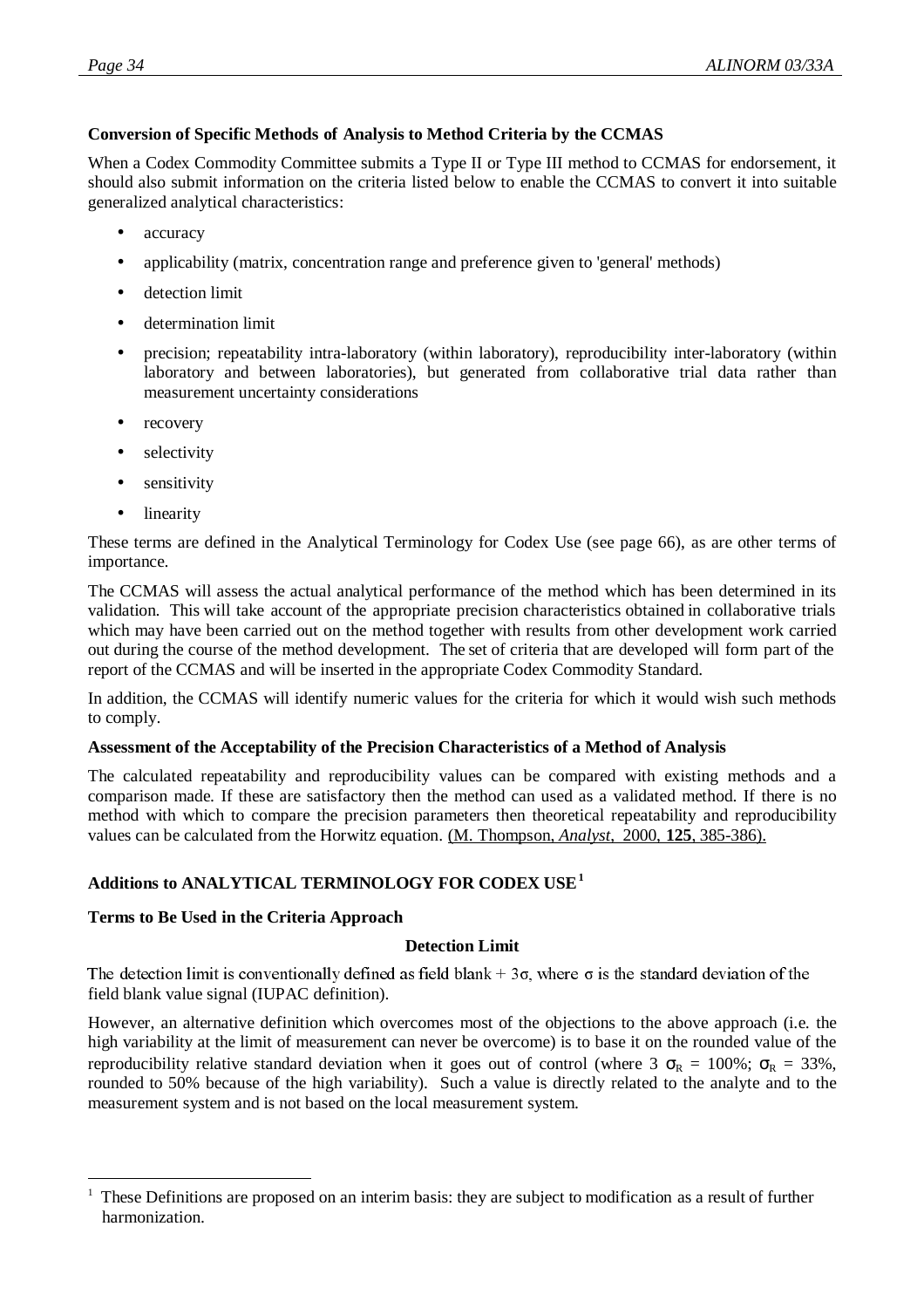## **Determination limit**

As for detection think except that  $00$  or 100 is required rather than 50.

However, an alternative definition that corresponds to that proposed for the detection limit is to use  $\sigma_R$  = 25%. This value does not differ much from that assigned to the detection limit because the upper limit of the detection limit merges indistinguishably into the lower limit of the determination limit.

#### **Recovery**

Proportion of the amount of analyte present or added to the test material which is extracted and presented for measurement.

## **Selectivity**

Selectivity is the extent to which a method can determine particular analyte(s) in mixtures or matrices without interferences from other components.

Selectivity is the recommended term in analytical chemistry to express the extent to which a particular method can determine analyte(s) in the presence of interferences from other components. Selectivity can be graded. The use of the term specificity for the same concept is to be discouraged as this often leads to confusion.

#### **Linearity**

The ability of a method of analysis, within a certain range, to provide an instrumental response or results proportional to the quality of analyte to be determined in the laboratory sample. This proportionality is expressed by an a priori defined mathematical expression. The linearity limits are the experimental limits of concentrations between which a linear calibration model can be applied with a known confidence level (generally taken to be equal to 1%).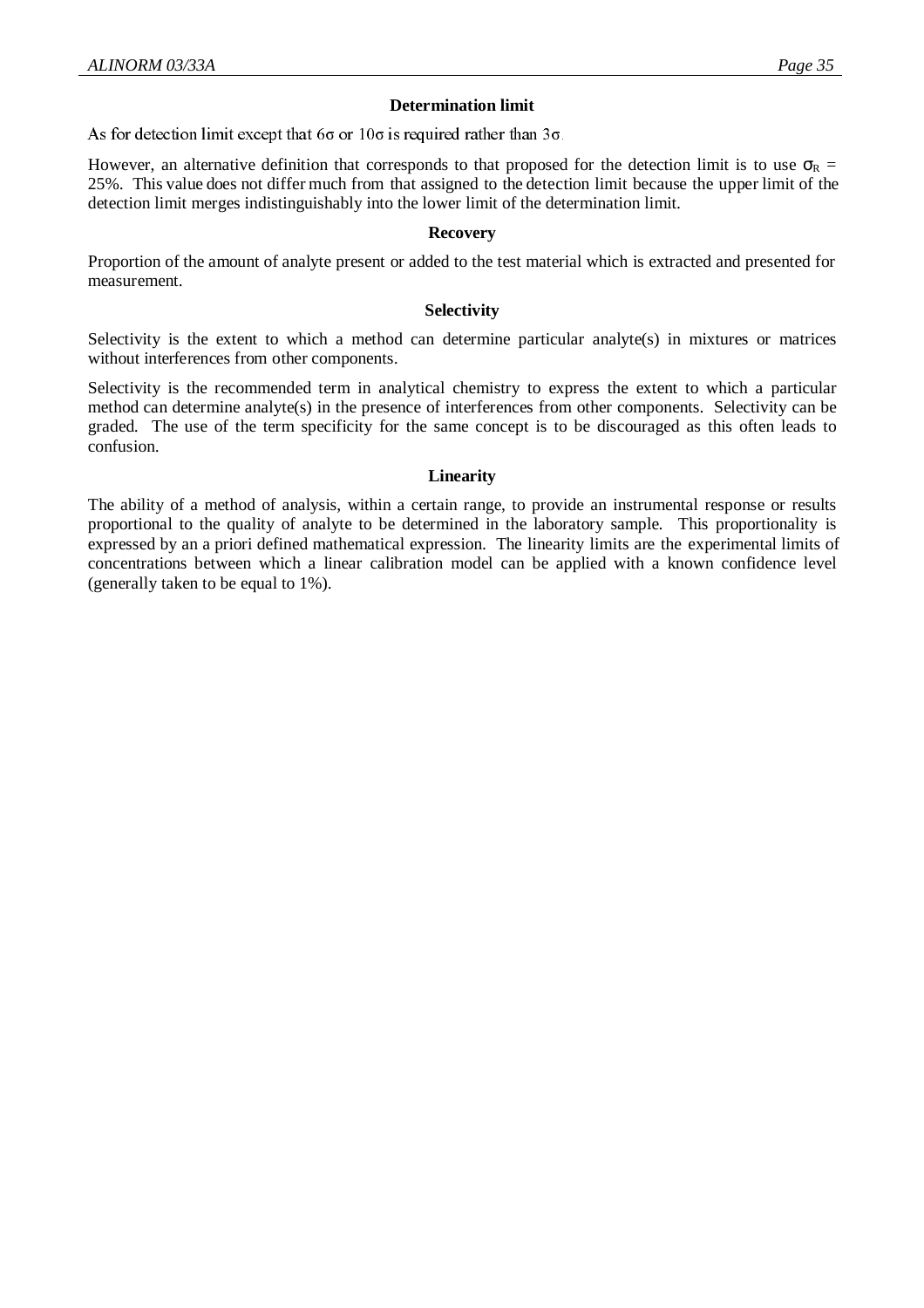## **ALINORM 03/33A APPENDIX III**

## **PROPOSED AMENDMENTS TO THE RULES OF PROCEDURE OF THE CODEX ALIMENTARIUS COMMISSION**

## *Membership of Regional Economic Integration Organizations*

Add a new Rule 1.3 to the Rules of Procedure, and re-number current Rule 1.3 as Rule 1.4:

"Membership shall also comprise regional economic integration organizations members of either FAO or WHO that notify the Director-General of FAO or WHO of their desire to be considered Members of the Commission".

Add a new Rule to the Rules of Procedure after Rule I to read as follows:

## "**Rule II - Member Organizations**

1. A Member Organization shall exercise membership rights on an alternative basis with its Member States that are Members of the Commission in the areas of their respective competence.

2. A Member Organization shall have the right to participate in matters within its competence in any meetings of the Commission or its subsidiary bodies in which any of its Member States is entitled to participate. This is without prejudice to the possibility for the Member States to develop or support the position of the Member Organization in areas within its competence.

3. A Member Organization may exercise on matters within its competence, in any meetings of the Commission or any subsidiary body of the Commission in which it is entitled to participate in accordance with paragraph 2, a number of votes equal to the number of its Member States which are entitled to vote in such meetings and present at the time the vote is taken. Whenever a Member Organization exercises its right to vote, its Member States shall not exercise theirs, and conversely.

4. A Member Organization shall not be eligible for election or designation, nor to hold office in the Commission or any subsidiary body. A Member Organization shall not participate in voting for any elective places in the Commission and its subsidiary bodies.

5. Before any meeting of the Commission or a subsidiary body of the Commission in which a Member Organization is entitled to participate, the Member Organization or its Member States shall indicate in writing which, as between the Member Organization and its Member States, has competence in respect of any specific question to be considered in the meeting and which, as between the Member Organization and its Member States, shall exercise the right to vote in respect of each particular agenda item. Nothing in this paragraph shall prevent a Member Organization or its Member States from making a single declaration in the Commission and each subsidiary body in which a Member Organization is entitled to participate for the purposes of this paragraph, which declaration shall remain in force for questions and agenda items to be considered at all subsequent meetings, subject to such exceptions or modifications as may be indicated before any individual meeting.

6. Any Member of the Commission may request a Member Organization or its Member States to provide information as to which, as between the Member Organization and its Member States, has competence in respect of any specific question. The Member Organization or the Member States concerned shall provide this information on such request.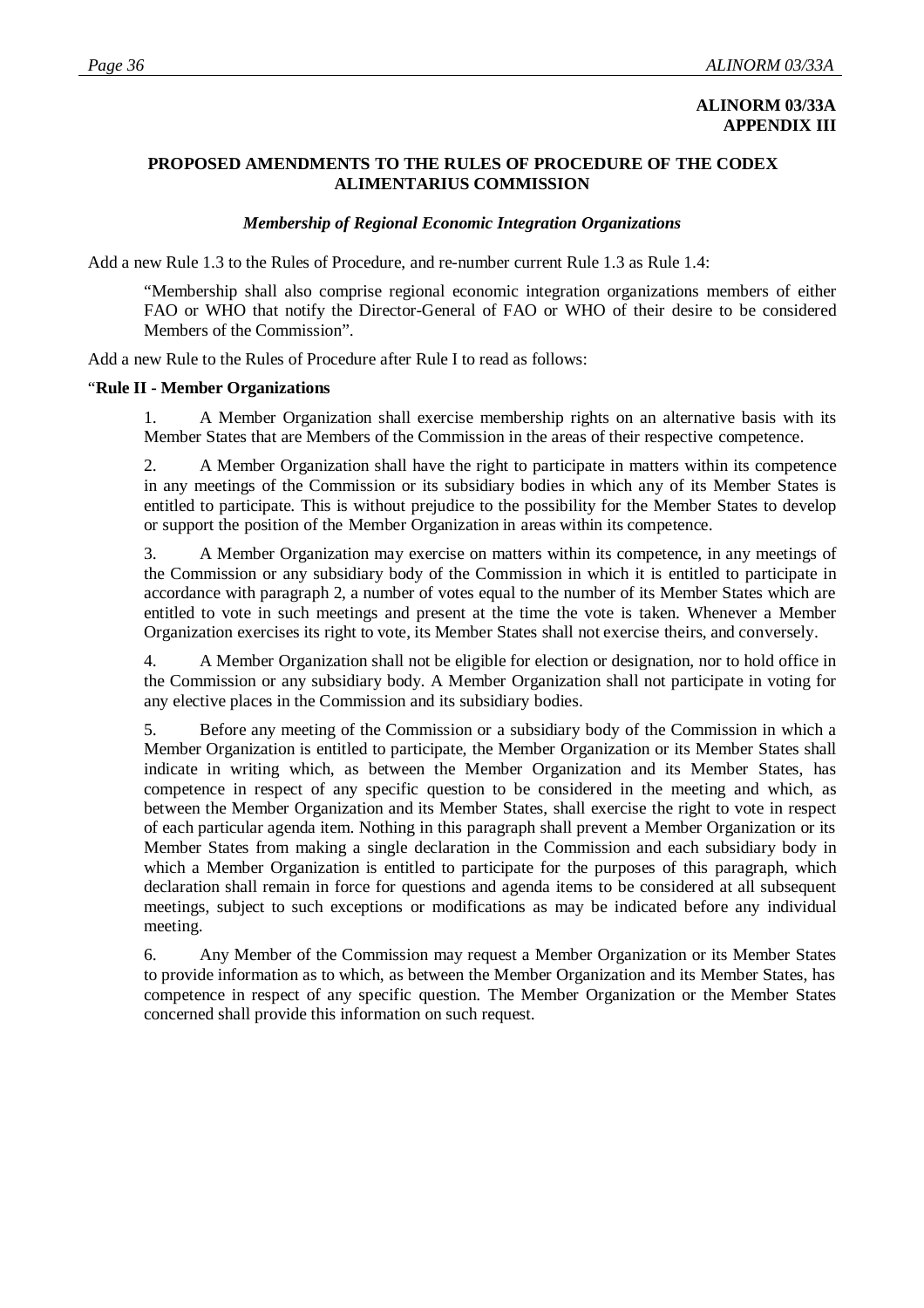$\overline{a}$ 

7. In cases where an agenda item covers both matters in respect of which competence has been transferred to the Member Organization and matters which lie within the competence of its Member States, both the Member Organization and its Member States may participate in the discussions. In such cases the meeting, in arriving at its decisions,<sup>2</sup> shall take into account only the intervention of the party which has the right to vote. $3$ 

8. For the purpose of determining a quorum, as specified in paragraph 6 of Rule IV, the delegation of a Member Organization shall be counted for a number equal to the number of its Member States which are entitled to participate in the meeting and are present at the time the quorum is sought, to the extent that it is entitled to vote under the relevant agenda item."

Renumber the subsequent Rules accordingly.

 $2$  The word 'decisions' should be understood to mean both voting and situations where a decision is taken by consensus.

 $3$  The above is without prejudice to the question of whether or not the views of the party not having the right to vote shall be reflected in the report of the meeting. Where the views of the party not having the right to vote are reflected in the report, the fact that they are the views of the party not having the right to vote shall also be reflected in the report.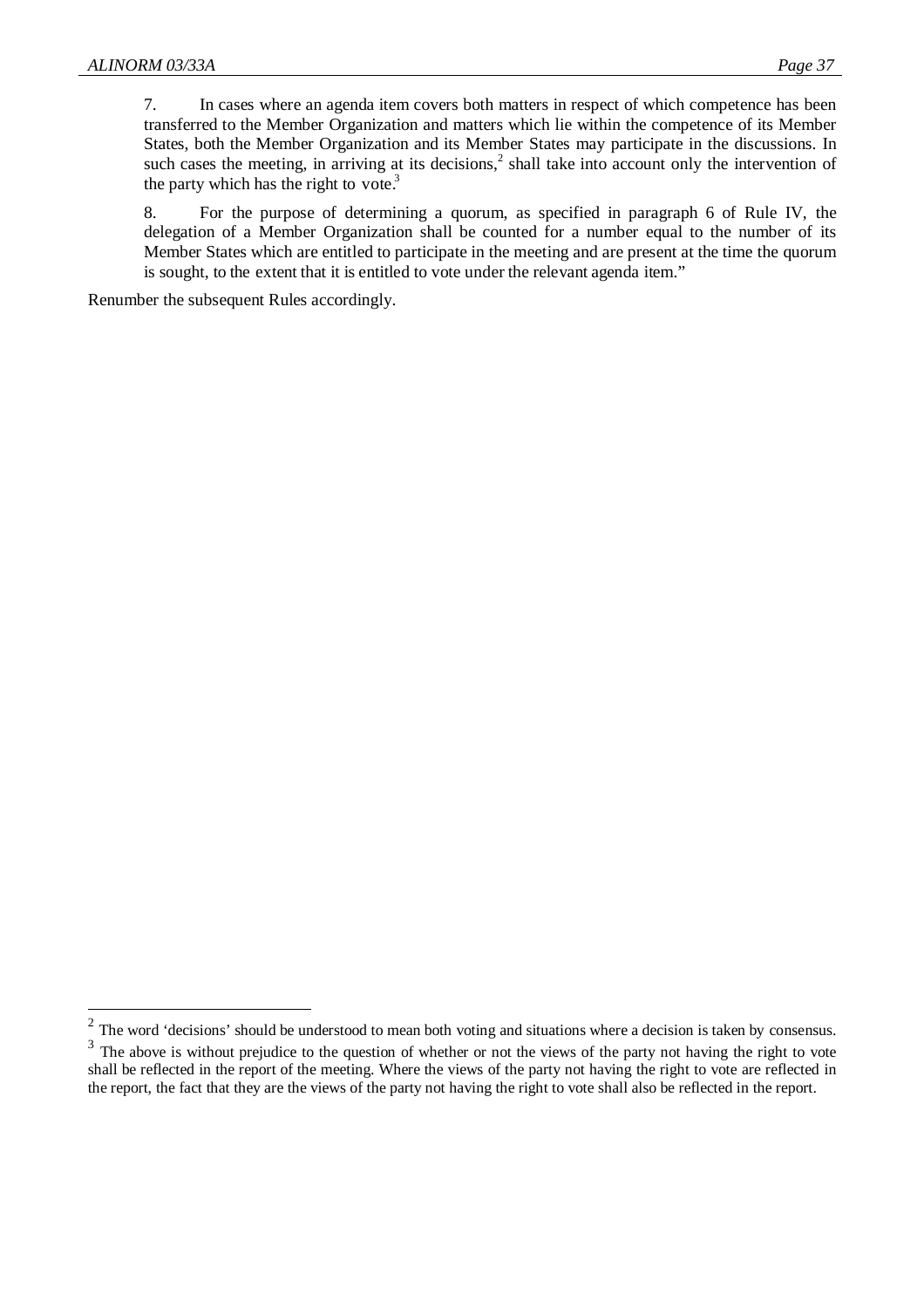## **ALINORM 03/33A APPENDIX IV**

## **DRAFT WORKING PRINCIPLES FOR RISK ANALYSIS FOR APPLICATION IN THE FRAMEWORK OF THE CODEX ALIMENTARIUS**

(At Step 8 of the Procedure)

## **SCOPE**

1) These principles for risk analysis are intended for application in the framework of the Codex Alimentarius.

2) The objective of these Working Principles is to provide guidance to the Codex Alimentarius Commission and the joint FAO/WHO expert bodies and consultations, so that food safety and health aspects of Codex standards and related texts are based on risk analysis.

3) Within the framework of the Codex Alimentarius Commission and its procedures, the responsibility for providing advice on risk management lies with the Commission and its subsidiary bodies (risk managers), while the responsibility for risk assessment lies primarily with the joint FAO/WHO expert bodies and consultations (risk assessors).

## **RISK ANALYSIS - GENERAL ASPECTS**

4) The risk analysis used in Codex should be:

- applied consistently;
- − open, transparent and documented;
- − conducted in accordance with both the *Statements of Principle Concerning the Role of Science in the Codex Decision-Making Process and the Extent to Which Other Factors are Taken into Account* and the *Statements of Principle Relating to the Role of Food Safety Risk Assessment*; and
- evaluated and reviewed as appropriate in the light of newly generated scientific data.

 5) The risk analysis should follow a structured approach comprising the three distinct but closely linked components of risk analysis (risk assessment, risk management and risk communication) as defined by the Codex Alimentarius Commission<sup>1</sup>, each component being integral to the overall risk analysis.

6) The three components of risk analysis should be documented fully and systematically in a transparent manner. While respecting legitimate concerns to preserve confidentiality, documentation should be accessible to all interested parties<sup>2</sup>.

7) Effective communication and consultation with all interested parties should be ensured throughout the risk analysis.

8) The three components of risk analysis should be applied within an overarching framework for management of food related risks to human health.

9) There should be a functional separation of risk assessment and risk management, in order to ensure the scientific integrity of the risk assessment, to avoid confusion over the functions to be performed by risk assessors and risk managers and to reduce any conflict of interest. However, it is recognized that risk analysis is an iterative process, and interaction between risk managers and risk assessors is essential for practical application.

 $\frac{1}{1}$ See *Definitions of Risk Analysis Terms Related to Food Safety*, page 43-44 12<sup>th</sup> Edition Codex Alimentarius Commission Procedural Manual.

<sup>2</sup> For the purpose of the present document, the term "interested parties" refers to "risk assessors, risk managers, consumers, industry, the academic community and, as appropriate, other relevant parties and their representative organizations" (see definition of "Risk Communication")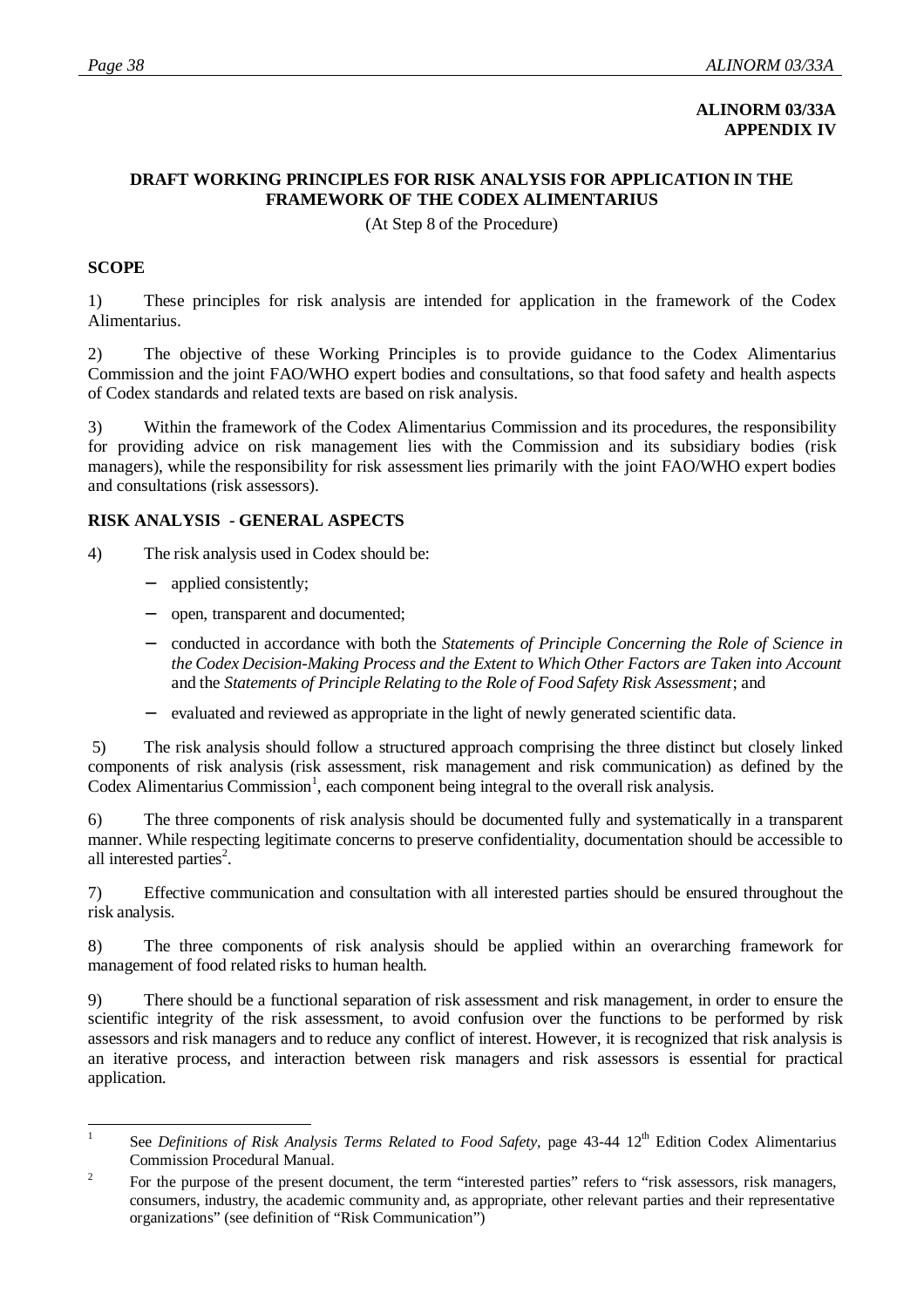10) When there is evidence that a risk to human health exists but scientific data are insufficient or incomplete, the Codex Alimentarius Commission should not proceed to elaborate a standard but should consider elaborating a related text, such as a code of practice, provided that such a text would be supported by the available scientific evidence.

11) Precaution is an inherent element of risk analysis. Many sources of uncertainty exist in the process of risk assessment and risk management of food related hazards to human health. The degree of uncertainty and variability in the available scientific information should be explicitly considered in the risk analysis. Where there is sufficient scientific evidence to allow Codex to proceed to elaborate a standard or related text, the assumptions used for the risk assessment and the risk management options selected should reflect the degree of uncertainty and the characteristics of the hazard.

12) The needs and situations of developing countries should be specifically identified and taken into account by the responsible bodies in the different stages of the risk analysis.

## **Risk Assessment Policy**

13) Determination of risk assessment policy should be included as a specific component of risk management.

14) Risk assessment policy should be established by risk managers in advance of risk assessment, in consultation with risk assessors and all other interested parties. This procedure aims at ensuring that the risk assessment is systematic, complete, unbiased and transparent.

15) The mandate given by risk managers to risk assessors should be as clear as possible.

16) Where necessary, risk managers should ask risk assessors to evaluate the potential changes in risk resulting from different risk management options.

## **RISK ASSESSMENT4**

17) The scope and purpose of the particular risk assessment being carried out should be clearly stated and in accordance with risk assessment policy. The output form and possible alternative outputs of the risk assessment should be defined

18) Experts responsible for risk assessment should be selected in a transparent manner on the basis of their expertise, experience, and their independence with regard to the interests involved. The procedures used to select these experts should be documented including a public declaration of any potential conflict of interest. This declaration should also identify and detail their individual expertise, experience and independence. Expert bodies and consultations should ensure effective participation of experts from different parts of the world, including experts from developing countries.

19) Risk assessment should be conducted in accordance with the *Statements of Principle Relating to the Role of Food Safety Risk Assessment* and should incorporate the four steps of the risk assessment, i.e. hazard identification, hazard characterization, exposure assessment and risk characterization.

20) Risk assessment should be based on all available scientific data. It should use available quantitative information to the greatest extent possible. Risk assessment may also take into account qualitative information.

21) Risk assessment should take into account relevant production, storage and handling practices used throughout the food chain including traditional practices, methods of analysis, sampling and inspection and the prevalence of specific adverse health effects.

22) Risk assessment should seek and incorporate relevant data from different parts of the world, including that from developing countries. These data should particularly include epidemiological surveillance data, analytical and exposure data. Where relevant data are not available from developing countries, the Commission should request that FAO/WHO initiate time-bound studies for this purpose. The conduct of the risk assessment

 $\frac{1}{3}$ Statement adopted by the  $24<sup>th</sup>$  Session of the Commission (ALINORM 01/41, paras. 81-83)

<sup>4</sup> Reference is made to the Statements *of Principle Relating to the Role of Food Safety Risk Assessment*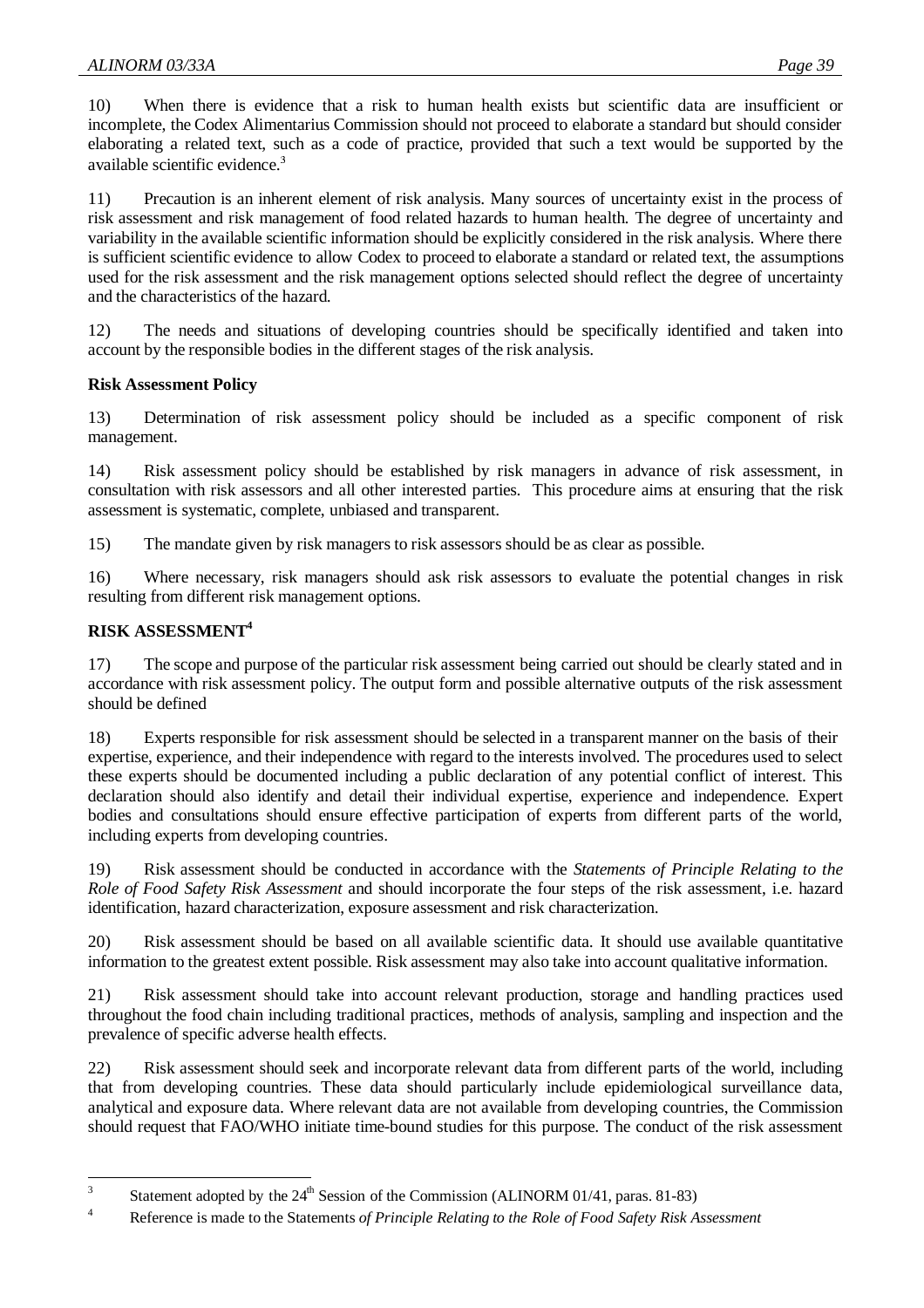should not be inappropriately delayed pending receipt of these data; however, the risk assessment should be reconsidered when such data are available.

23) Constraints, uncertainties and assumptions having an impact on the risk assessment should be explicitly considered at each step in the risk assessment and documented in a transparent manner. Expression of uncertainty or variability in risk estimates may be qualitative or quantitative, but should be quantified to the extent that is scientifically achievable.

24) Risk assessments should be based on realistic exposure scenarios, with consideration of different situations being defined by risk assessment policy. They should include consideration of susceptible and highrisk population groups. Acute, chronic (including long-term), cumulative and/or combined adverse health effects should be taken into account in carrying out risk assessment, where relevant.

25) The report of the risk assessment should indicate any constraints, uncertainties, assumptions and their impact on the risk assessment. Minority opinions should also be recorded. The responsibility for resolving the impact of uncertainty on the risk management decision lies with the risk manager, not the risk assessors.

26) The conclusion of the risk assessment including a risk estimate, if available, should be presented in a readily understandable and useful form to risk managers and made available to other risk assessors and interested parties so that they can review the assessment.

## **RISK MANAGEMENT**

27) While recognizing the dual purposes of the Codex Alimentarius are protecting the health of consumers and ensuring fair practices in the food trade, Codex decisions and recommendations on risk management should have as their primary objective the protection of the health of consumers. Unjustified differences in the level of consumer health protection to address similar risks in different situations should be avoided.

28) Risk management should follow a structured approach including preliminary risk management activities<sup>5</sup>, evaluation of risk management options, monitoring and review of the decision taken. The decisions should be based on risk assessment, and taking into account, where appropriate, other legitimate factors relevant for the health protection of consumers and for the promotion of fair practices in food trade, in accordance with the *Criteria for the Consideration of the Other Factors Referred to in the Second Statement of Principles <sup>6</sup>* .

29) The Codex Alimentarius Commission and its subsidiary bodies, acting as risk managers in the context of these Working Principles, should ensure that the conclusion of the risk assessment is presented before making final proposals or decisions on the available risk management options, in particular in the setting of standards or maximum levels, bearing in mind the guidance given in paragraph 10.

30) In achieving agreed outcomes, risk management should take into account relevant production, storage and handling practices used throughout the food chain including traditional practices, methods of analysis, sampling and inspection, feasibility of enforcement and compliance, and the prevalence of specific adverse health effects.

31) The risk management process should be transparent, consistent and fully documented. Codex decisions and recommendations on risk management should be documented, and where appropriate clearly identified in individual Codex standards and related texts so as to facilitate a wider understanding of the risk management process by all interested parties.

32) The outcome of the preliminary risk management activities and the risk assessment should be combined with the evaluation of available risk management options in order to reach a decision on management of the risk.

33) Risk management options should be assessed in terms of the scope and purpose of risk analysis and the level of consumer health protection they achieve. The option of not taking any action should also be considered.

 5 For the purpose of these Principles, preliminary risk management activities are taken to include: identification of a food safety problem; establishment of a risk profile; ranking of the hazard for risk assessment and risk management priority; establishment of risk assessment policy for the conduct of the risk assessment; commissioning of the risk assessment; and consideration of the result of the risk assessment.

<sup>6</sup> These criteria have been adopted by the  $24<sup>th</sup>$  Session of the Commission (see Procedural Manual  $12<sup>th</sup>$ Edition - Appendix, page 165)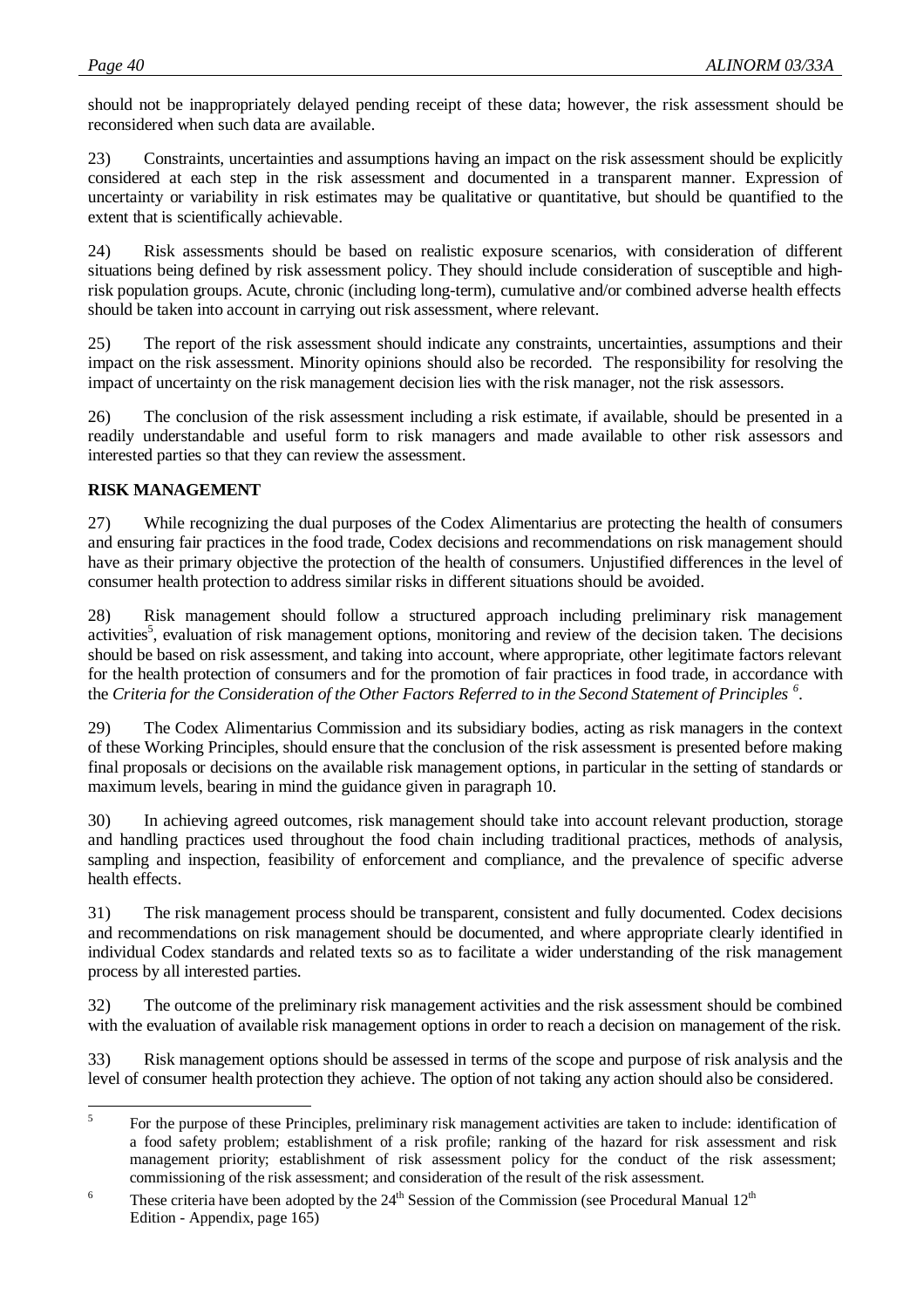34) In order to avoid unjustified trade barriers, risk management should ensure transparency and consistency in the decision-making process in all cases. Examination of the full range of risk management options should, as far as possible, take into account an assessment of their potential advantages and disadvantages. When making a choice among different risk management options, which are equally effective in protecting the health of the consumer, the Commission and its subsidiary bodies should seek and take into consideration the potential impact of such measures on trade among its Member countries and select measures that are no more trade-restrictive than necessary.

35) Risk management should take into account the economic consequences and the feasibility of risk management options. Risk management should also recognize the need for alternative options in the establishment of standards, guidelines and other recommendations, consistent with the protection of consumers' health. In taking these elements into consideration, the Commission and its subsidiary bodies should give particular attention to the circumstances of developing countries.

36) Risk management should be a continuing process that takes into account all newly generated data in the evaluation and review of risk management decisions. Food standards and related texts should be reviewed regularly and updated as necessary to reflect new scientific knowledge and other information relevant to risk analysis.

## **RISK COMMUNICATION**

37) Risk communication should :

- i) promote awareness and understanding of the specific issues under consideration during the risk analysis ;
- ii) promote consistency and transparency in formulating risk management options/recommendations;
- iii) provide a sound basis for understanding the risk management decisions proposed;
- iv) improve the overall effectiveness and efficiency of the risk analysis ;
- v) strengthen the working relationships among participants;
- vi) foster public understanding of the process, so as to enhance trust and confidence in the safety of the food supply;
- vii) promote the appropriate involvement of all interested parties; and
- viii) exchange information in relation to the concerns of interested parties about the risks associated with food.

38) Risk analysis should include clear, interactive and documented communication, amongst risk assessors (Joint FAO/WHO expert bodies and consultations) and risk managers (Codex Alimentarius Commission and its subsidiary bodies), and reciprocal communication with member countries and all interested parties in all aspects of the process.

39) Risk communication should be more than the dissemination of information. Its major function should be to ensure that all information and opinion required for effective risk management is incorporated into the decision making process.

40) Risk communication involving interested partiesshould include a transparent explanation of the risk assessment policy and of the assessment of risk, including the uncertainty. The need for specific standards or related texts and the procedures followed to determine them, including how the uncertainty was dealt with, should also be clearly explained. It should indicate any constraints, uncertainties, assumptions and their impact on the risk analysis, and minority opinions that had been expressed in the course of the risk assessment (see para.25).

41) The guidance on risk communication in this document is addressed to all those involved in carrying out risk analysis within the framework of Codex Alimentarius. However, it is also of importance for this work to be made as transparent and accessible as possible to those not directly engaged in the process and other interested parties while respecting legitimate concerns to preserve confidentiality (See para. 6).